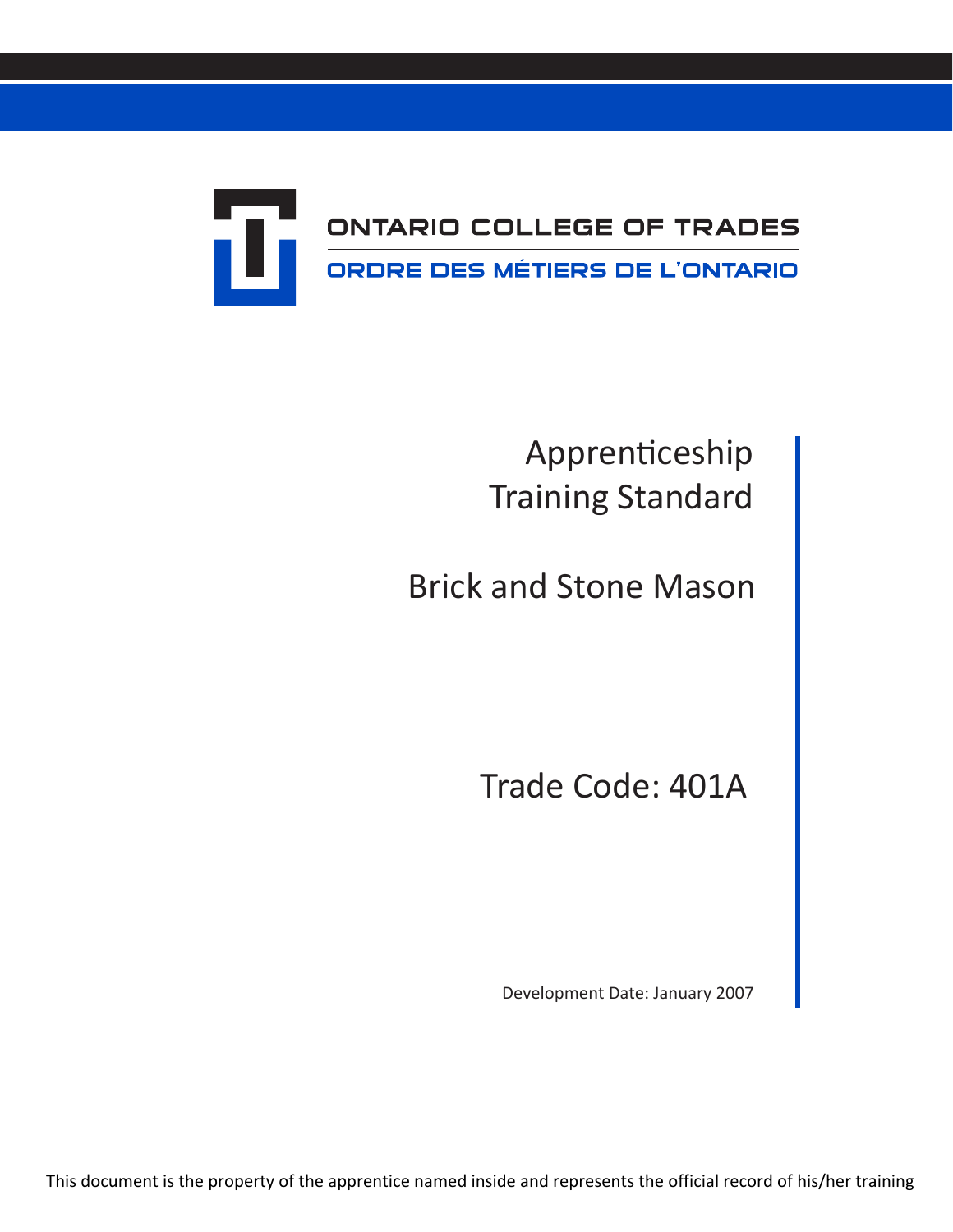# **CONTENTS** Page

| Roles and Responsibilities of Apprentice, Sponsor/Employer and Supervisor/Trainer 12 |  |
|--------------------------------------------------------------------------------------|--|
|                                                                                      |  |

# **SKILL SETS**

# **NUMBER TITLE**

| 6440.0 |  |  |  |
|--------|--|--|--|
| 6441.0 |  |  |  |
| 6442.0 |  |  |  |
| 6443.0 |  |  |  |
| 6444.0 |  |  |  |
| 6445.0 |  |  |  |
| 6446.0 |  |  |  |
| 6447.0 |  |  |  |
| 6448.0 |  |  |  |
| 6449.0 |  |  |  |
| 6450.0 |  |  |  |
| 6451.0 |  |  |  |
| 6452.0 |  |  |  |
| 6453.0 |  |  |  |
| 6454.0 |  |  |  |
| 6455.0 |  |  |  |
| 6456.0 |  |  |  |
| 6457.0 |  |  |  |
|        |  |  |  |
|        |  |  |  |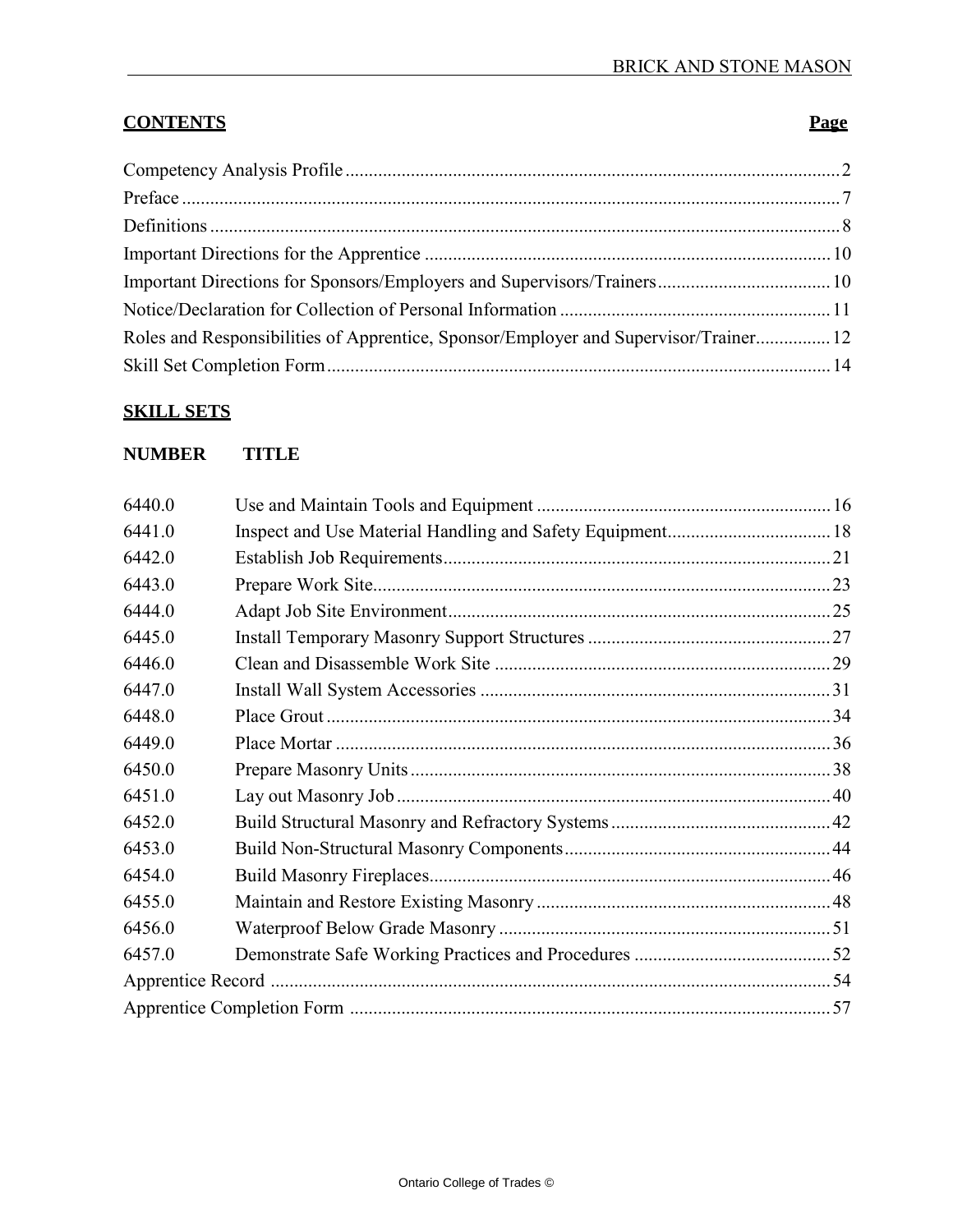#### **COMPETENCY ANALYSIS PROFILE BRICK AND STONE MASON**

# *(All unshaded skill sets must be demonstrated/completed)*

| <b>USE AND</b><br><b>MAINTAIN</b><br><b>TOOLS AND</b><br><b>EQUIPMENT</b> | Use and maintain<br>mason's hand tools<br>and associated<br>equipment | Use and maintain<br>electrical, pneumatic,<br>gasoline/diesel<br>powered, powder<br>actuated/hydraulic<br>power tools and<br>associated equipment<br>and supplies. | Use and maintain<br>measuring devices<br>and layout<br>equipment |  |
|---------------------------------------------------------------------------|-----------------------------------------------------------------------|--------------------------------------------------------------------------------------------------------------------------------------------------------------------|------------------------------------------------------------------|--|
| 6440.0                                                                    | 6440.01                                                               | 6440.02                                                                                                                                                            | 6440.03                                                          |  |

| <b>INSPECT AND</b><br><b>USE MATERIAL</b><br><b>HANDLING AND</b><br><b>SAFETY</b><br><b>EQUIPMENT</b> | Select and inspect<br>rigging equipment             | Position and<br>employ rigging                        | Select and inspect<br>hoisting and lifting<br>equipment | Operate hoisting<br>equipment | Select, inspect and<br>erect scaffold<br>systems |
|-------------------------------------------------------------------------------------------------------|-----------------------------------------------------|-------------------------------------------------------|---------------------------------------------------------|-------------------------------|--------------------------------------------------|
| 6441.0                                                                                                | 6441.01                                             | 6441.02                                               | 6441.03                                                 | 6441.04                       | 6441.05                                          |
|                                                                                                       | Work on<br>scaffolding and at<br>heights<br>6441.06 | Dismantle and<br>store scaffold<br>systems<br>6441.07 |                                                         |                               |                                                  |

| <b>ESTABLISH JOB</b><br><b>REQUIRE-</b><br><b>MENTS</b> | Determine job<br>preparation needs | Estimate job<br>requirements | Identify building<br>code, safety code<br>and other code<br>requirements |  |
|---------------------------------------------------------|------------------------------------|------------------------------|--------------------------------------------------------------------------|--|
| 6442.0                                                  | 6442.01                            | 6442.02                      | 6442.03                                                                  |  |

| <b>PREPARE</b><br><b>WORK SITE</b> | Plan work site<br>layout | Prepare for<br>materials delivery | Set up work area | Communicate and<br>consult with<br>supervisor,<br>technical advisor<br>and other workers |  |
|------------------------------------|--------------------------|-----------------------------------|------------------|------------------------------------------------------------------------------------------|--|
| 6443.0                             | 6443.01                  | 6443.02                           | 6443.03          | 6443.04                                                                                  |  |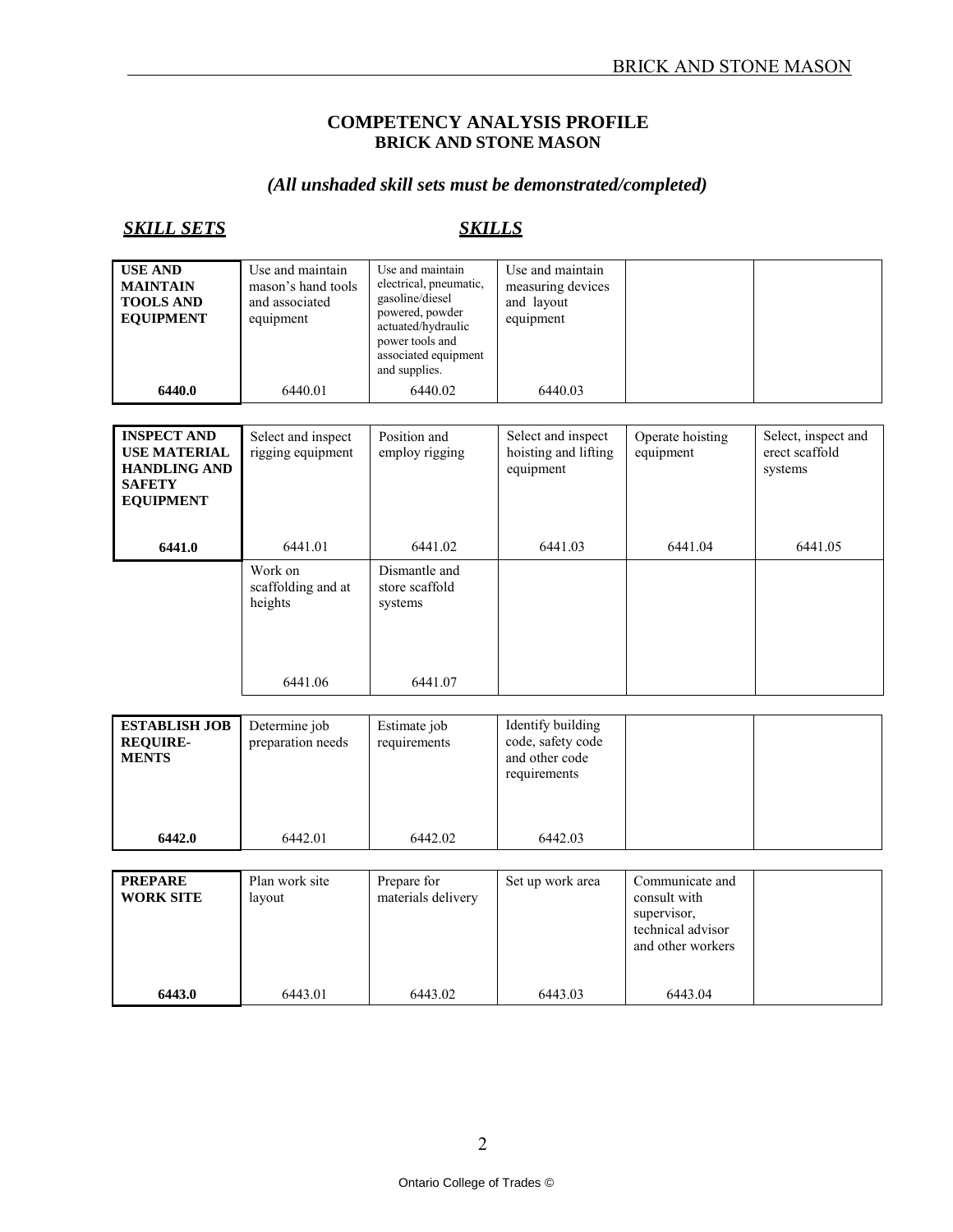| <b>ADAPT JOB</b><br><b>SITE</b><br><b>ENVIRONMENT</b> | Cover or enclose<br>work and supply<br>areas | Adjust work<br>environment and<br>work procedures<br>for cold weather | Adjust work<br>environment and<br>work procedures<br>for hot weather |  |
|-------------------------------------------------------|----------------------------------------------|-----------------------------------------------------------------------|----------------------------------------------------------------------|--|
| 6444.0                                                | 6444.01                                      | 6444.02                                                               | 6444.03                                                              |  |

| <b>INSTALL</b><br><b>TEMPORARY</b><br><b>MASONRY</b><br><b>SUPPORT</b><br><b>STRUCTURES</b> | Select materials to<br>build support<br>structures | Construct<br>temporary masonry<br>supports | Install temporary<br>support<br>masonry<br>structures | Remove temporary<br>masonry support<br>structures |  |
|---------------------------------------------------------------------------------------------|----------------------------------------------------|--------------------------------------------|-------------------------------------------------------|---------------------------------------------------|--|
| 6445.0                                                                                      | 6445.01                                            | 6445.02                                    | 6445.03                                               | 6445.04                                           |  |

| <b>CLEAN AND</b><br><b>DISASSEMBLE</b><br><b>WORK SITE</b> | Clean the work site | Disassemble the<br>work site | Clean and repair<br>masonry surfaces |  |
|------------------------------------------------------------|---------------------|------------------------------|--------------------------------------|--|
| 6446.0                                                     | 6446.01             | 6446.02                      | 6446.03                              |  |

| <b>INSTALL WALL</b><br><b>SYSTEM</b><br><b>ACCESSORIES</b> | Prepare substrates                                           | Install insulation in<br>the wall system                    | Install air barriers<br>in the wall system                                       | Install vapour<br>barriers in the wall<br>system | Install anchors and<br>connectors in or on<br>the prepared<br>substrate |
|------------------------------------------------------------|--------------------------------------------------------------|-------------------------------------------------------------|----------------------------------------------------------------------------------|--------------------------------------------------|-------------------------------------------------------------------------|
| 6447.0                                                     | 6447.01                                                      | 6447.02                                                     | 6447.03                                                                          | 6447.04                                          | 6447.05                                                                 |
|                                                            | Install flashing and<br>water drainage<br>systems<br>6447.06 | Install integrated<br>masonry wall<br>components<br>6447.07 | Install and finish<br>masonry wall<br>control and<br>expansion joints<br>6447.08 |                                                  |                                                                         |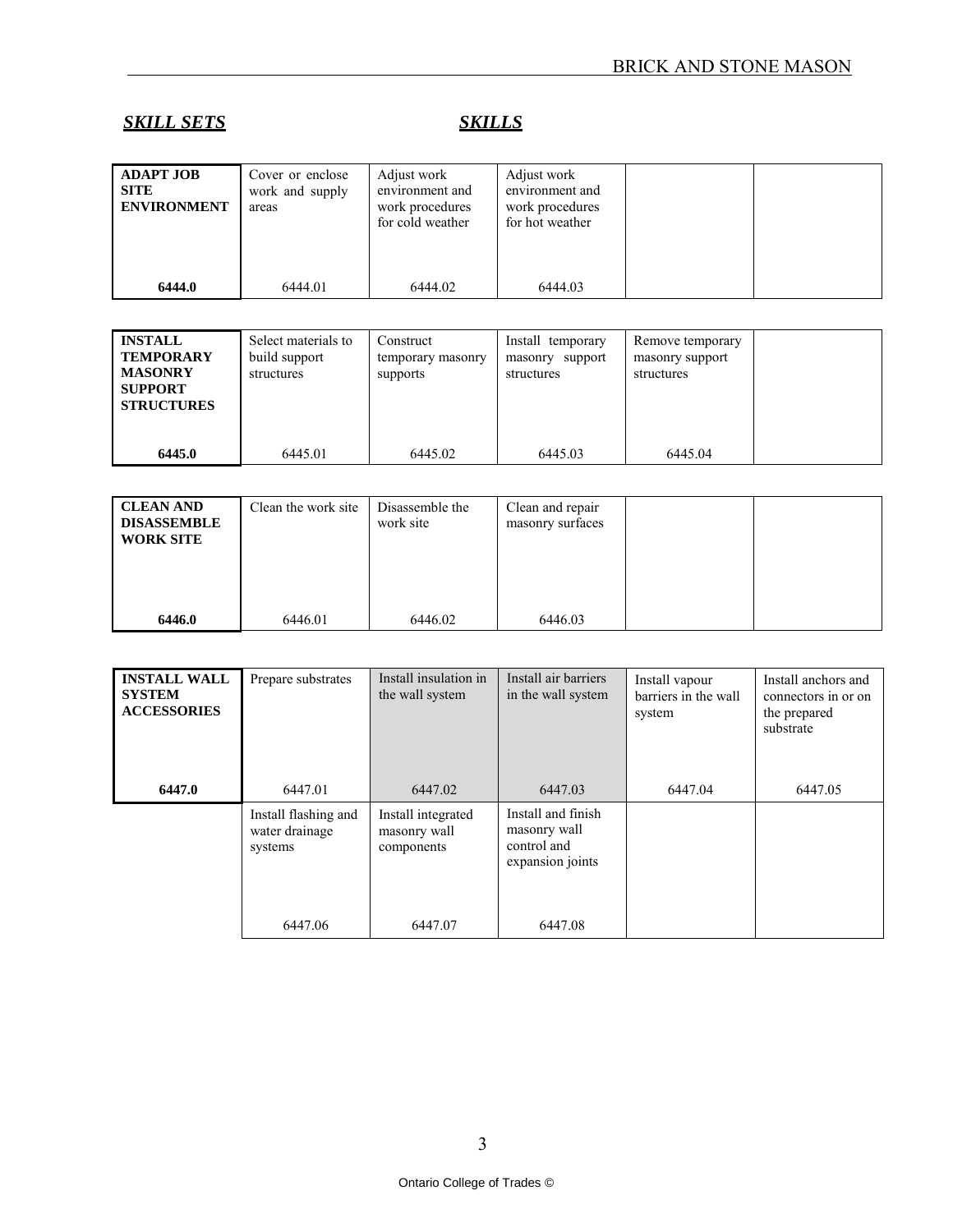| <b>PLACE GROUT</b> | Select type of grout<br>required | Prepare grout | Install grout to<br>required area | Consolidate grout |  |
|--------------------|----------------------------------|---------------|-----------------------------------|-------------------|--|
|                    |                                  |               |                                   |                   |  |
| 6448.0             | 6448.01                          | 6448.02       | 6448.03                           | 6448.04           |  |

| <b>PLACE</b><br><b>MORTAR</b> | Select type of<br>mortar required | Prepare mortar | Apply mortar to a<br>required area | Finish mortar<br>application | Cure mortar |
|-------------------------------|-----------------------------------|----------------|------------------------------------|------------------------------|-------------|
| 6449.0                        | 6449.01                           | 6449.02        | 6449.03                            | 6449.04                      | 6449.05     |

| <b>PREPARE</b><br><b>MASONRY</b><br><b>UNITS</b>                                               | Cut manufactured<br>masonry units to<br>size  | Prepare masonry<br>units for<br>installation                          | Cut stone to size                                            | Select, sort and cut<br>refractory and acid<br>resistant masonry<br>units                   |                                                                                                                  |
|------------------------------------------------------------------------------------------------|-----------------------------------------------|-----------------------------------------------------------------------|--------------------------------------------------------------|---------------------------------------------------------------------------------------------|------------------------------------------------------------------------------------------------------------------|
| 6450.0                                                                                         | 6450.01                                       | 6450.02                                                               | 6450.03                                                      | 6450.04                                                                                     |                                                                                                                  |
|                                                                                                |                                               |                                                                       |                                                              |                                                                                             |                                                                                                                  |
| <b>LAY OUT</b><br><b>MASONRY JOB</b>                                                           | Locate and place<br>masonry reference<br>line | Lay out wall lines<br>and heights from<br>gridlines and<br>benchmarks | Match and masonry<br>type to existing or<br>required masonry | Establish coursing<br>and spacing                                                           | Mark openings,<br>utility and<br>accessory sites and<br>control/expansion<br>joint (movement<br>joint) locations |
| 6451.0                                                                                         | 6451.01                                       | 6451.02                                                               | 6451.03                                                      | 6451.04                                                                                     | 6451.05                                                                                                          |
|                                                                                                |                                               |                                                                       |                                                              |                                                                                             |                                                                                                                  |
| <b>BUILD</b><br><b>STRUCTURAL</b><br><b>MASONRY AND</b><br><b>REFRACTORY</b><br><b>SYSTEMS</b> | <b>Build foundation</b><br>walls              | Build load bearing<br>masonry                                         | Build arches, vaults<br>and domes                            | Construct basins<br>and furnace hearths<br>with masonry units<br>or refractory<br>materials |                                                                                                                  |
| 6452.0                                                                                         | 6452.01                                       | 6452.02                                                               | 6452.03                                                      | 6452.04                                                                                     |                                                                                                                  |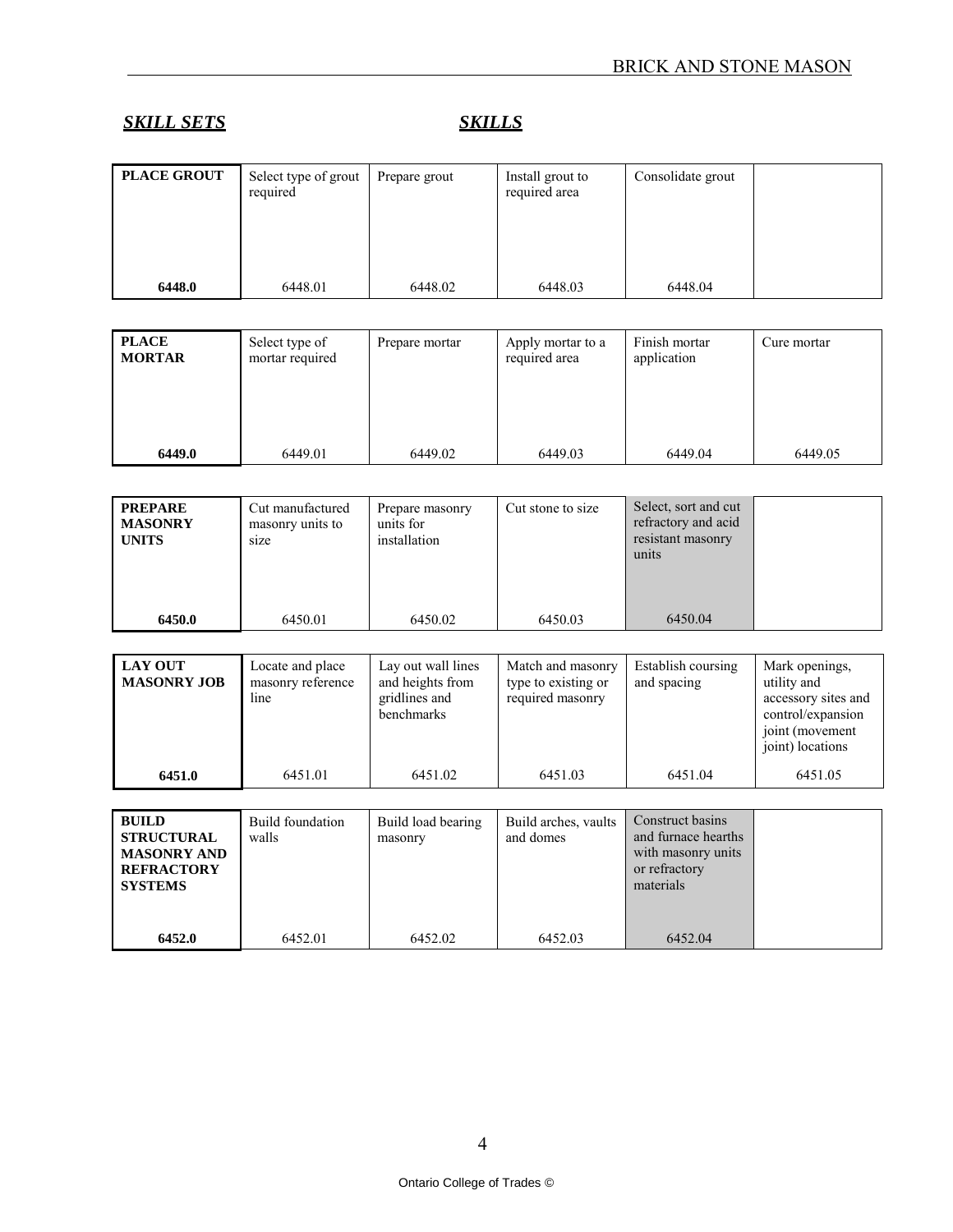| <b>BUILD NON-</b><br><b>STRUCTURAL</b><br><b>MASONRY</b><br><b>COMPONENTS</b> | Install unit<br>masonry veneer<br>and accessories | Install stone<br>cladding and<br>accessories | Install materials<br>and accessories to<br>prefabricated units | Erect prefabricated<br>masonry units | Parge masonry |
|-------------------------------------------------------------------------------|---------------------------------------------------|----------------------------------------------|----------------------------------------------------------------|--------------------------------------|---------------|
| 6453.0                                                                        | 6453.01                                           | 6453.02                                      | 6453.03                                                        | 6453.04                              | 6453.05       |

| <b>BUILD</b><br><b>MASONRY</b><br><b>FIREPLACES</b> | Construct chimney<br>and firebox<br>foundation                                          | Construct firebox | Construct throat,<br>damper, smoke<br>chamber and flue<br>configuration | Build chimney and<br>cap | Construct fireplace<br>facing and<br>accessories |
|-----------------------------------------------------|-----------------------------------------------------------------------------------------|-------------------|-------------------------------------------------------------------------|--------------------------|--------------------------------------------------|
| 6454.0                                              | 6454.01<br>Select and construct<br>or install alternative<br>heating systems<br>6454.06 | 6454.02           | 6454.03                                                                 | 6454.04                  | 6454.05                                          |

| parging                                                       |         |         |         |
|---------------------------------------------------------------|---------|---------|---------|
| 6455.02                                                       | 6455.03 | 6455.04 | 6455.05 |
|                                                               |         |         |         |
| 6455.01<br>Maintain project<br>restoration records<br>6455.06 |         |         |         |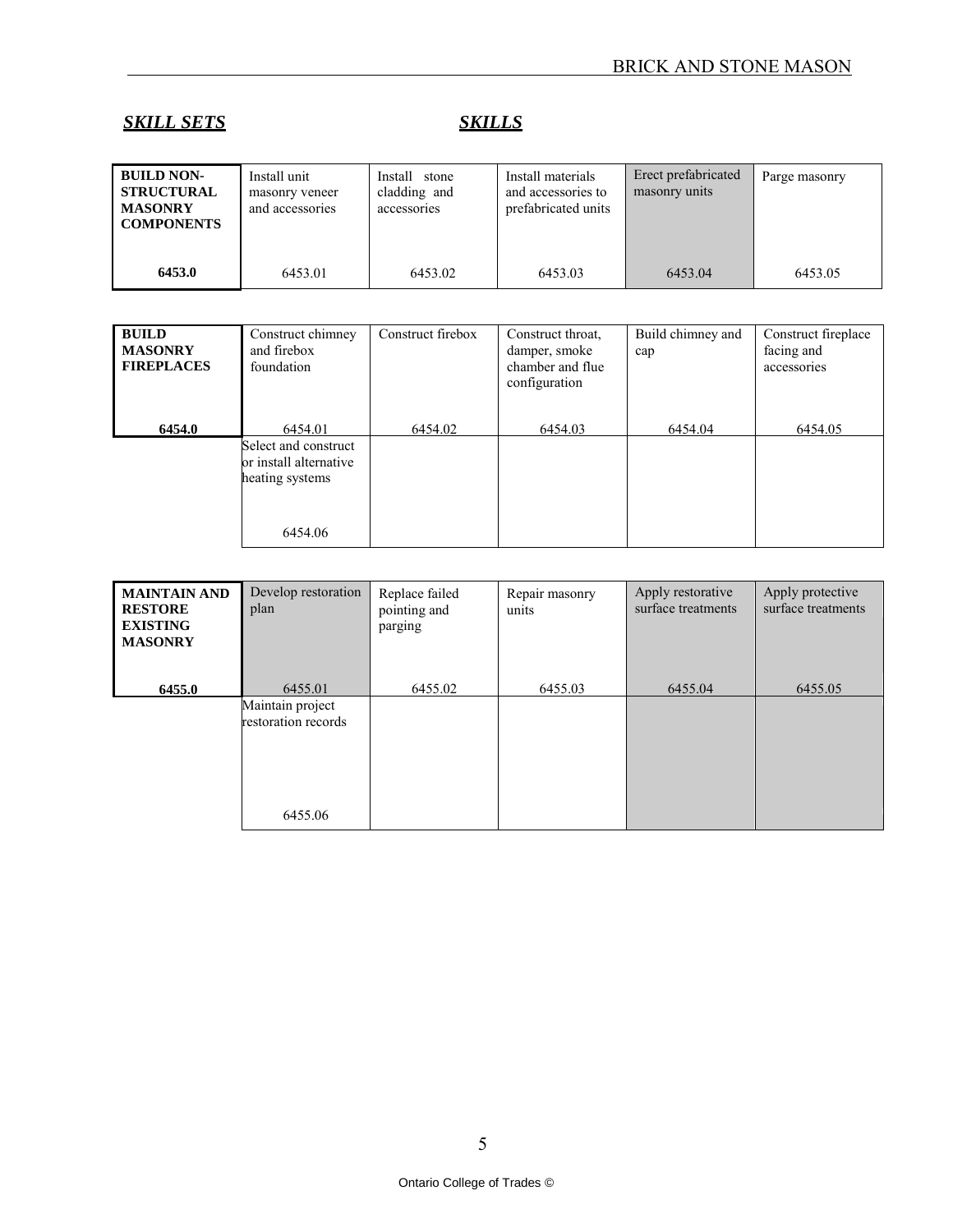| <b>WATERPROOF</b><br><b>BELOW GRADE</b><br><b>MASONRY</b><br>6456.0                                        | Prepare surfaces<br>for damp proofing<br>and waterproofing<br>6456.01                                 | Apply damp<br>proofing and<br>waterproofing<br>materials<br>6456.02    |                                                                          |                                                       |                                                   |
|------------------------------------------------------------------------------------------------------------|-------------------------------------------------------------------------------------------------------|------------------------------------------------------------------------|--------------------------------------------------------------------------|-------------------------------------------------------|---------------------------------------------------|
|                                                                                                            |                                                                                                       |                                                                        |                                                                          |                                                       |                                                   |
| <b>DEMONSTRATE</b><br><b>SAFE</b><br><b>WORKING</b><br><b>PRACTICES</b><br><b>AND</b><br><b>PROCEDURES</b> | Identify and take<br>corrective action<br>against potential<br>workplace health and<br>safety hazards | Handle, store and<br>dispose of<br>hazardous<br>workplace<br>materials | Comply with<br>workplace<br>legislation relating<br>to health and safety | Wear and maintain<br>personal protective<br>equipment | Practice good<br>housekeeping in<br>the workplace |
| 6457.0                                                                                                     | 6457.01                                                                                               | 6457.02                                                                | 6457.03                                                                  | 6457.04                                               | 6457.05                                           |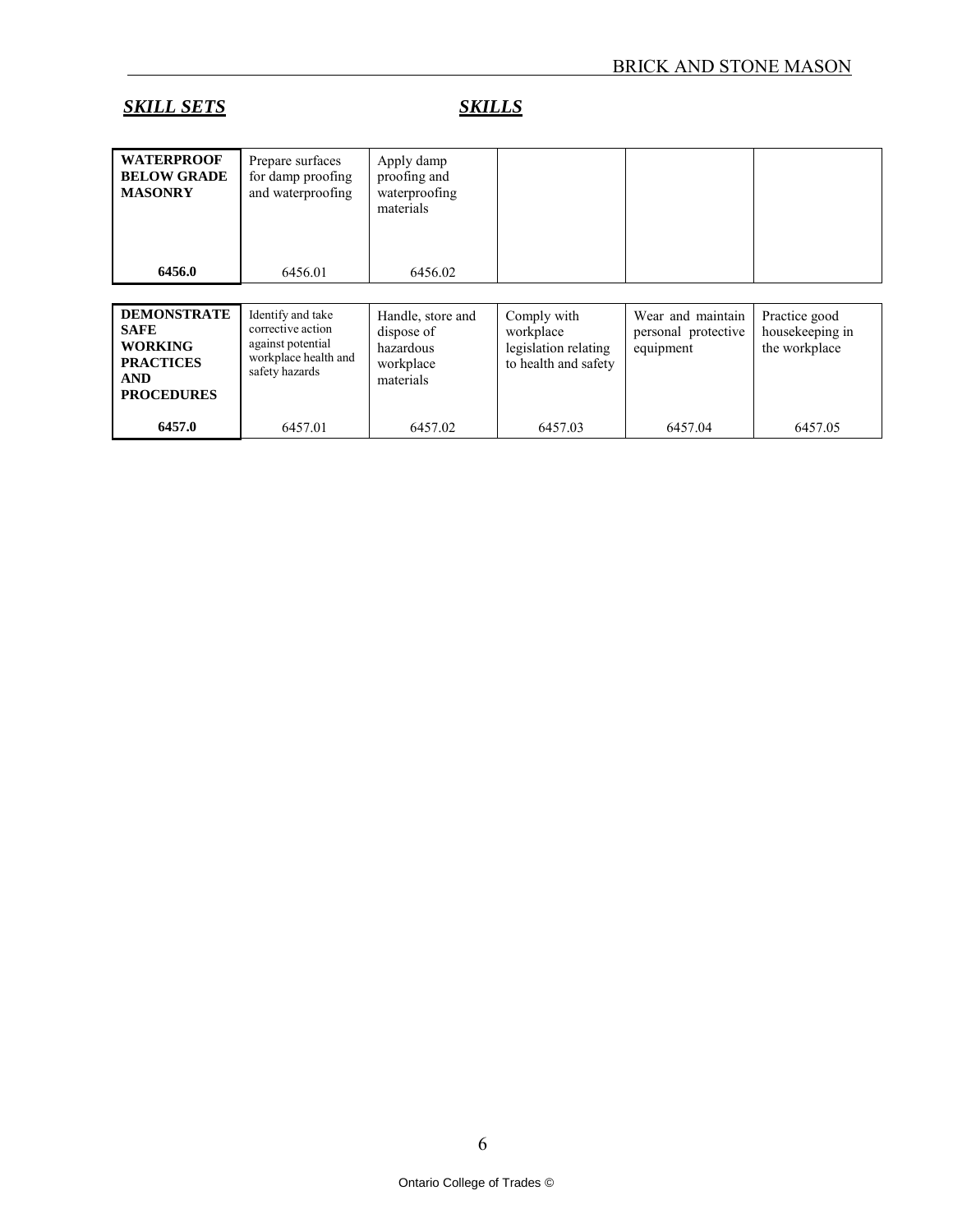#### **PREFACE**

This training standard was developed by the Ministry of Training, Colleges, and Universities (MTCU), in partnership with the Brick and Stone Mason Provincial Advisory Committee and in consultation with representatives from the industry. This document is intended to be used by the apprentice, supervisor/trainer and sponsor/employer as a "blueprint" for training and as a prerequisite for completion and certification.

This Training Standard is the apprentice's only official record of workplace training performance.

Supervisor/trainer and apprentice are required to sign off and date the skills following each successful acquisition, unless a skill is shaded (optional).

**The care and maintenance of this training document are the joint responsibility of the apprentice and the sponsor/employer. By signing off the skill, the supervisor/trainer and the apprentice are indicating that the apprentice has demonstrated competence of the skill. This training standard has been developed specifically for documenting the apprentice's acquisition of skills of the trade.**

Please Note: Apprenticeship Training and Curriculum Standards were developed by the Ministry of Training, Colleges and Universities (MTCU). As of April 8th, 2013, the Ontario College of Trades (College) has become responsible for the development and maintenance of these standards. The College is carrying over existing standards without any changes.

However, because the Apprenticeship Training and Curriculum Standards documents were developed under either the Trades Qualification and Apprenticeship Act (TQAA) or the Apprenticeship and Certification Act, 1998 (ACA), the definitions contained in these documents may no longer be accurate and may not be reflective of the Ontario College of Trades and Apprenticeship Act, 2009 (OCTAA) as the new trades legislation in the province. The College will update these definitions in the future.

Meanwhile, please refer to the College's website (http://www.collegeoftrades.ca) for the most accurate and up-to-date information about the College. For information on OCTAA and its regulations, please visit: http://www.collegeoftrades.ca/about/legislation-and-regulations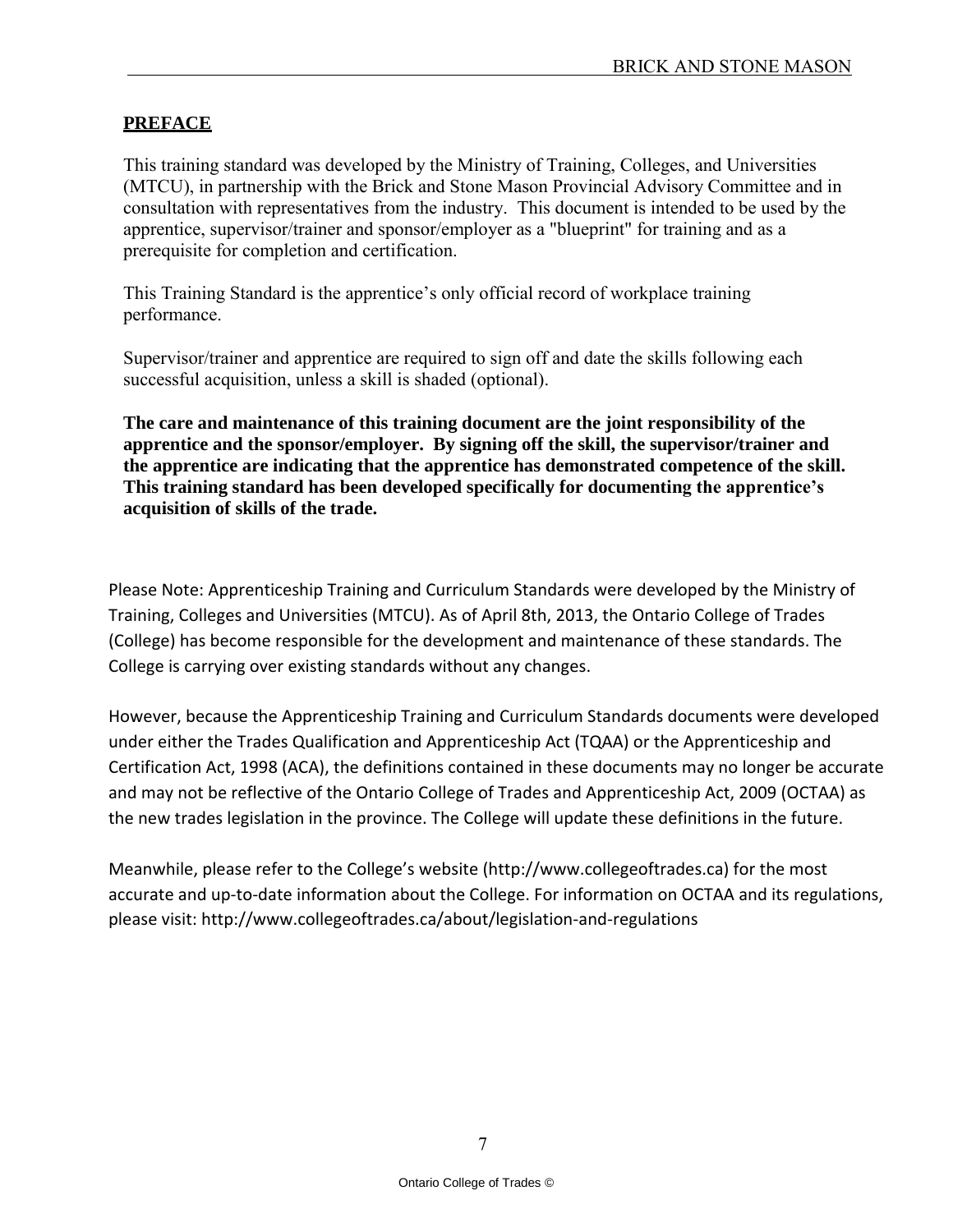### **DEFINITIONS**

#### **ACA**

Apprenticeship and Certification Act, 1998

# **Certificate of Apprenticeship (C of A)**

Certification issued to individuals who have demonstrated that they have completed an apprenticeship in Ontario.

#### **Certificate of Qualification (C of Q)**

Certification issued to C of Q applicants who have achieved a passing grade on the certification exam for their trade.

#### **Competency Analysis Profile**

A document that identifies the training needs of an individual trade and details the skills/skill sets that must be demonstrated.

#### **Competence**

The ability of an individual to perform a skill repeatedly and without assistance in the workplace to the standard set out in the Training Standard or Schedule of Training.

#### **General Performance Objective (On-the-job Skill Set)**

Describes set of skills, which includes all performance objectives under that skill set.

#### **Industry Committee (IC) - under the ACA and Provincial Advisory Committee (PAC) under the TQAA**

Under the ACA and TQAA, the Minister may appoint a provincial committee in any trade or group of trades to advise the Minister in matters relating to the establishment and operation of apprenticeship training programs and trades qualifications.

#### **Journeyperson or Equivalent**

A person who has acquired the knowledge and skills in a trade, occupation or craft as attested to by a provincial or territorial authority.

#### **Mandatory**

Status assigned to unshaded individual skills, skill sets or general performance objective, which must be signed off for the apprentice to complete their program.

#### **Optional**

Status assigned to shaded individual skills, skills sets or general performance objective for which sign-off is not required for the apprentice to complete the program.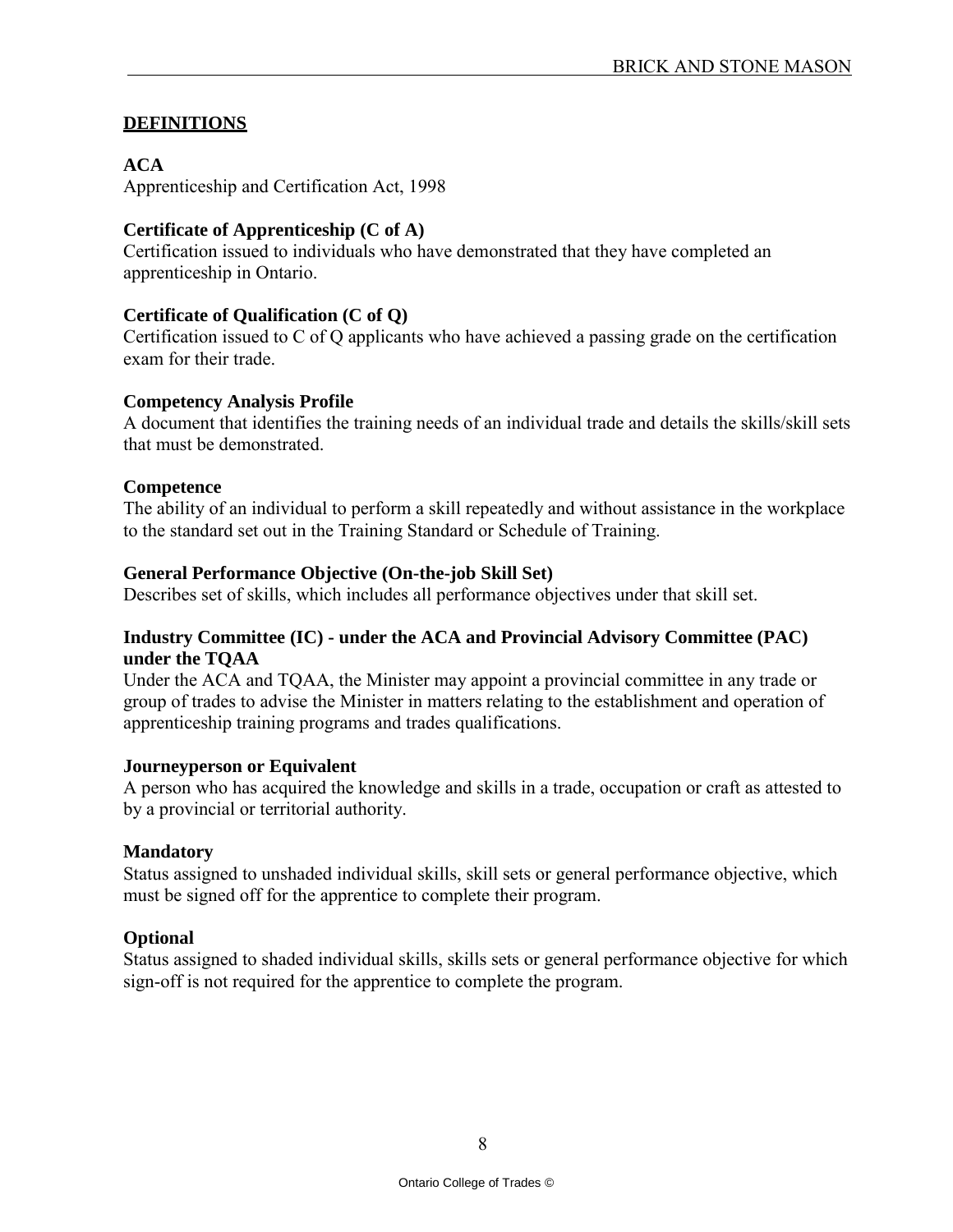#### **Sign-off**

Signature of the sponsor/employer of record or an individual to whom, that sponsor or employer has delegated signing authority, indicating an apprentice's achievement of competence.

# **Skill**

Individual skill described in the Training Standard (note: does not mean the larger skill groups referred to in the Training Standard as Skill Sets, Training Units, or General Performance Objective, but the individual skills that make up those groups).

#### **Skill Sets**

Group of individual skills found in the Training Standard (may also be called Training Unit or General Performance Objective)

#### **Skill Set Completion Form**

Lists all skill sets and includes space for sign-off by sponsor/employer of record.

#### **Sponsor/Employer**

Means a person who has entered into a registered training agreement under which the person is required to ensure that an individual is provided with workplace-based training in a trade, other occupation or skill set as part of an apprenticeship program approved by the Director.

#### **Sponsor/Employer of Record**

Refers to the sponsor or employer documented as the signatory to the current training agreement or contract. In order for sponsors/employers to be considered for the training of apprentices, they must identify that the workplace has qualified journeypersons or equivalent on site and can identify that the workplace has the tools, equipment, materials and processes which have been identified by Provincial Advisory Committees (PACs) or Industry Committees (ICs) to be required for the trade.

#### **Supervisor**

An individual who oversees the execution of a task and oversees the actions or work of others.

# **Trainer**

A qualified trainer in a compulsory trade is a journeyperson with a Certificate of Qualification or in a voluntary trade is an individual who is considered equivalent to a journeyperson with a Certificate of Qualification.

# **TQAA**

Trades Qualification and Apprenticeship Act.

#### **Training Standard**

A document that has been written in concise statements, which describe how well an apprentice must perform each skill in order to be considered competent. In using the document, trainers will be able to ensure that apprentices are developing skills detailed for the occupation.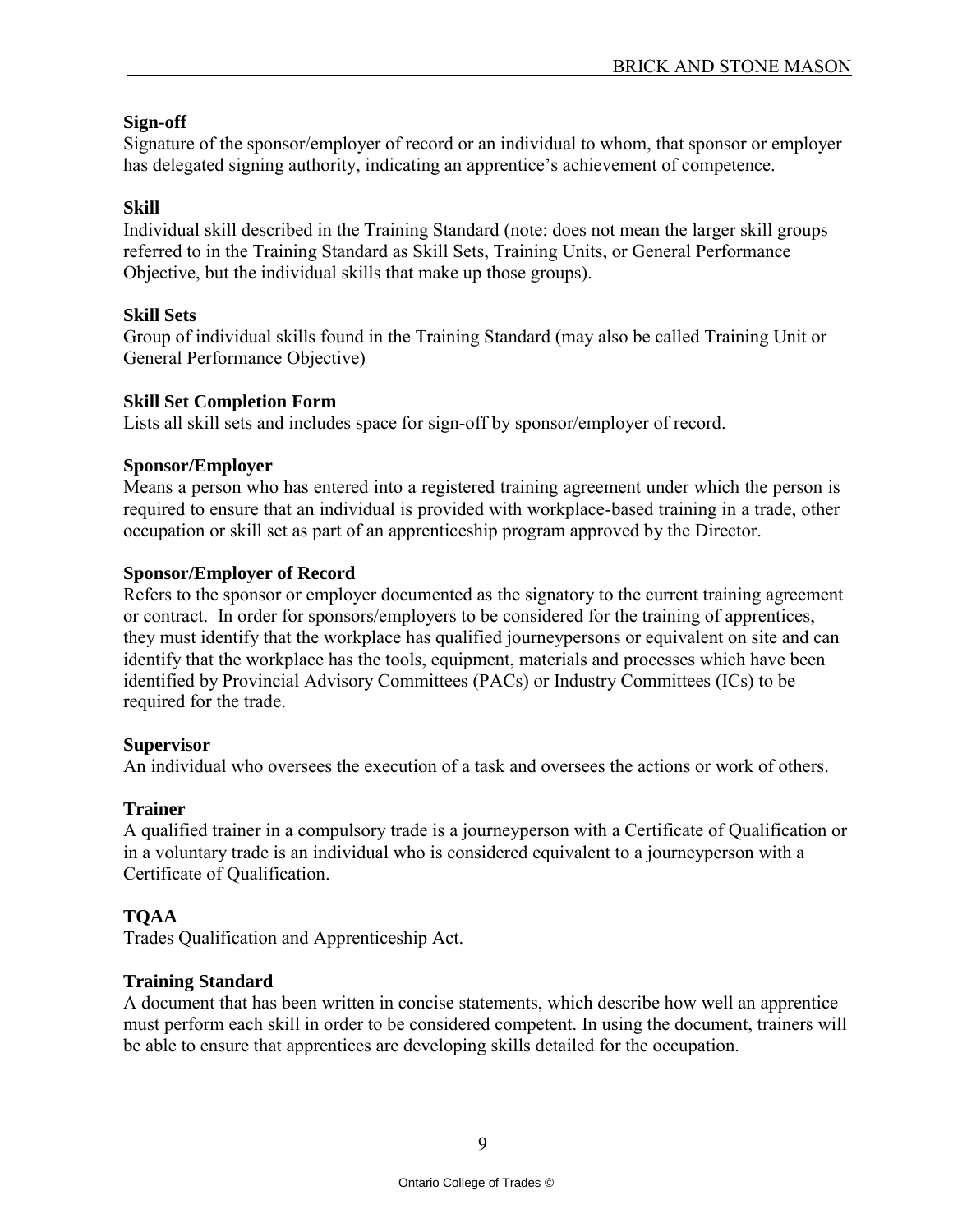### **IMPORTANT DIRECTIONS**

#### **Apprentice**

- 1. Each skill or skill set must be signed and dated by both the apprentice and sponsor/employer when the supervisor is satisfied that the apprentice is competent. All completed skills or skill sets must be signed and dated when all terms of the contract have been completed or the apprentice leaves the employ of the employer.
- 2. It is the responsibility of the apprentice to inform the local Apprenticeship Client Services Office regarding the following changes:
	- change of sponsor/employer address;
	- change of apprentice name or address;
	- transfer to a new sponsor/employer.
- 3. The Skill Set Completion Form must be completed and signed by the current sponsor/employer and presented to the local Apprenticeship Client Services Office at the fulfillment of all terms of a Contract of Apprenticeship/Training Agreement.
- 4. The apprentice completion form with the Completed and Authorized Training Standard must be presented to the local Apprenticeship Client Services Unit.

#### **Sponsors/Employers and Supervisors/Trainers**

The Training Standard identifies skills required for this trade/occupation and its related training program.

This Training Standard has been written in concise statements, which describe how well an apprentice must perform each skill in order to be considered competent. Competence means being able to perform the task repeatedly and without assistance in the workplace to the required standard.

In using this Training Standard, supervisors/trainers will be able to ensure that the apprentice is developing the skills detailed for the trade/occupation.

Supervisors/Trainers and apprentices are required to sign off and date the skills following each successful acquisition.

Sponsors/Employers participating in this training program will be designated as the Signing Authority and are required to attest to successful achievement by signing the appropriate box included at the end of each skill set.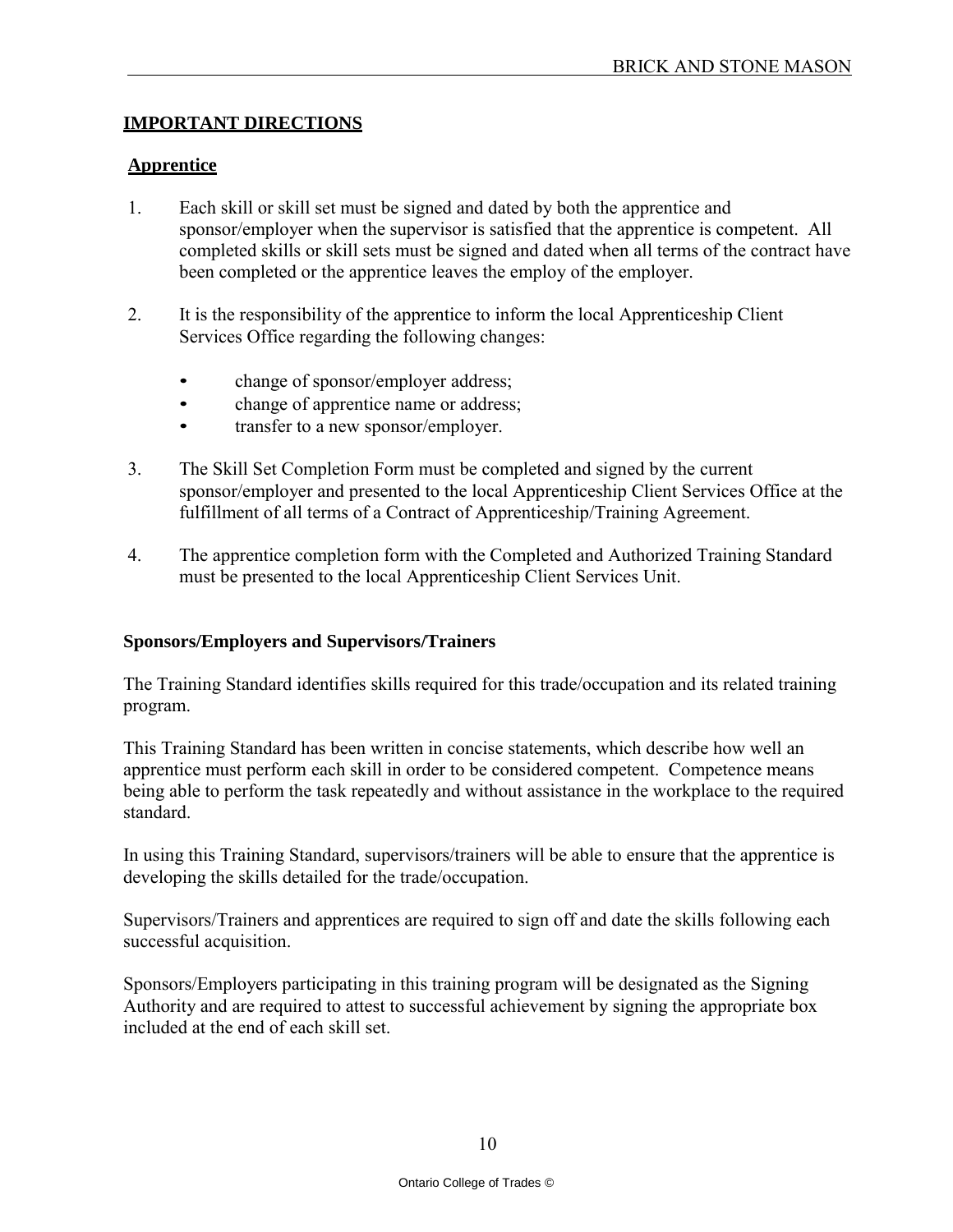# **NOTICE OF COLLECTION OF PERSONAL INFORMATION**

1. At any time during your apprenticeship training, you may be required to show this training standard to the Ministry of Training, Colleges and Universities (the Ministry). You will be required to disclose the signed Apprenticeship Completion form to the Ministry in order to complete your program. The Ministry will use your personal information to administer and finance Ontario's apprenticeship training system, including confirming your completion and issuing your certificate of apprenticeship.

2. The Ministry will disclose information about your program completion and your certificate of apprenticeship to the Ontario College of Trades, as it is necessary for the College to carry out its responsibilities.

3. Your personal information is collected, used and disclosed by the Ministry under the authority of the Ontario College of Trades and Apprenticeship Act, 2009.

4. Questions about the collection, use and disclosure of your personal information by the Ministry may be addressed to the:

Manager, Employment Ontario Contact Centre Ministry of Training, Colleges and Universities 33 Bloor St. E, 2nd floor, Toronto, Ontario M7A 2S3 Toll-free: 1-800-387-5656; Toronto: 416-326-5656 TTY: 1-866-533-6339 or 416-325-4084.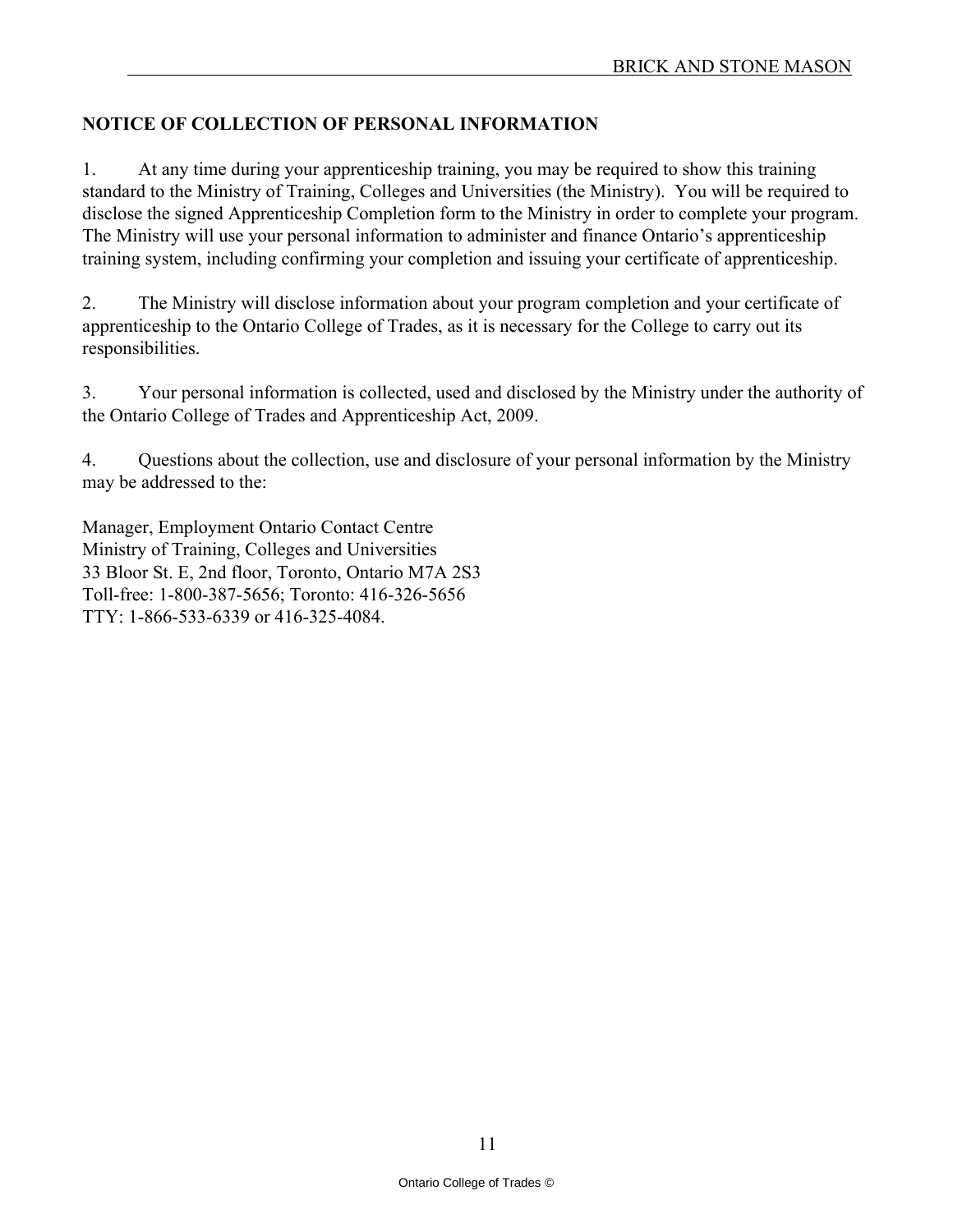# **ROLES AND RESPONSIBILITIES OF APPRENTICE, SPONSOR/EMPLOYER AND SUPERVISOR/TRAINER**

# **Apprentice "Apprenticeship is Learning on the Job"**

- Practice safe work habits.
- Use your apprenticeship training standard as a journal to keep track of which skills you have achieved.
- Talk over your training plan with your Training Consultant, Employer, Union, or Sponsor.
- Know what tools are required for your trade and how to use them.
- Ask questions and keep asking.
- Talk to your employer about your training needs.
- Demonstrate enthusiasm and good work habits.
- Ensure that you and your supervisor/trainer sign off skills/skill sets upon demonstration of competency.

#### **Sponsor/Employer** "**Training is an Investment"**

- Demonstrate safe work habits.
- Attest to successful achievement by signing the skills/skill sets.
- Provide opportunities and time for the apprentice to learn the trade.
- Offer practical trade training experiences that cover all of the skill sets.
- Foster a work ethic that supports training while minimizing productivity losses.
- Set out clear expectations, then recognize or reward performance excellence.
- Involve both the apprentice and supervisor/trainer in developing the training plan.
- Use the Training Standard as a monitoring tool and part of regular performance evaluations.
- Select supervisors/trainers with good communication skills and who work well with others.
- Encourage supervisors/trainers to take upgrading courses (e.g. Train the Trainer, Mentor Coach, etc).
- Complete the Skill Set Completion Form once the apprentice has demonstrated competency in the training.
- Ensure that the apprentice always works under the direction of or has access to a qualified supervisor/trainer.
- Vary the apprentice's exposure to all the skills set out in the training standard.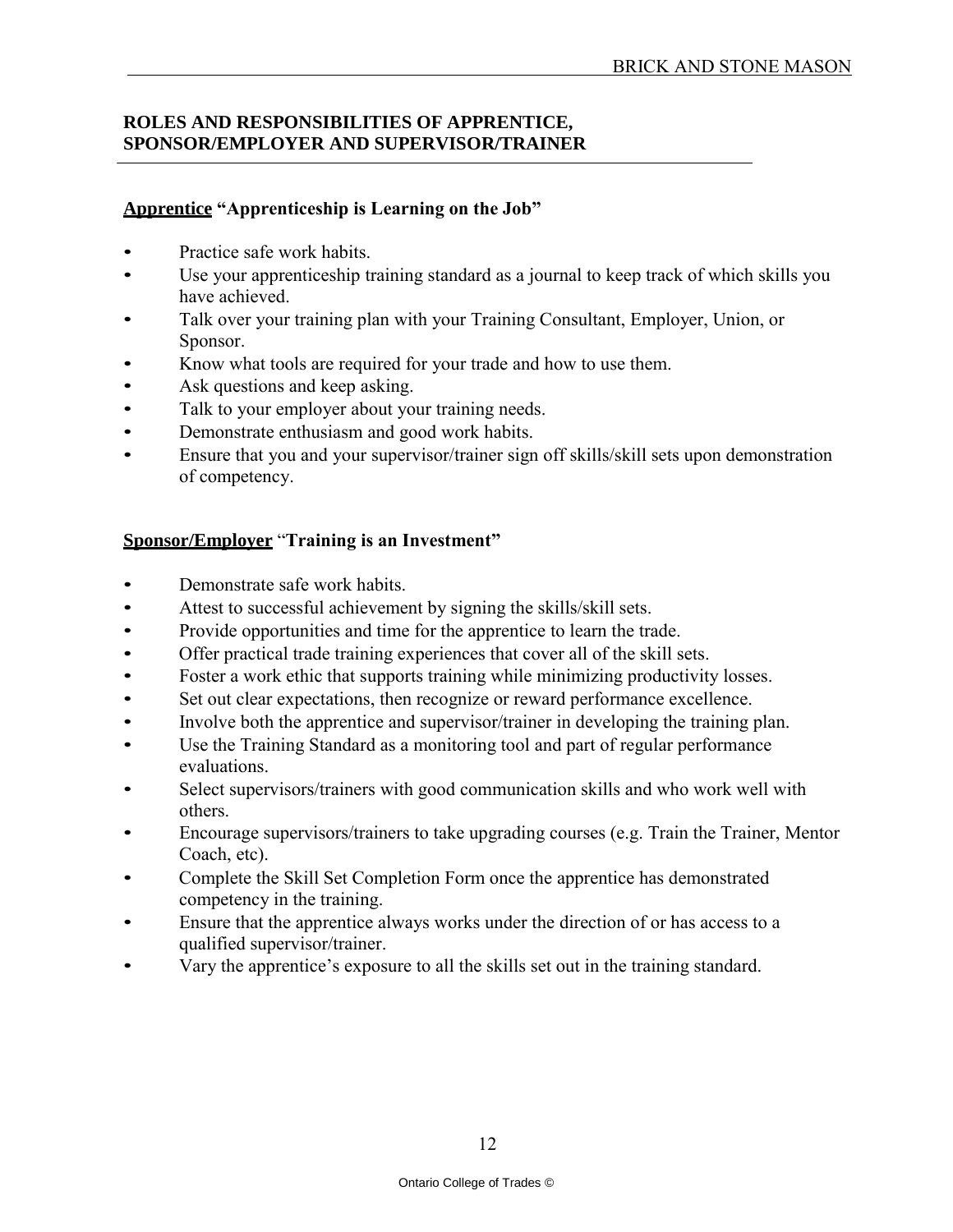# **Supervisor/Trainer**

- Demonstrate safe work habits.
- Treat apprentices fairly and with respect.
- Use the Training Standard as a guide to evaluating competence in each skill area. In using the Training Standard, supervisors/trainers will be able to ensure that the apprentice is developing skills detailed for the trade/occupation.
- Review the Training Standard with the apprentice and develop a training plan.
- Respond fully to all questions.
- Be patient. Explain what is to be done, then show how it is done, and then let the apprentice demonstrate the task.
- Provide continuous feedback
- Sign off individual skills/skill sets once the apprentice demonstrates competence in the skill.

# **Suggestions for Assessing the Progress of the Apprentice in the Workplace**

- Use informal daily observation.
- Provide constructive feedback to build confidence.
- Allow the supervisor/trainer time to teach and demonstrate the skills.
- Take prompt action wherever problems occur.
- Conduct regular performance reviews involving the apprentice, supervisor/trainer and sponsor/employer.
- Use the Training Standard as the reference for establishing the competency of the apprentice.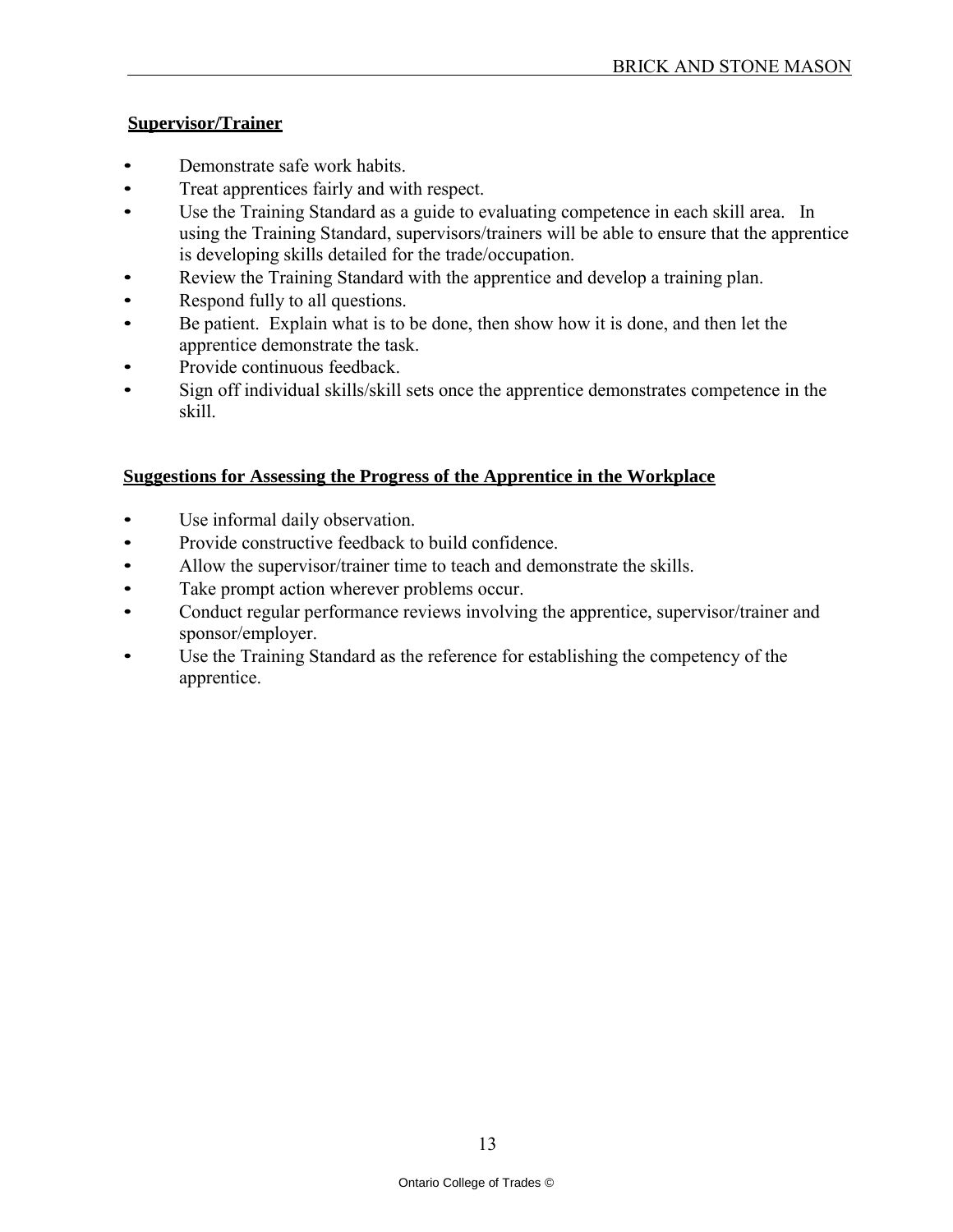# **SKILL SET COMPLETION FORM**

| <b>SKILL</b><br><b>SET</b> | <b>TITLE</b>                                                            | <b>SIGNING</b><br><b>AUTHORITY</b> |
|----------------------------|-------------------------------------------------------------------------|------------------------------------|
| 6440.0                     | USE AND MAINTAIN TOOLS AND EQUIPMENT                                    |                                    |
| 6441.0                     | <b>INSPECT AND USE MATERIAL HANDLING AND SAFETY</b><br><b>EQUIPMENT</b> |                                    |
| 6442.0                     | <b>ESTABLISH JOB REQUIREMENTS</b>                                       |                                    |
| 6443.0                     | <b>PREPARE WORK SITE</b>                                                |                                    |
| 6444.0                     | <b>ADAPT JOB SITE ENVIRONMENT</b>                                       |                                    |
| 6445.0                     | <b>INSTALL TEMPORARY MASONRY SUPPORT STRUCTURES</b>                     |                                    |
| 6446.0                     | <b>CLEAN AND DISASSEMBLE WORK SITE</b>                                  |                                    |
| 6447.0                     | <b>INSTALL WALL SYSTEM ACCESSORIES</b>                                  |                                    |
| 6448.0                     | <b>PLACE GROUT</b>                                                      |                                    |
| 6449.0                     | <b>PLACE MORTAR</b>                                                     |                                    |
| 6450.0                     | <b>PREPARE MASONRY UNITS</b>                                            |                                    |
| 6451.0                     | <b>LAY OUT MASONRY JOB</b>                                              |                                    |
| 6452.0                     | <b>BUILD STRUCTURAL MASONRY AND REFRACTORY</b><br><b>SYSTEMS</b>        |                                    |
| 6453.0                     | <b>BUILD NON-STRUCTURAL MASONRY COMPONENTS</b>                          |                                    |
| 6454.0                     | <b>BUILD MASONRY FIREPLACES</b>                                         |                                    |
| 6455.0                     | <b>MAINTAIN AND RESTORE EXISTING MASONRY</b>                            |                                    |
| 6456.0                     | <b>WATERPROOF BELOW GRADE MASONRY</b>                                   |                                    |
| 6457.0                     | DEMONSTRATE SAFE WORKING PRACTICES AND<br><b>PROCEDURES</b>             |                                    |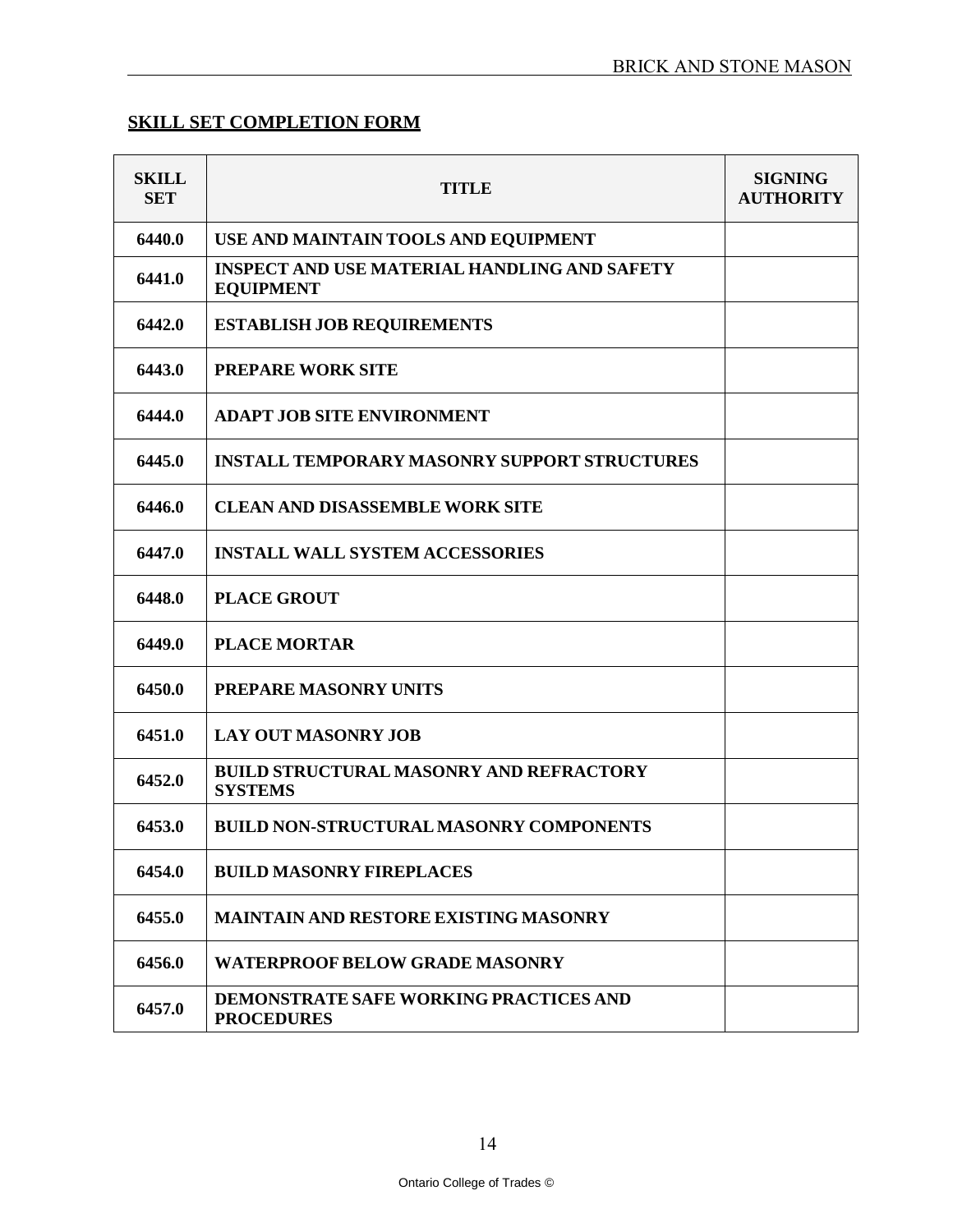#### **NOTE ON SHADED PERFORMANCE OBJECTIVES AND SKILLS**:

- Shaded performance objectives and skill sets are optional. The shaded skills do not have to be demonstrated or signed-off for completion of the on-the-job component of the apprenticeship
- The in-school curriculum learning outcomes will cover all of the skill sets, both shaded and unshaded.
- The Certificate of Qualification examination will test the whole of the trade and may test both shaded and unshaded performance skill sets.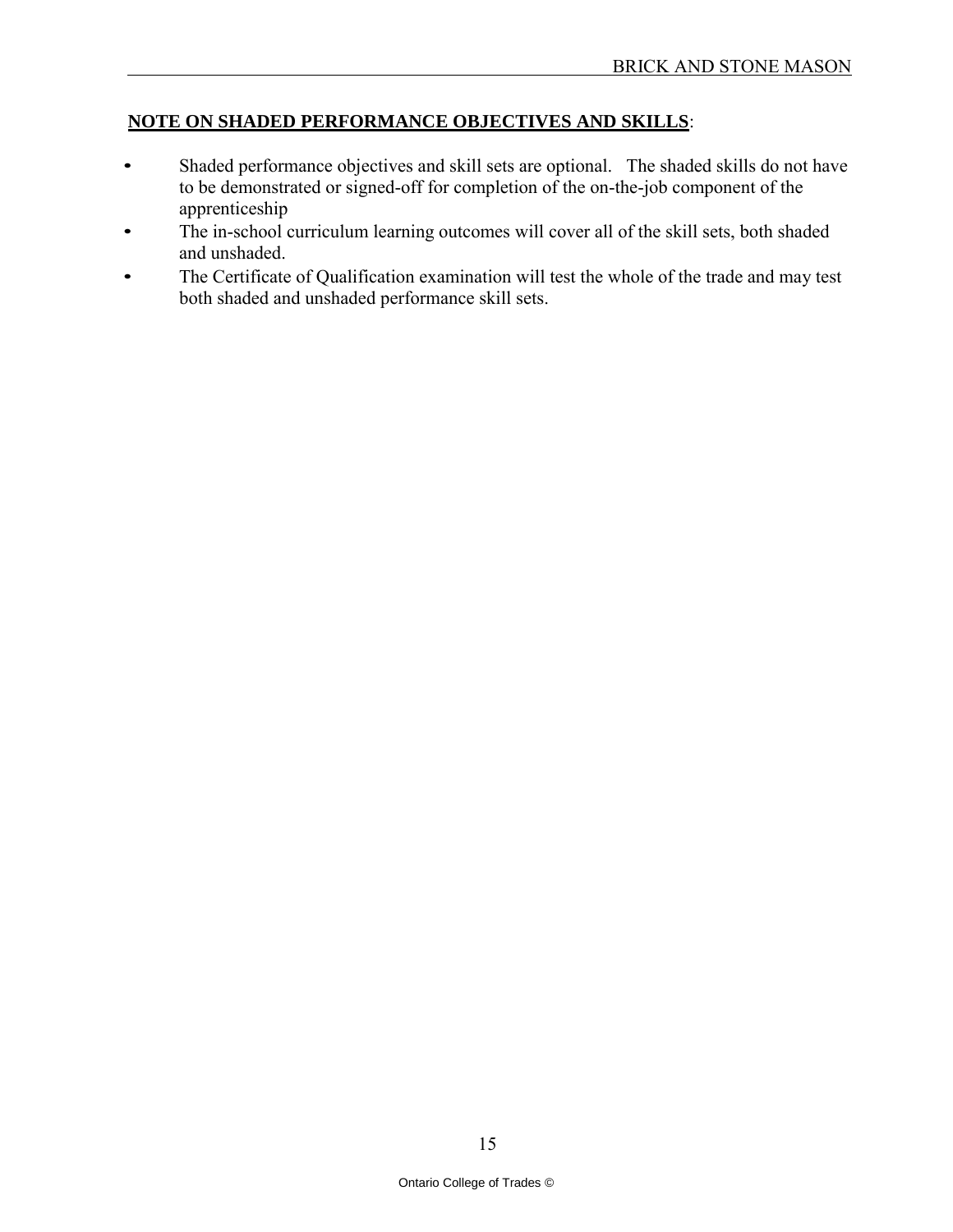#### **6440.0 USE AND MAINTAIN TOOLS AND EQUIPMENT**

#### **GENERAL PERFORMANCE OBJECTIVE**

**Use and maintain tools and equipment by:** using and maintaining mason's hand tools and associated equipment; electrical, pneumatic, gasoline/diesel powered, powder actuated and hydraulic power tools and associated equipment and supplies; and measuring devices and layout equipment.

#### **PERFORMANCE OBJECTIVES**

#### **SKILLS**

**6440.01 Use and maintain mason's hand tools and associated equipment** including cutting, striking, turning, levelling, mortar handling, tooling, measuring and inspection tools by determining the correct tool for the job, selecting the tool and required components, documenting use in a tool control system, setting up the tool, testing it, applying it to the job, monitoring its performance, modifying its use as necessary, identifying functional deficiencies, replacing consumables and repairing or replacing user maintainable parts in accordance with manufacturers' specifications, company policies and procedures, and government legislation.

Date Completed Apprentice Apprentice Supervisor/Trainer

**6440.02 Use and maintain electrical, pneumatic, gasoline/diesel powered, powder actuated and hydraulic power tools and associated equipment and supplies**  by identifying appropriate power supply sources, ensuring sufficient power, maintaining the integrity of the power supply, reporting inadequate power supply, determining the correct tool for the job, selecting the tool and required components, setting up the tool, actuating and testing it, applying it to the job, monitoring its performance, modifying its operation as necessary, identifying functional deficiencies, replacing consumables and repairing or replacing user maintainable parts in accordance with manufacturers' specifications, company policies and procedures, and government legislation.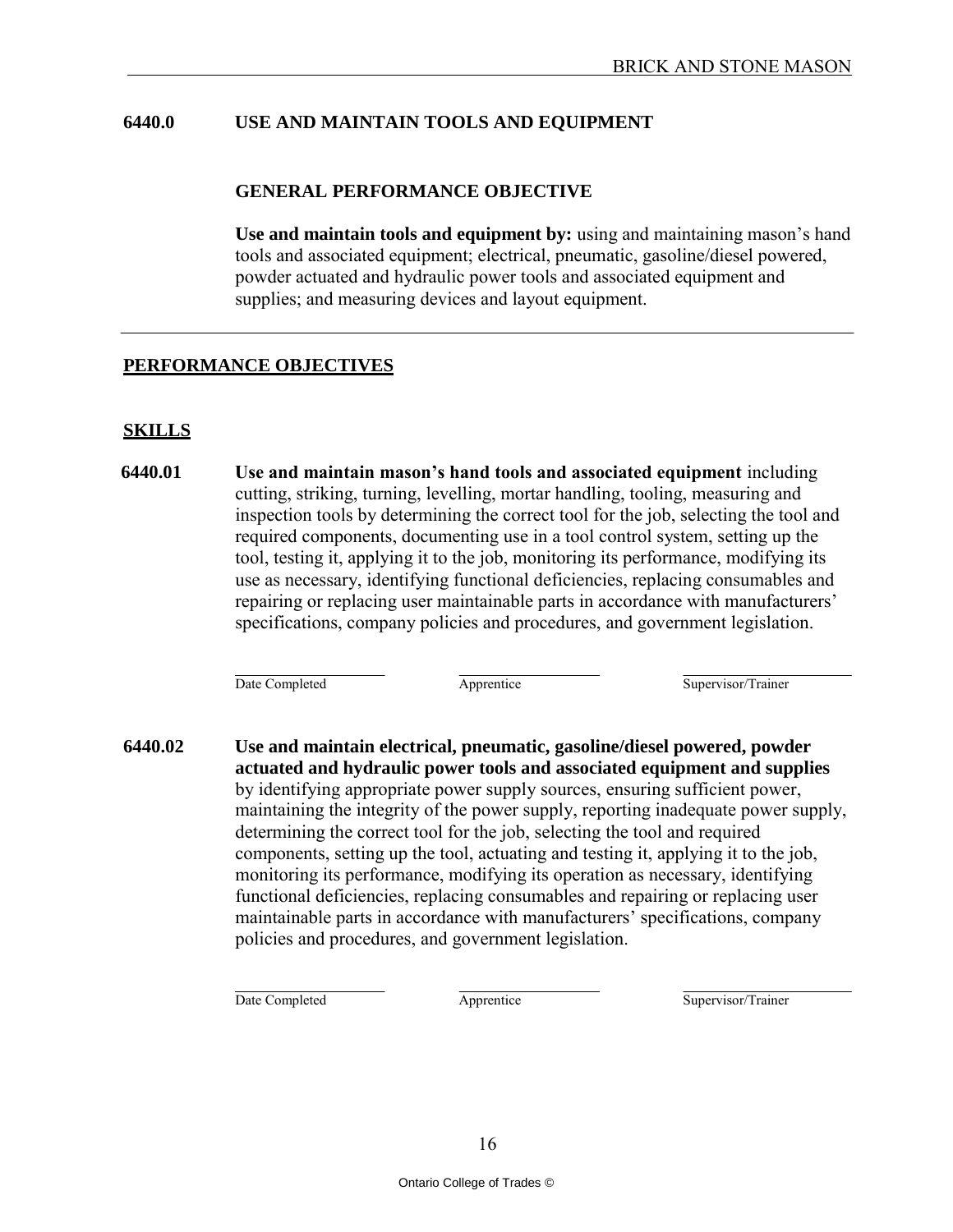#### **6440.0 USES AND MAINTAINS TOOLS AND EQUIPMENT** ...cont'd

**6440.03 Use and maintain measuring devices and layout equipment** including measuring tapes, plumb bobs, levels, transits and gauges by determining the correct device or equipment for the job, selecting the device and required components, setting up the device, testing it, applying it to the job, monitoring its performance and modifying its operation as necessary, identifying deficiencies, replacing consumables and repairing or replacing user maintainable parts in accordance with manufacturers' specifications, company policies and procedures, and government legislation.

Date Completed Apprentice Supervisor/Trainer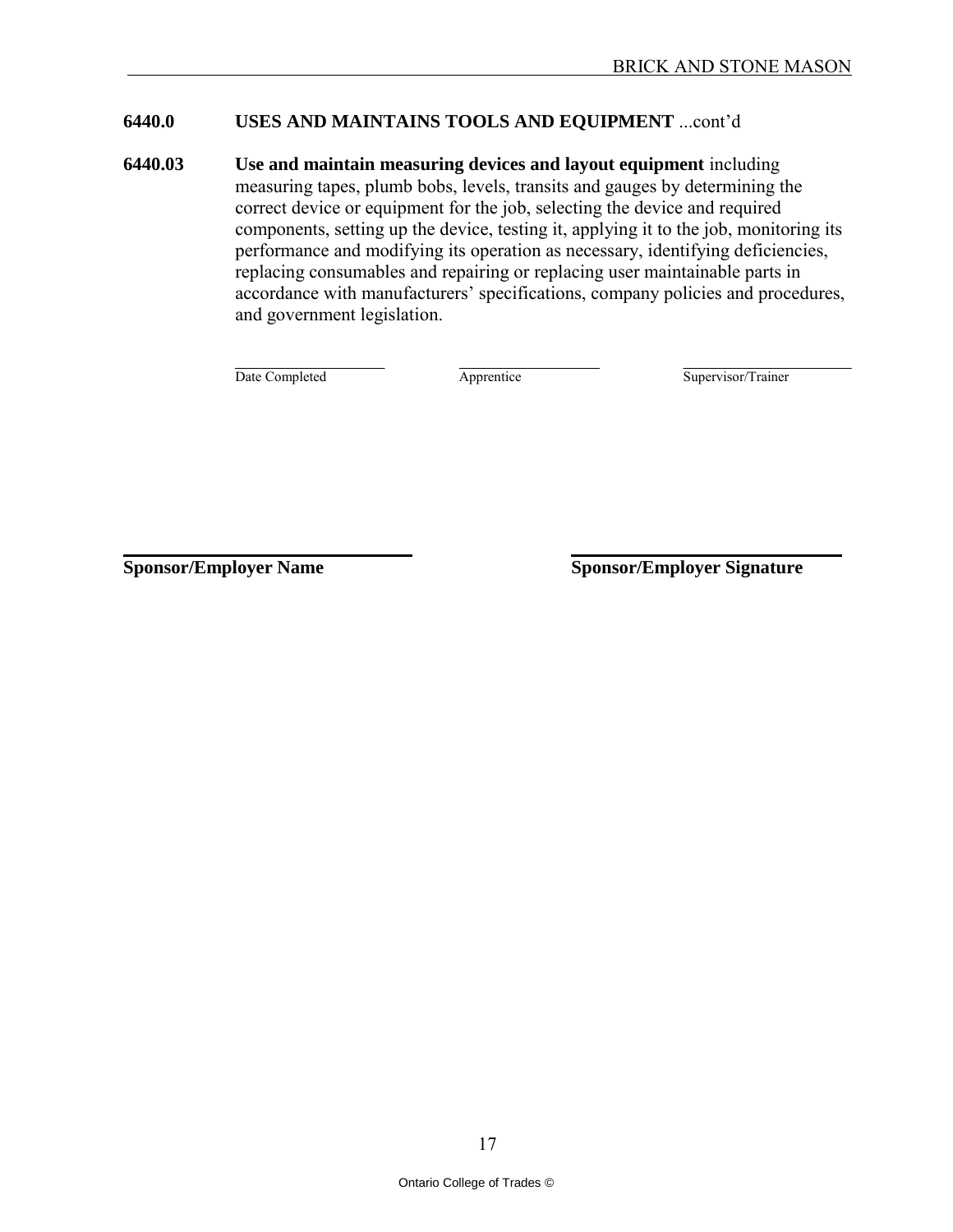# **6441.0 INSPECT AND USE MATERIAL HANDLING AND SAFETY EQUIPMENT**

#### **GENERAL PERFORMANCE OBJECTIVE**

**Inspect and use material handling and safety equipment by:** selecting and inspecting rigging equipment; positioning and employing rigging; selecting and inspecting hoisting and lifting equipment; operating hoisting equipment; selecting, inspecting and erecting scaffold systems; working on scaffolding and at heights; and dismantling and storing scaffold systems.

# **PERFORMANCE OBJECTIVES**

# **SKILLS**

**6441.01 Select and inspect rigging equipment** by choosing appropriate equipment required for the specific lift including cable clamps, chain block hoists, chains, chokers, come-along, connectors, ropes, slings and tuggers; performing preoperational check of rigging through visual checks for defects including damaged links, frayed cables, cuts in slings, stripped threads on shackles, and other physical defects and replacing or identifying for repair defective rigging in accordance with manufacturers' specifications, company policies and procedures, government legislation and CSAO standards.

Date Completed Apprentice Supervisor/Trainer

**6441.02 Position and employ rigging** by determining the weight, balance and size of work piece to be moved or lifted; placing or attaching the rigging to the load and dismantling and storing the rigging equipment after use so that correct rigging is selected, placed and used to move and/or lift the work piece, and is stored correctly and in good repair in accordance with material handling guidelines, manufacturers' specifications, company policies and procedures, government legislation and CSAO standards.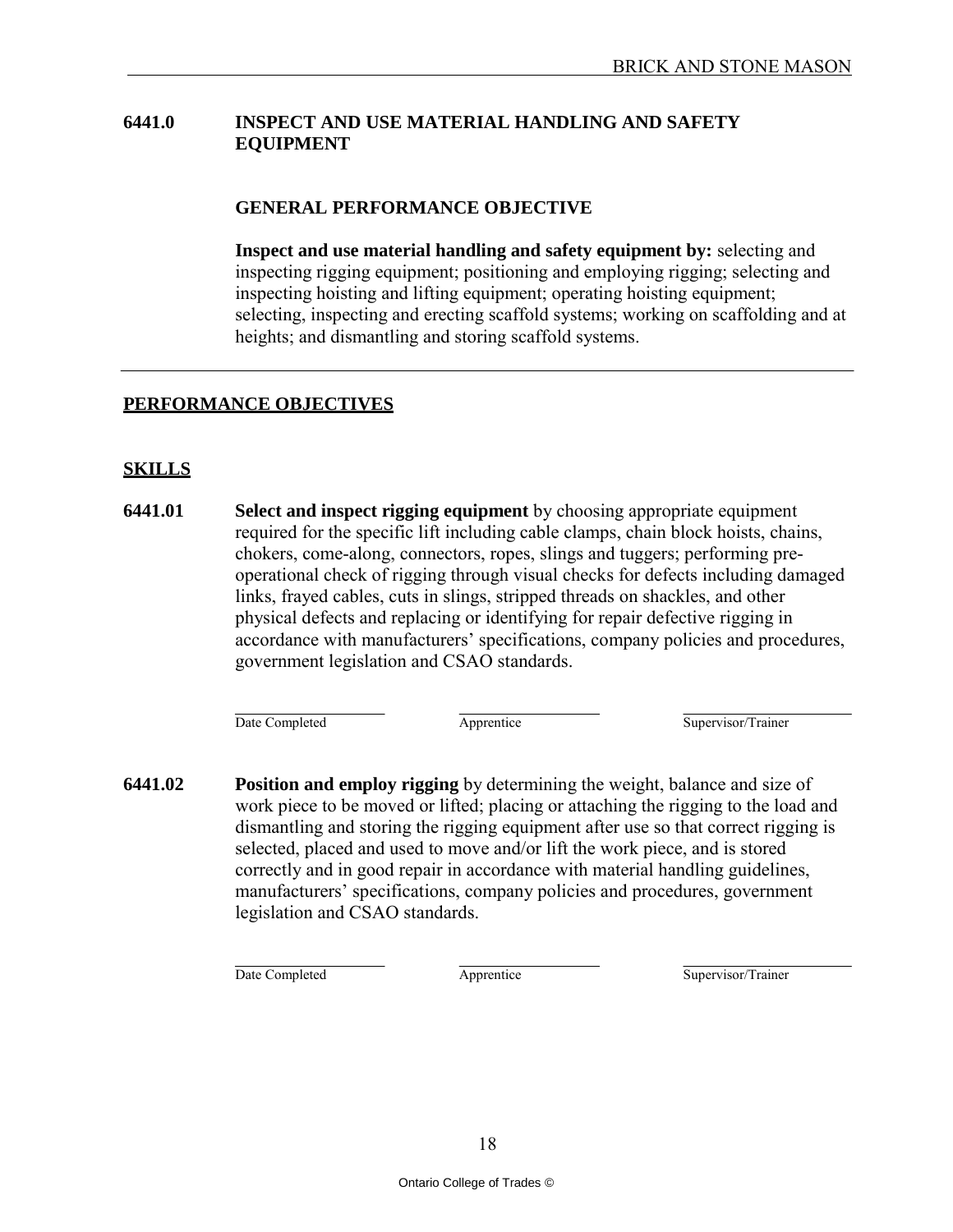# **6441.0 INSPECT AND USE MATERIAL HANDLING AND SAFETY EQUIPMENT** ...cont'd

**6441.03 Select and inspect hoisting and lifting equipment** by selecting equipment required including forklift, jib-crane, overhead hoist, chain-falls, portable boom and spreader bars; performing pre-operational inspection of hoisting and lifting equipment by visually checking the cables and chains for defects including damaged links and frayed cables and identifying and reporting defective hoisting and lifting equipment in accordance with manufacturers' specifications, company policies and procedures, government legislation and CSAO standards.

Date Completed Apprentice Supervisor/Trainer

**6441.04 Operate hoisting equipment** by lifting and moving work pieces using material handling tools and equipment; communicating with other workers using voice and hand signals and storing hoisting equipment so that correct lifting and moving procedures are used, communication is clear and accurate and equipment is stored correctly and in good repair in accordance with manufacturers' specifications, company policies and procedures, government legislation and CSAO standards.

Date Completed Apprentice Supervisor/Trainer

**6441.05 Select, inspect and erect scaffold systems** by choosing scaffolding for the specific job, performing pre-use inspection by visually checking all of the components for defects, and erecting scaffolding so that it is sufficient for the task, has no visible defects and is placed on a firm footing in accordance with manufacturers' specifications, company policies and procedures, government legislation and CSAO standards.

Date Completed **Apprentice** Apprentice Supervisor/Trainer

**6441.06 Work on scaffolding and at heights** by selecting and utilizing an approved fall protection and/or fall arrest system; wearing the appropriate fall protection equipment; developing an awareness of the work environment and following fall protection procedures in accordance with manufacturers' specifications, company policies and procedures, government legislation and CSAO standards.

Date Completed Apprentice Apprentice Supervisor/Trainer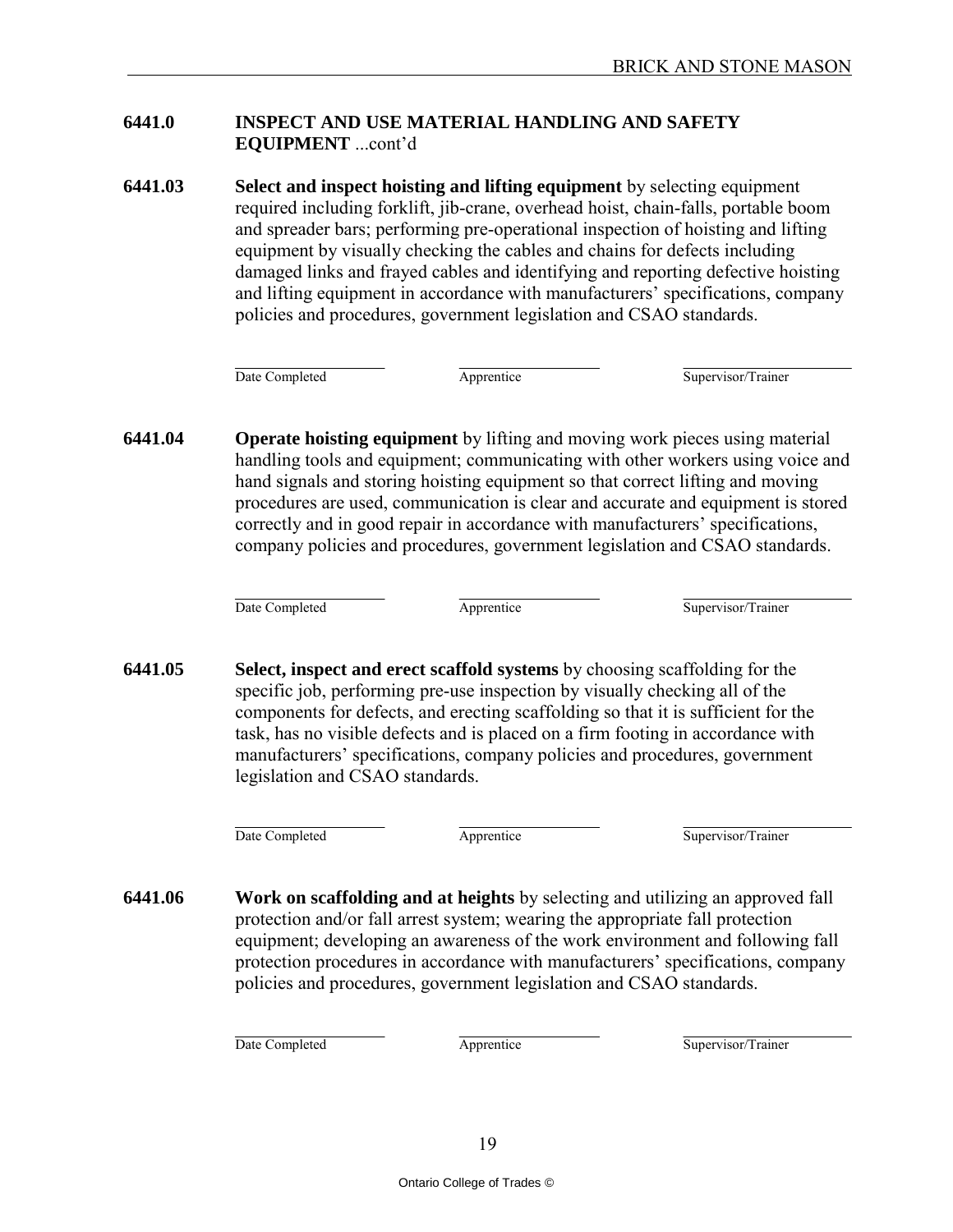# **6441.0 INSPECT AND USE MATERIAL HANDLING AND SAFETY EQUIPMENT** ...cont'd

**6441.07 Dismantle and store scaffold systems** by disassembling scaffolding and storing it correctly and in good repair in accordance with company policies and procedures and government legislation.

Date Completed Apprentice Supervisor/Trainer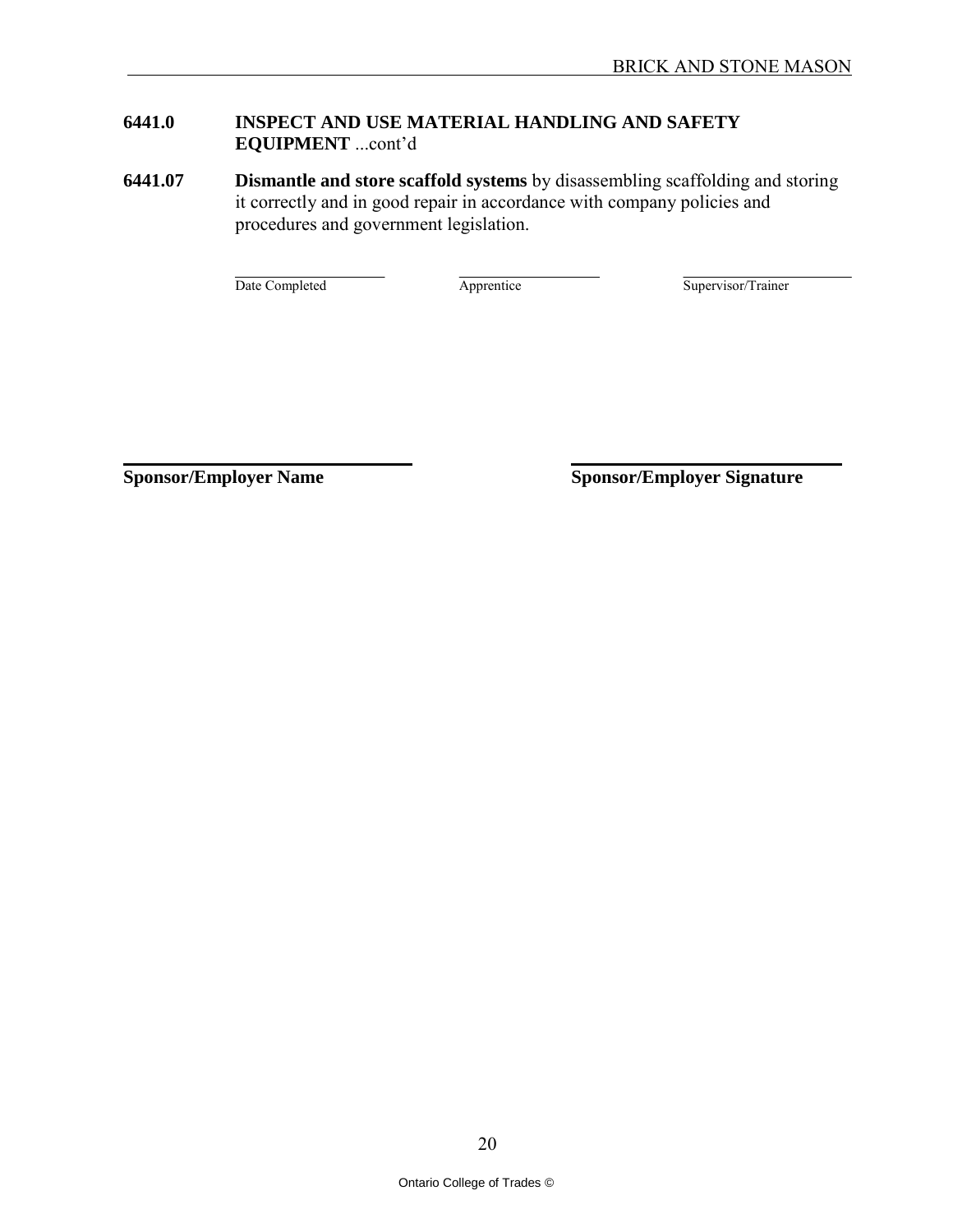#### **6442.0 ESTABLISH JOB REQUIREMENTS**

#### **GENERAL PERFORMANCE OBJECTIVE**

**Establish job requirements by:** determining job preparation needs; estimating job requirements; and identifying building code, safety code and other code requirements.

#### **PERFORMANCE OBJECTIVES**

#### **SKILLS**

**6442.01 Determine job preparation needs** by reading and interpreting blueprints, specifications, drawings and contract documents; measuring dimensions; identifying tolerances, notes and symbols and making freehand sketches and orthographic and isometric projections of masonry work in accordance with job requirements and company policies and procedures.

Date Completed Apprentice Supervisor/Trainer

**6442.02 Estimate job requirements** by determining quantities of masonry, structural, insulation and other materials required for the job, estimating construction time and costing time and materials so that estimates are within +10% of actual quantities and cost, and are in accordance company policies and procedures.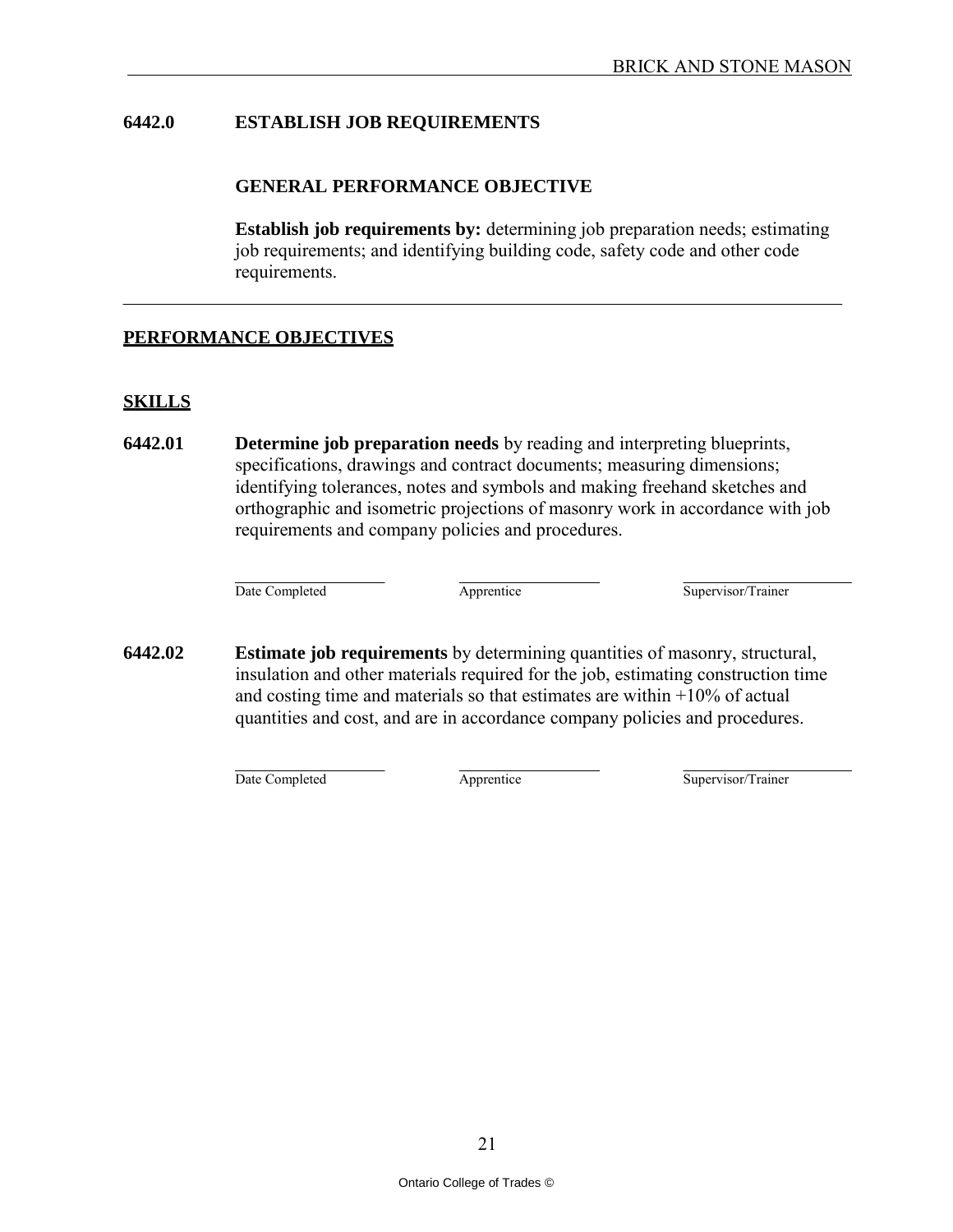# **6442.0 ESTABLISH JOB REQUIREMENTS** ...cont'd

**6442.03 Identify building code, safety code and other code requirements** which relate to the standards of structural performance so that codes can be complied with and so that no code requirement is overlooked which could delay the completion of the job by more than 10% of the estimated total time, in accordance company policies and procedures.

Date Completed Apprentice Supervisor/Trainer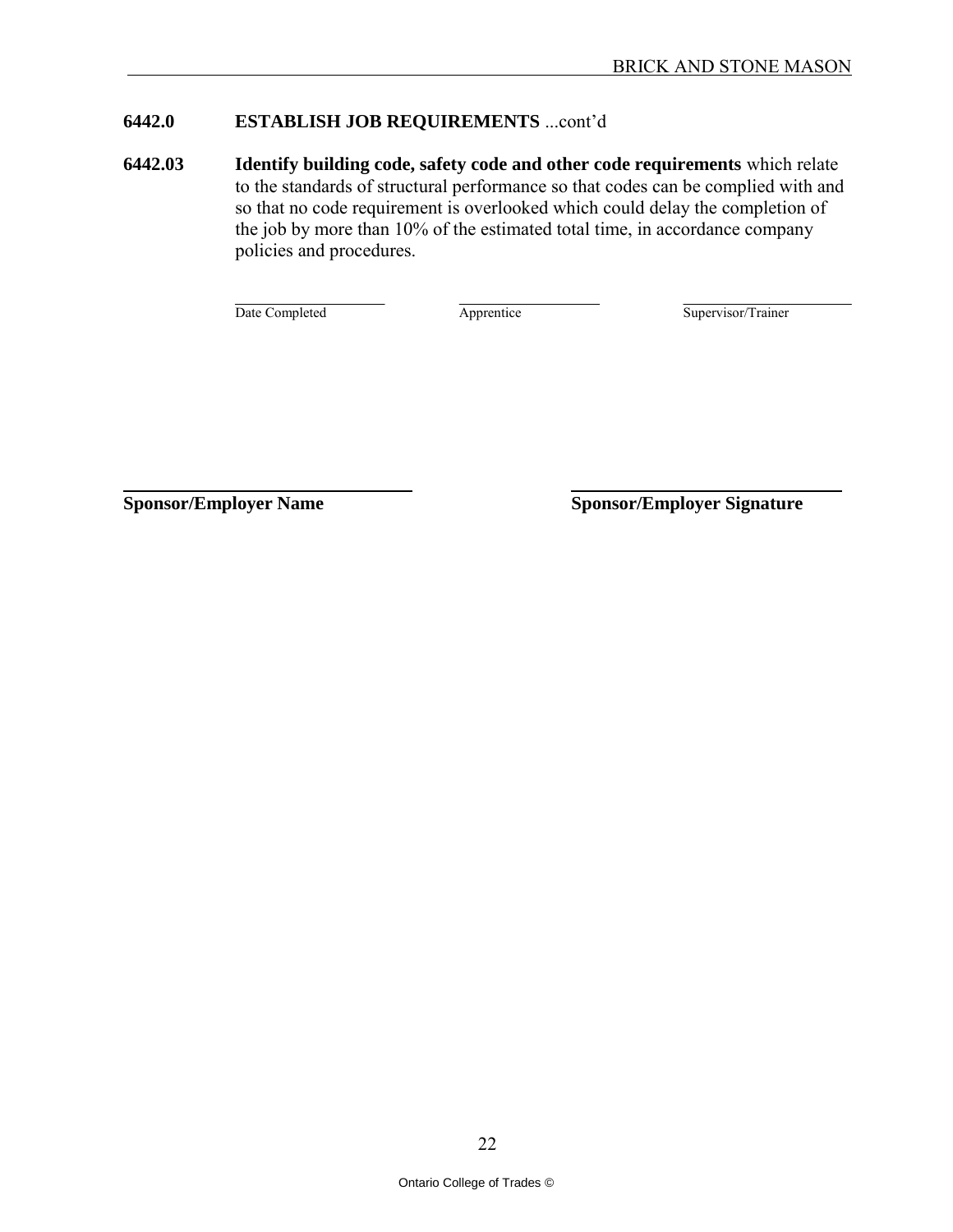# **6443.0 PREPARE WORK SITE**

#### **GENERAL PERFORMANCE OBJECTIVE**

**Prepare work site by:** planning work site layout; preparing for materials delivery; setting up work area; and communicating and consulting with supervisor, technical advisor and other workers.

# **PERFORMANCE OBJECTIVES**

# **SKILLS**

**6443.01 Plan work site layout** by identifying work site variables; extracting site relevant details from information sheets, drawings and specifications; taking into account the effects on site layout of concurrent operations; and determining work site layout and space usage so that work can proceed in a safe and orderly manner in accordance with company policies and procedures and government legislation.

Date Completed **Apprentice** Apprentice Supervisor/Trainer

**6443.02 Prepare for materials delivery** by checking delivered materials against bill of lading, unloading materials and storing them on site and setting out materials so that correct materials are delivered, stored, protected and made available for the type and sequence of the work to be done in accordance with manufacturers' specifications, company policies and procedures, and government legislation.

Date Completed Apprentice Supervisor/Trainer

**6443.03 Set up work area** by positioning equipment, machines, tools and materials; identifying site relevant safety concerns and removing or avoiding hazards; setting up hazardous material protection, collection and disposal systems; and occupying available work space so that there is sufficient lighting and ventilation, reduced interference from competing work activities, safe and efficient movement in the work space, and that the sequence of operations is effective in accordance with manufacturers' specifications, company policies and procedures, and government legislation.

Date Completed Apprentice Apprentice Supervisor/Trainer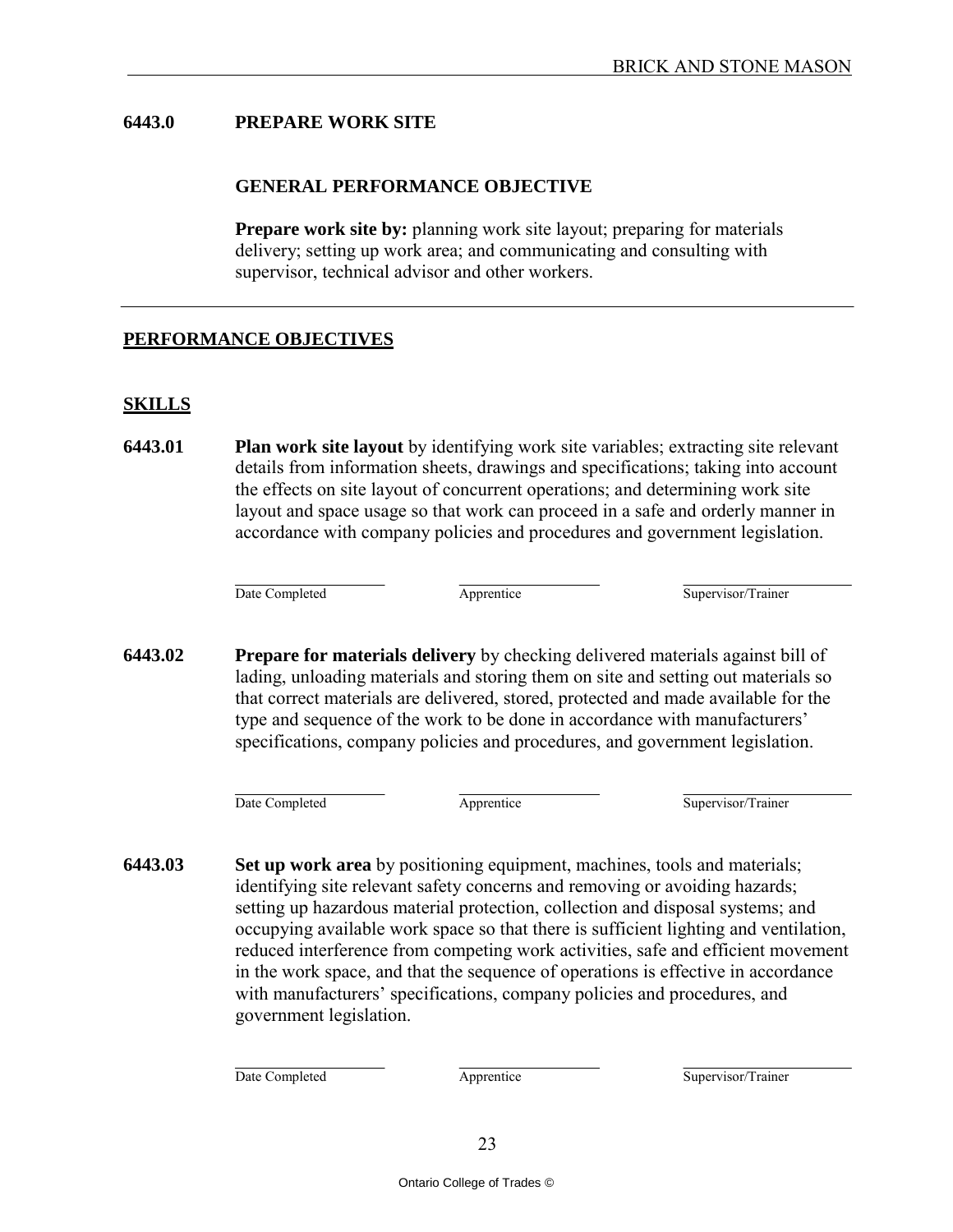# **6443.0 PREPARE WORK SITE** – Cont'd

**6443.04 Communicate and consult with supervisor, technical advisor and other workers** to ensure that the work requirement and specific procedures, materials and equipment are those specified by the building plans, the supervisor or the customer, and that discrepancies and errors are reduced in accordance with company policies and procedures.

Date Completed Apprentice Supervisor/Trainer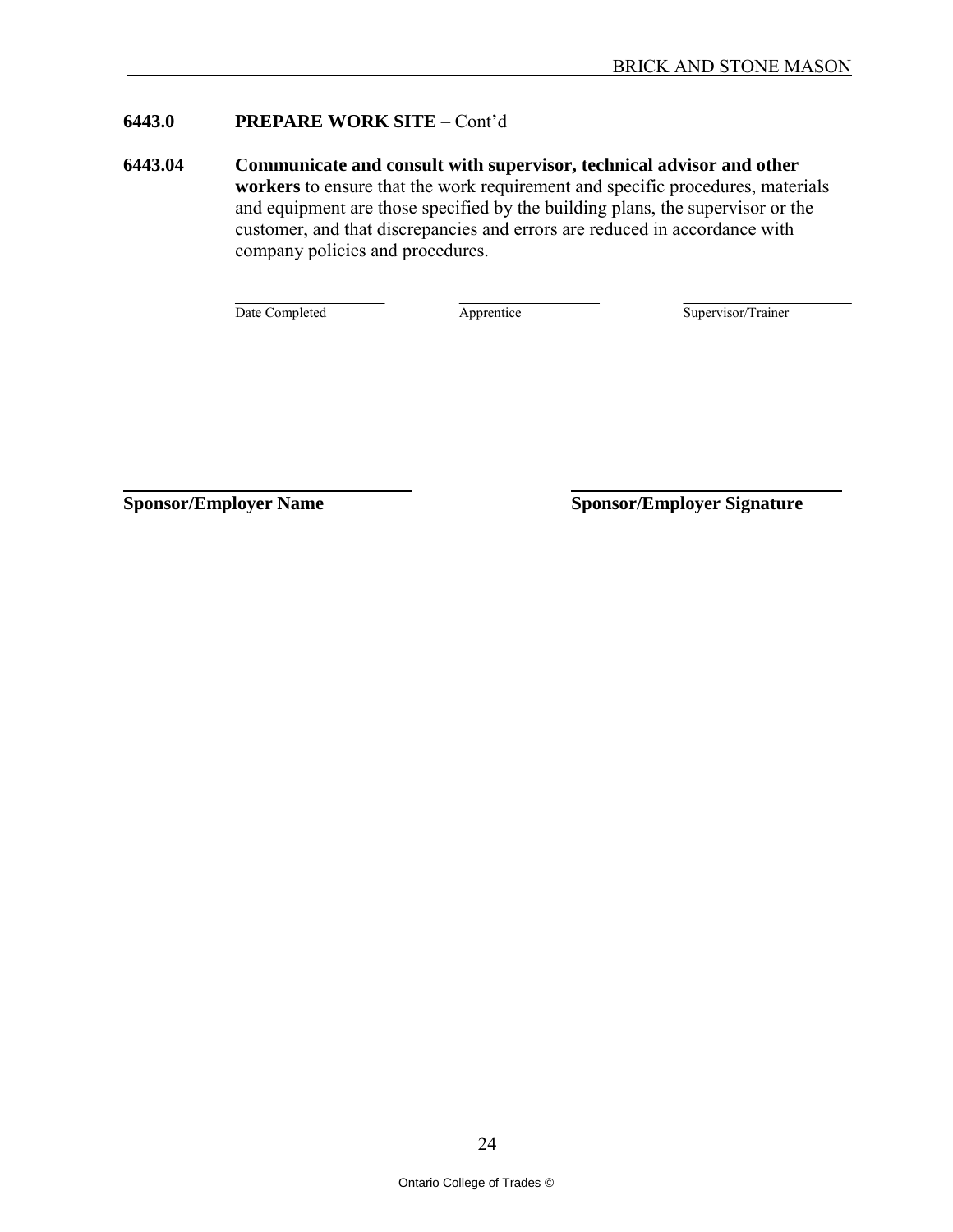#### **6444.0 ADAPT JOB SITE ENVIRONMENT**

#### **GENERAL PERFORMANCE OBJECTIVE**

**Adapt job site environment by:** covering or enclosing work and supply areas; adjusting work environment and work procedures for cold weather; and adjusting work environment and work procedures for hot weather.

#### **PERFORMANCE OBJECTIVES**

#### **SKILLS**

**6444.01 Cover or enclose work and supply areas** by inspecting job site to determine method of covering or enclosing; obtaining appropriate enclosure systems including support structure, fasteners and covering materials and installing enclosures and/or covers so that they are capable of protecting the materials or site and can structurally support snow, rain and wind loads in accordance with CSA standard A371-04, manufacturers' specifications, company policies and procedures, and government legislation.

Date Completed Apprentice Supervisor/Trainer

**6444.02 Adjust work environment and work procedures for cold weather** by determining adequacy of heat containment, assessing type of heat source and quantity of heat required for work and supply areas, installing the heating system and protecting heating or adjusting masonry materials using approved methods in accordance with OHSA, WHMIS, manufacturers' recommendations, company policies and procedures, and government legislation.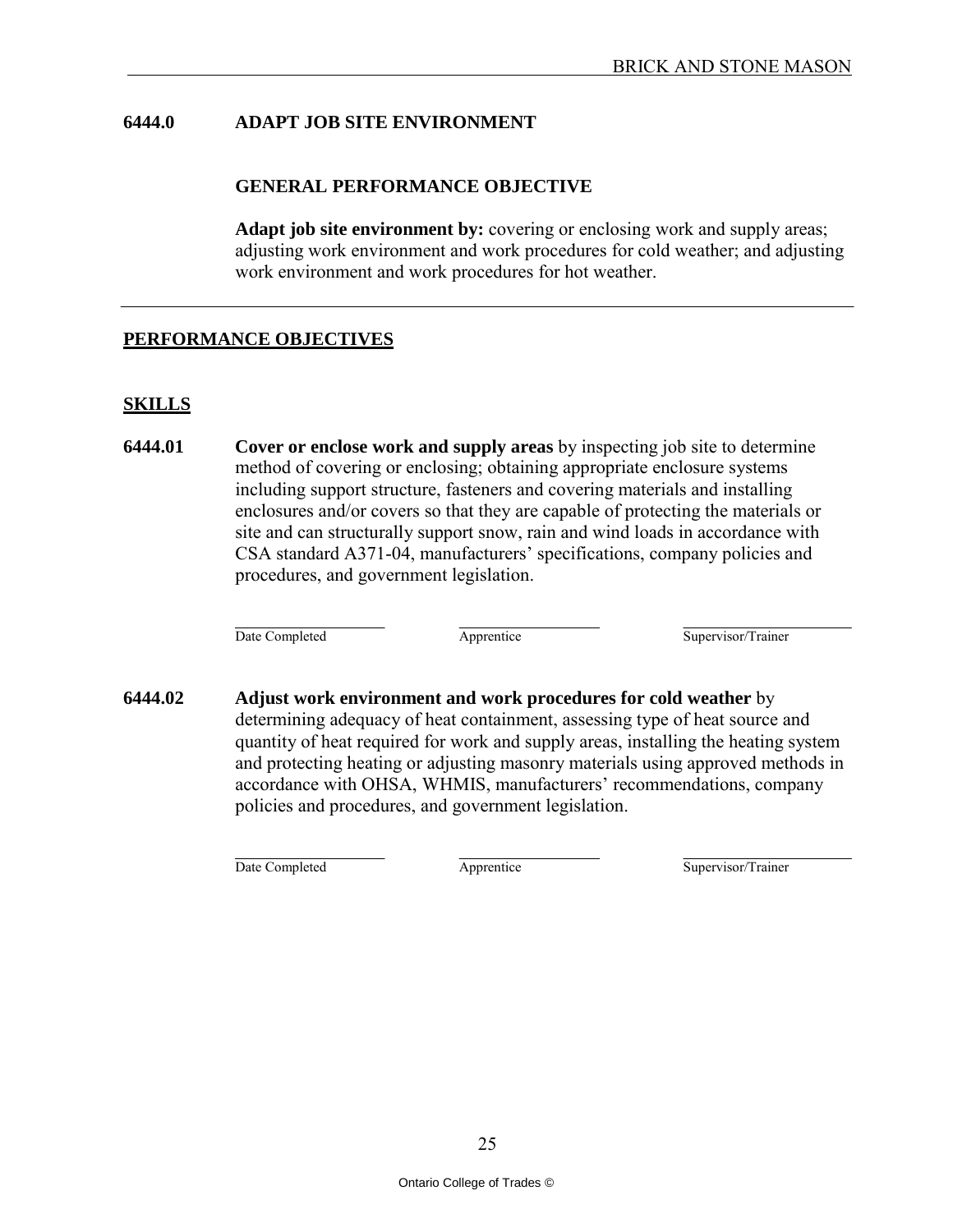# **6444.0 ADAPT JOB SITE ENVIRONMENT** ...cont'd

**6444.03 Adjust work environment and work procedures for hot weather** by determining how work areas and materials can be cooled or shaded by protecting, cooling or adjusting masonry materials using approved methods in accordance with OHSA, WHMIS, manufacturers' recommendations, company policies and procedures, and government legislation.

Date Completed Apprentice Supervisor/Trainer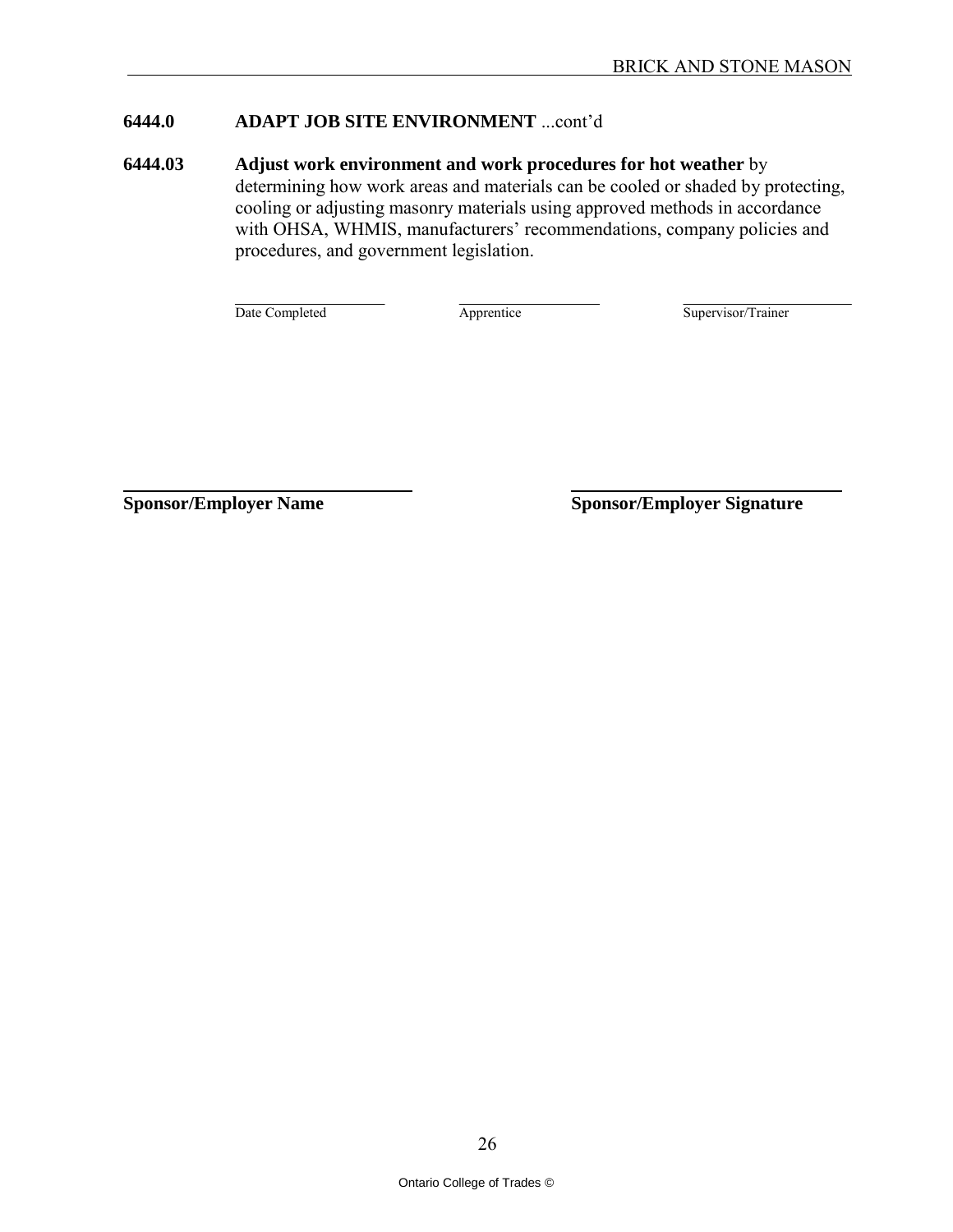#### **6445.0 INSTALL TEMPORARY MASONRY SUPPORT STRUCTURES**

#### **GENERAL PERFORMANCE OBJECTIVE**

**Install temporary masonry support structures by:** selecting materials to build support structures; constructing temporary masonry supports; installing temporary masonry support structures; and removing temporary masonry support structures.

#### **PERFORMANCE OBJECTIVES**

#### **SKILLS**

**6445.01 Select materials to build support structures** such as arch templates, falsework, bracing and shoring by assessing loads to be carried, determining design of structure and obtaining the materials and tools needed so that design and materials used will carry the required load in accordance with job specifications, manufacturers' specifications, company policies and procedures, and government legislation.

Date Completed Apprentice Apprentice Supervisor/Trainer

**6445.02 Construct temporary masonry supports** using the approved design and materials so that the structure is within the tolerances identified in the building plan in accordance with job specifications, manufacturers' specifications, company policies and procedures, and government legislation.

Date Completed Apprentice Supervisor/Trainer

**6445.03 Install temporary masonry support structures** so that masonry materials are supported in the correct position and the support is safe and secure until the masonry material is self supporting or permanent structural support is put in place in accordance with job specifications, manufacturers' specifications, company policies and procedures, and government legislation.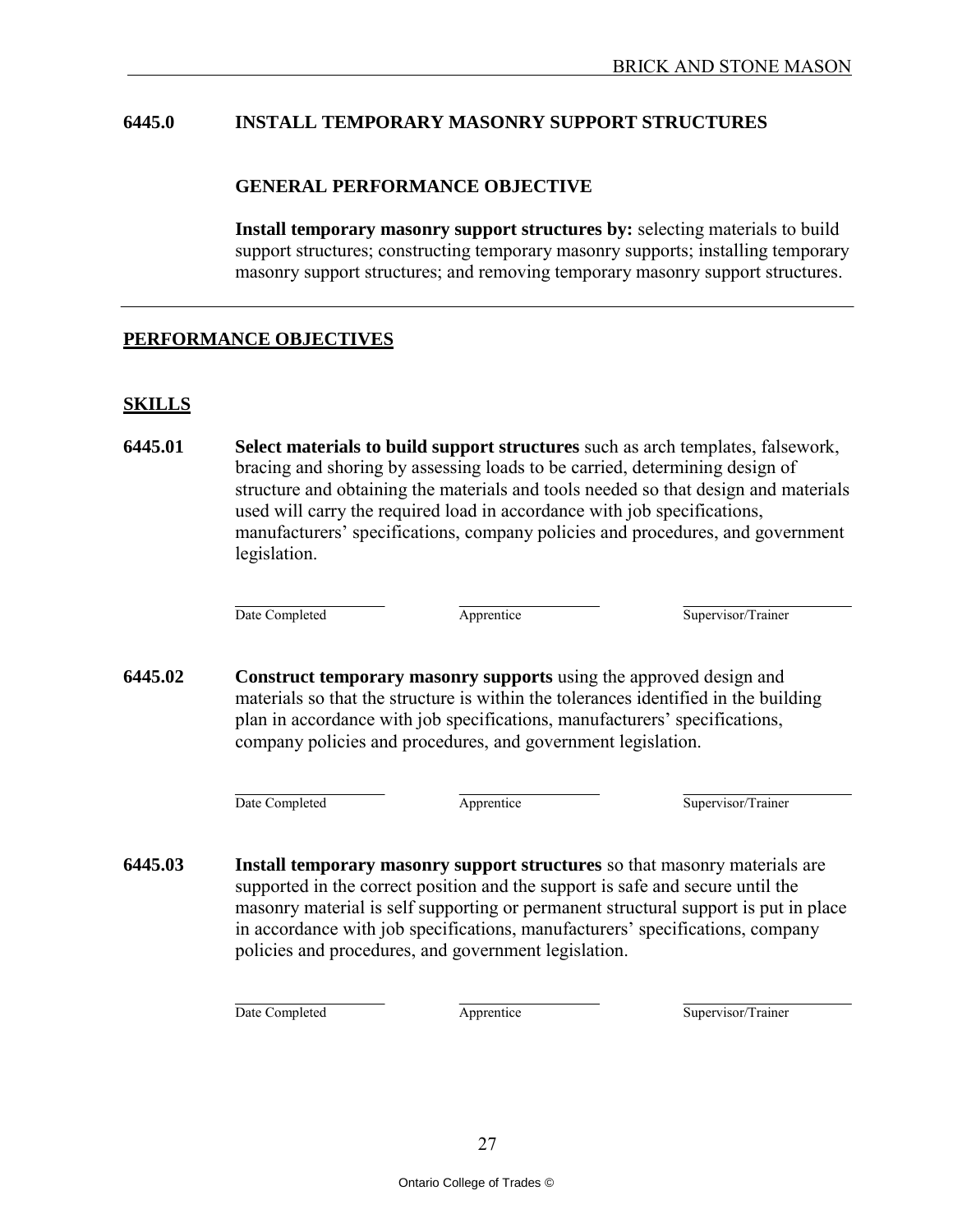# **6445.0 INSTALL TEMPORARY MAONRY SUPPORT STRUCTURES** ...cont'd

**6445.04 Remove temporary masonry support structures** by disassembling them and storing or disposing of them so that there is minimal disruption of the masonry installation location in accordance with job specifications, manufacturers' specifications, company policies and procedures, and government legislation.

Date Completed Apprentice Apprentice Supervisor/Trainer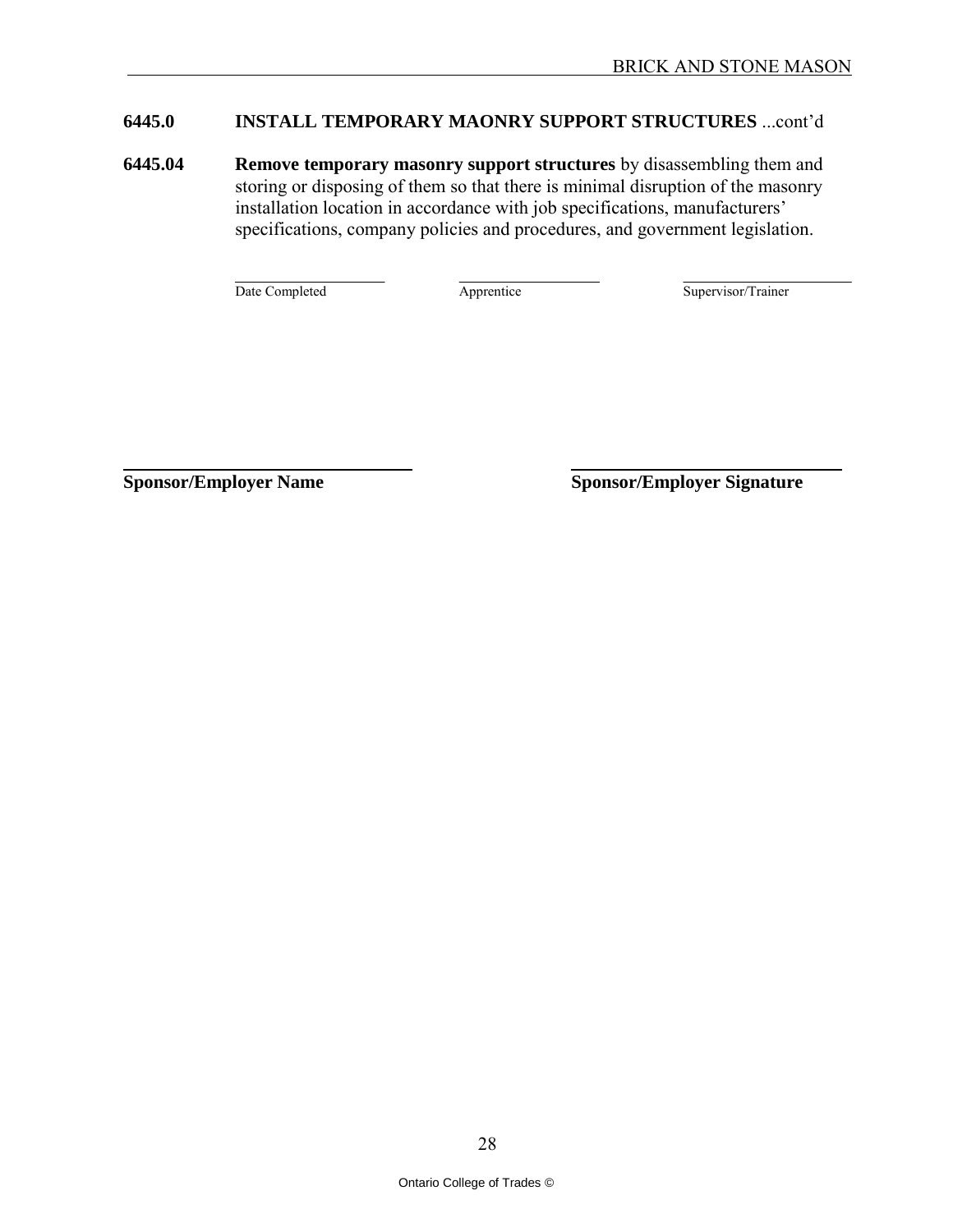#### **6446.0 CLEAN AND DISASSEMBLE WORK SITE**

#### **GENERAL PERFORMANCE OBJECTIVE**

**Clean and disassemble the work site by:** cleaning the work site; disassembling the work site; and cleaning and repairing masonry surfaces.

#### **PERFORMANCE OBJECTIVES**

#### **SKILLS**

**6446.01 Clean the work site** by gathering and sorting dispersed equipment, materials, recyclables, waste and hazardous materials; and removing work hazards created during construction so that the site and masonry work are clean, materials and equipment are organized for pick up and the site is free from hazards in accordance with manufacturers' specifications, company policies and procedures, and government legislation.

Date Completed **Apprentice** Apprentice Supervisor/Trainer

**6446.02 Disassemble the work site** by removing and restocking unused materials; removing and storing reusable materials and equipment and organizing trash and hazardous materials for removal so that useable materials are conserved, equipment is recovered and waste is transferred to a proper disposal area in accordance with manufacturers' specifications, company policies and procedures, and government legislation.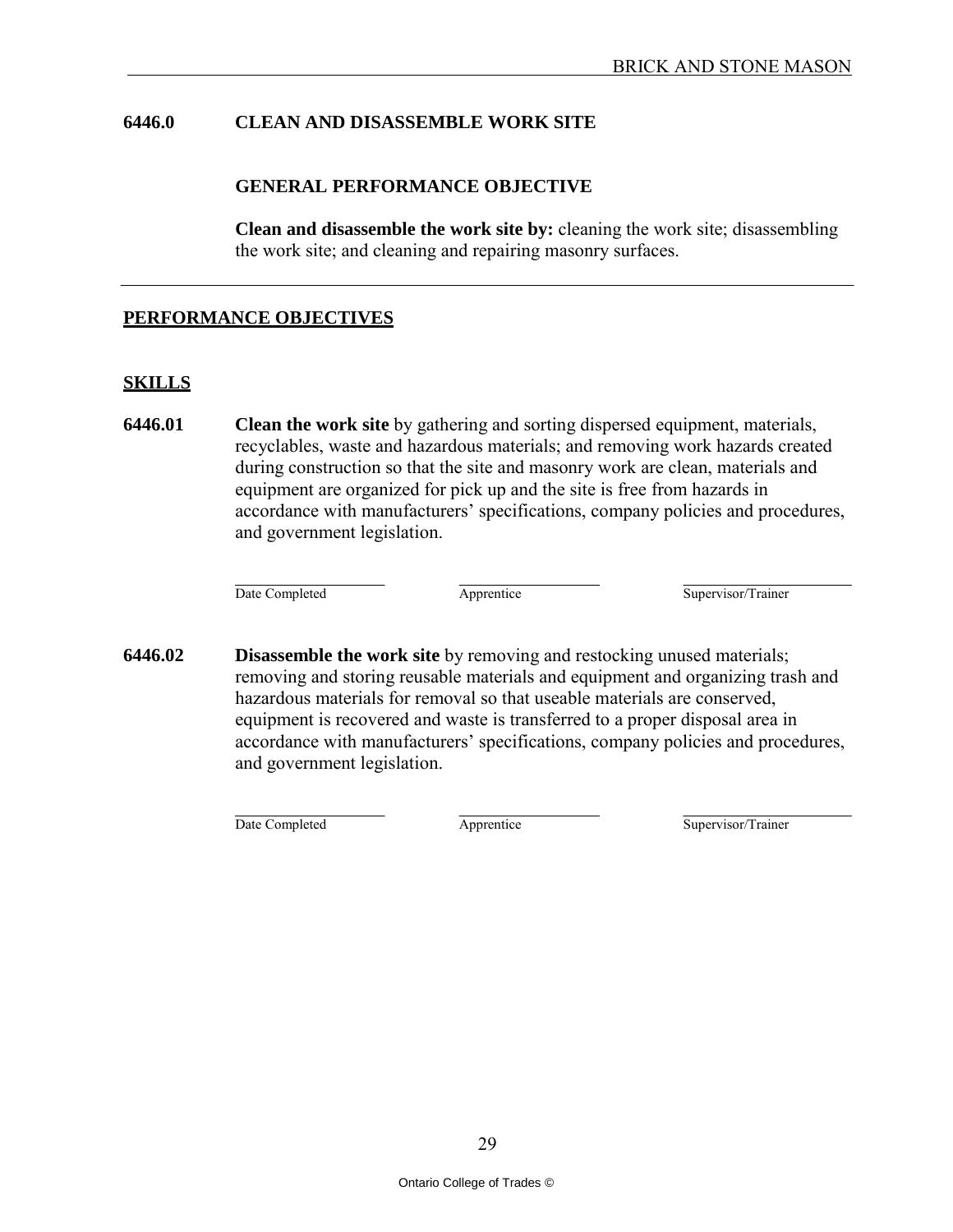#### **6446.0 CLEAN AND DISASSEMBLE WORK SITE** ...cont'd

**6446.03 Clean and repair masonry surfaces** by removing and replacing damaged units with matching new material; removing excess mortar with scrapers and silicon carbide rubbing blocks; patching holes in mortar joints; cutting out unfinished joints and re-pointing; repairing minor chips in material and removing stains or excessive mortar mechanically or chemically in accordance with industry standards for durability and appearance, manufacturers' specifications, company policies and procedures, and government legislation.

Date Completed Apprentice Supervisor/Trainer

**Sponsor/Employer Name Sponsor/Sponsor/Sponsor/Employer Signature**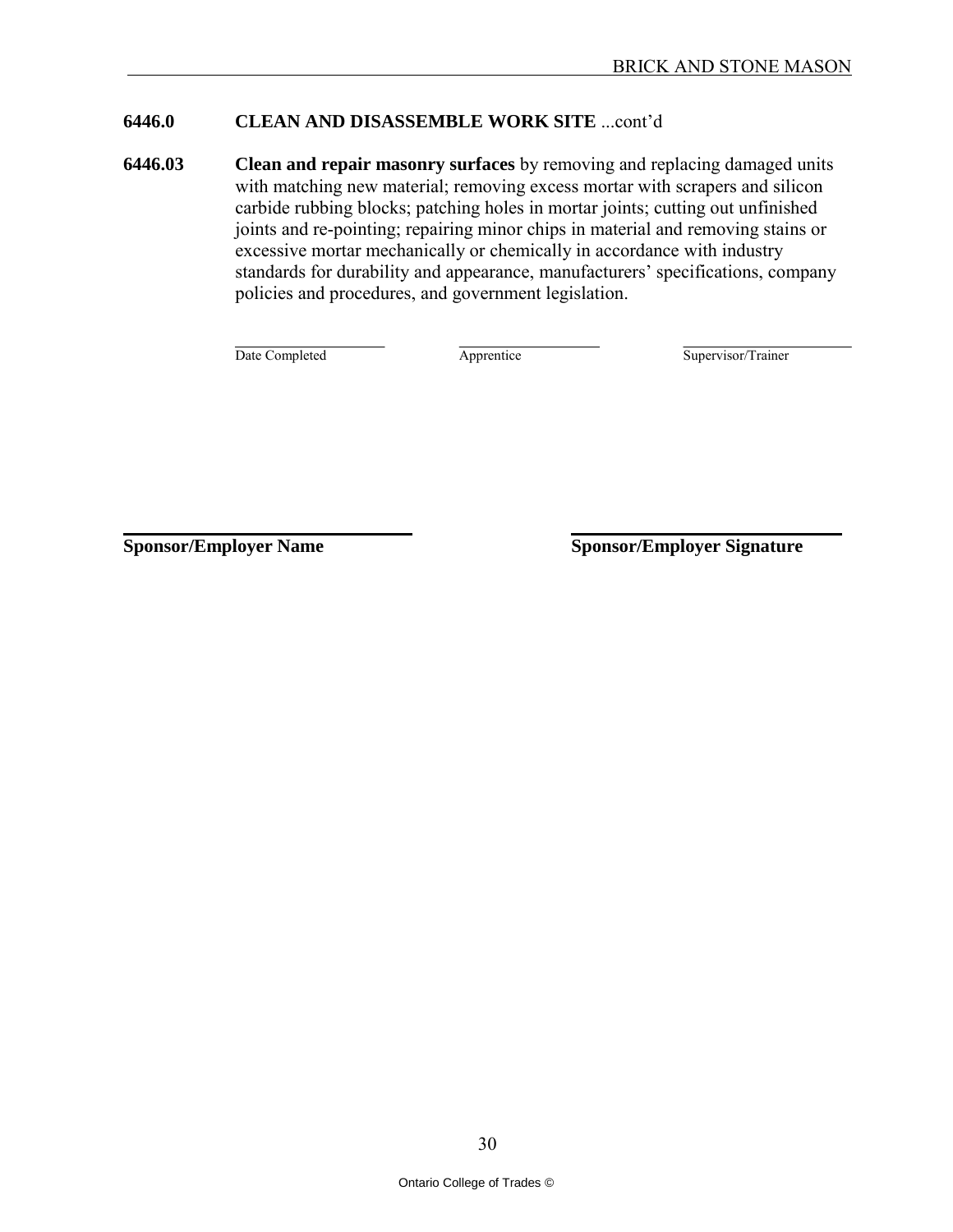# **6447.0 INSTALLS WALL SYSTEM ACCESSORIES**

#### **GENERAL PERFORMANCE OBJECTIVE**

**Install wall system accessories by:** preparing substrates; installing insulation in the wall system; installing air barriers in the wall system; installing vapour barriers in the wall system; installing anchors and connectors in or on the prepared substrate; installing flashing and water drainage systems; installing integrated masonry wall components; and installing and finishing masonry wall control and expansion joints.

# **PERFORMANCE OBJECTIVES**

# **SKILLS**

**6447.01 Prepare substrates** by removing extraneous materials, filling voids and cleaning the surface so that the substrate is compatible with and adequately supports wall system components in accordance with manufacturers' specifications, company policies and procedures, and government legislation.

Date Completed **Apprentice** Apprentice Supervisor/Trainer

**6447.02 Install insulation in the wall system** so that the selected components are those identified in the building specifications and are installed in accordance with the building code, building plans and manufacturers' specifications, company policies and procedures, and government legislation.

Date Completed **Apprentice** Apprentice Supervisor/Trainer

**6447.03 Install air barriers in the wall system** so that the selected components are those identified in the building specifications and are installed in accordance with the building code, building plans, manufacturers' specifications, company policies and procedures, and government legislation.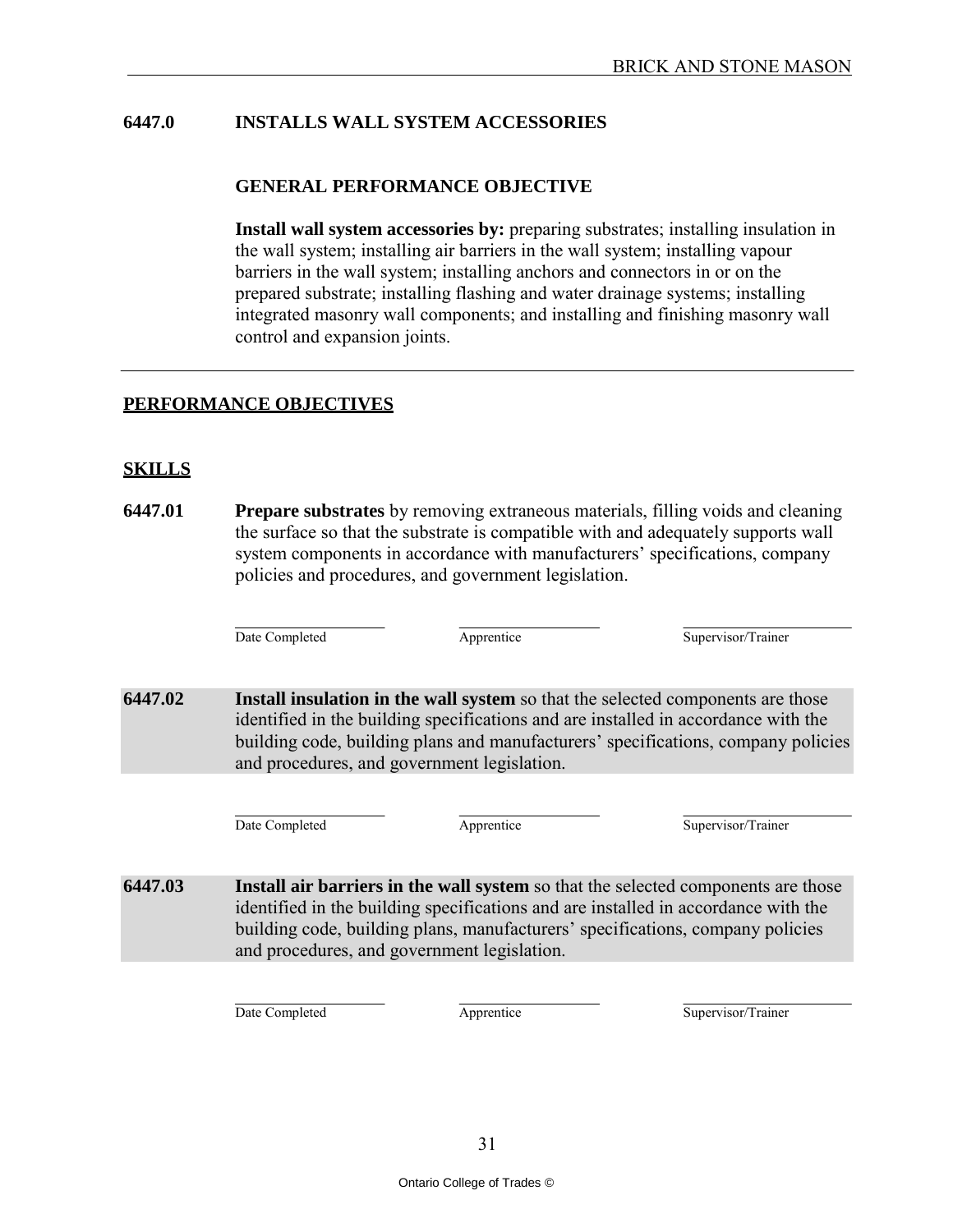#### **6447.0 INSTALL WALL SYSTEM ACCESSORIES** ...cont'd

**6447.04 Install vapour barriers in the wall system** so that the selected components are those identified in the building specifications and are installed in accordance with the building code, building plans, manufacturers' specifications, company policies and procedures, and government legislation.

Date Completed Apprentice Supervisor/Trainer

**6447.05 Install anchors and connectors in or on the prepared substrate** so that the selected components are those identified in the building specifications and are installed in accordance with building plans, manufacturers' specifications, company policies and procedures, and government legislation.

Date Completed Apprentice Apprentice Supervisor/Trainer

**6447.06 Install flashing and water drainage systems** so that the selected components are those identified in the building specifications and are installed in accordance with the building plans, manufacturers' specifications, company policies and procedures, and government legislation.

Date Completed Apprentice Apprentice Supervisor/Trainer

**6447.07 Install integrated masonry wall components** such as frames, cabinets and panels by selecting, locating and orienting the components and installing them, ensuring that proper anchorage is available and that they are installed level, plumb and square as per drawings and specifications in accordance with manufacturers' specifications, company policies and procedures, and government legislation.

Date Completed **Apprentice** Apprentice Supervisor/Trainer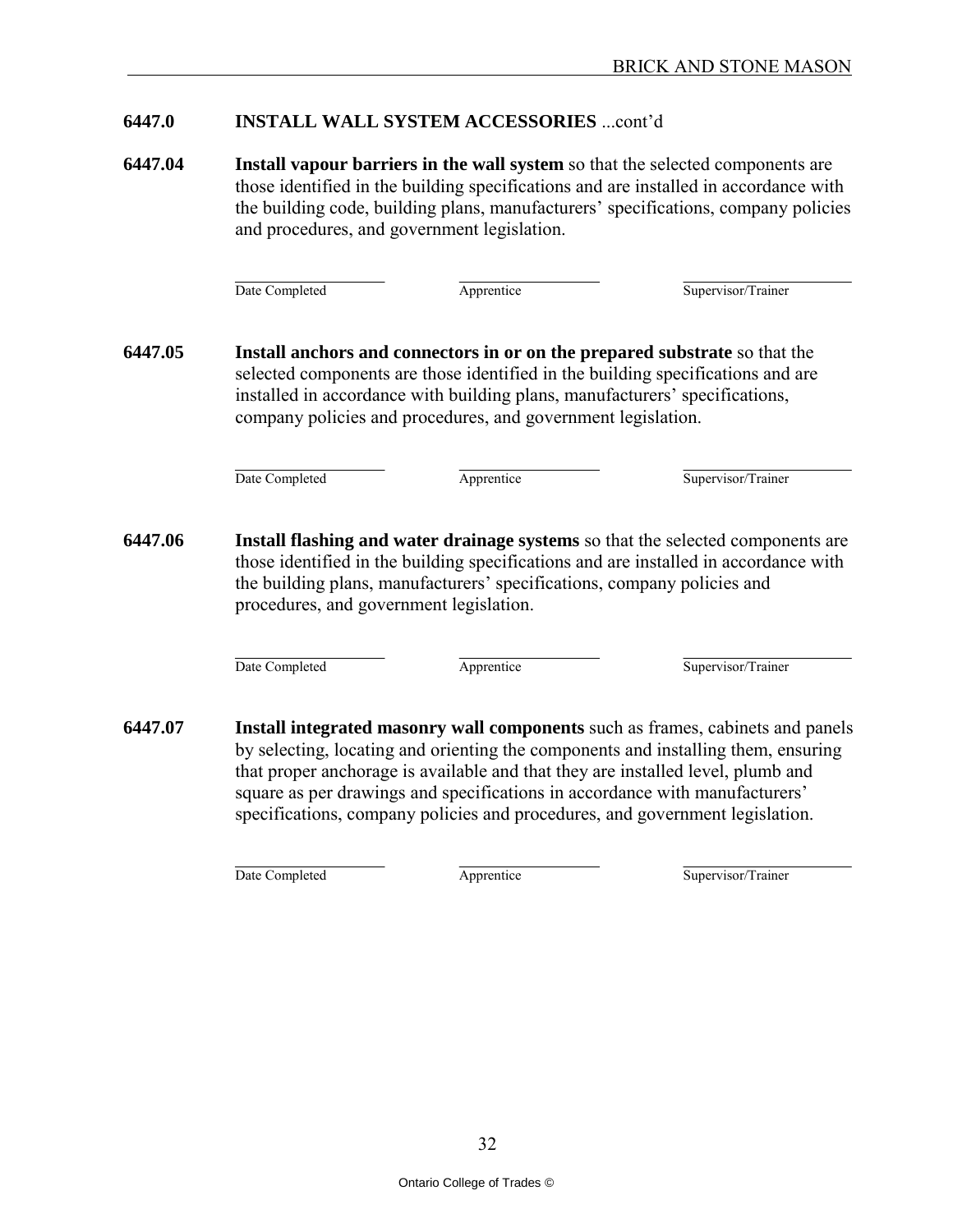# **6447.0 INSTALL WALL SYSTEM ACCESSORIES** ...cont'd

**6447.08 Install and finish masonry wall control and expansion joints** using the methods and materials required by drawings and job specifications in accordance with the building code, manufacturers' specifications, company policies and procedures, and government legislation.

Date Completed Apprentice Supervisor/Trainer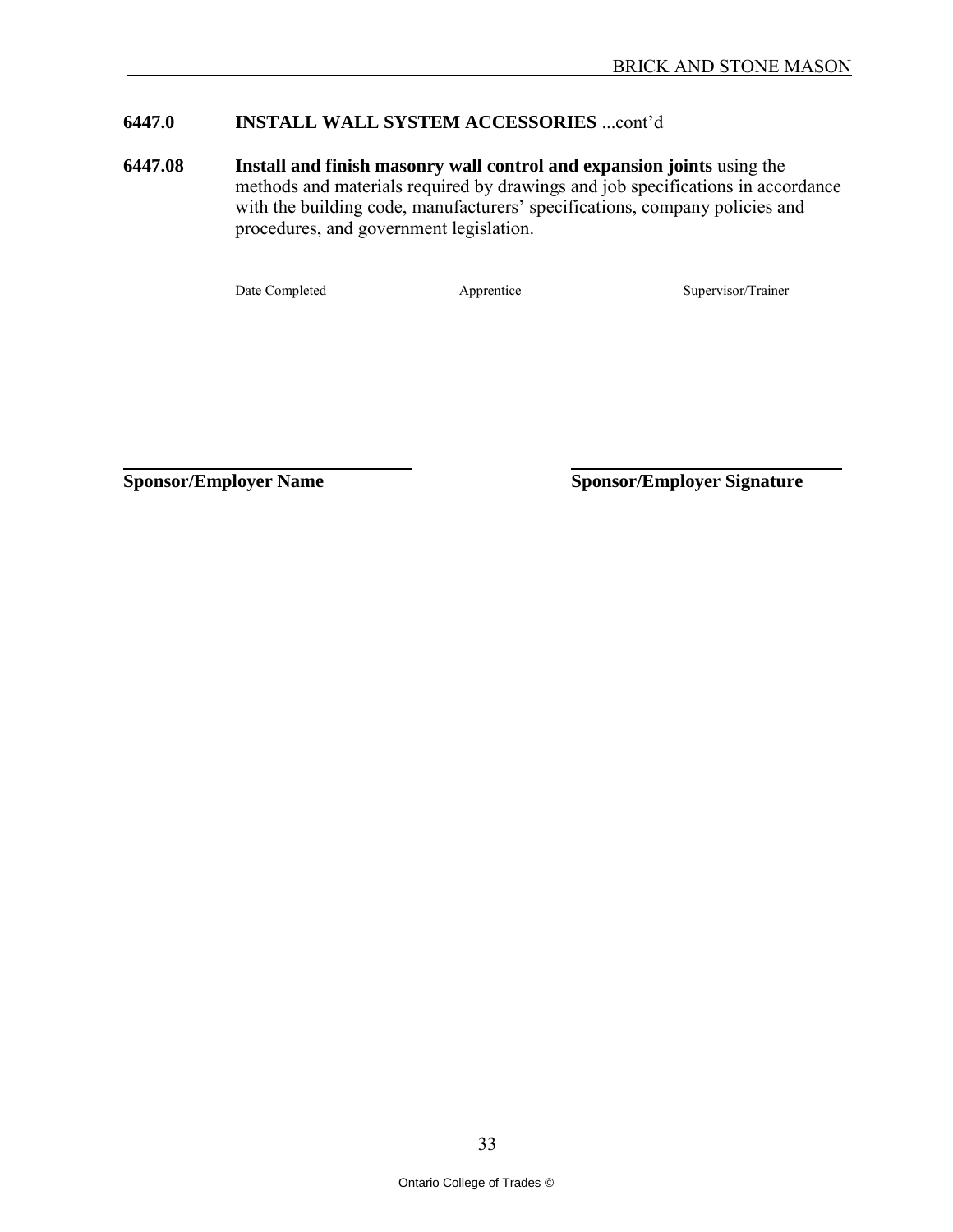#### **6448.0 PLACE GROUT**

#### **GENERAL PERFORMANCE OBJECTIVE**

**Place grout by:** selecting type of grout required; preparing grout; installing grout to required area; and consolidating grout.

#### **PERFORMANCE OBJECTIVES**

#### **SKILLS**

**6448.01 Select type of grout required** by identifying recommended grout type and any additives or admixtures from the job specifications and confirming application based on type of masonry, exposure to the elements and structural requirements in accordance with manufacturers' recommendations and job specifications.

Date Completed Apprentice Supervisor/Trainer

**6448.02 Prepare grout** by selecting cement, aggregate, additives and admixtures and combining them in appropriate proportions depending on the size and type of application and factors such as required efficiency and method of installation, temperature of the environment and type and amount of mixing required so that the grout has consistency, plasticity and setting time for the job and is prepared for the installation in accordance with manufacturers' recommendations and job specifications.

Date Completed Apprentice Supervisor/Trainer

**6448.03 Install grout to required area** by choosing a strategy for installation, selecting appropriate tools and techniques, placing grout so that it acts as a means of bonding masonry units and steel reinforcement so that the masonry system develops the required strength and load bearing capacity in accordance with manufacturers' recommendations and job specifications.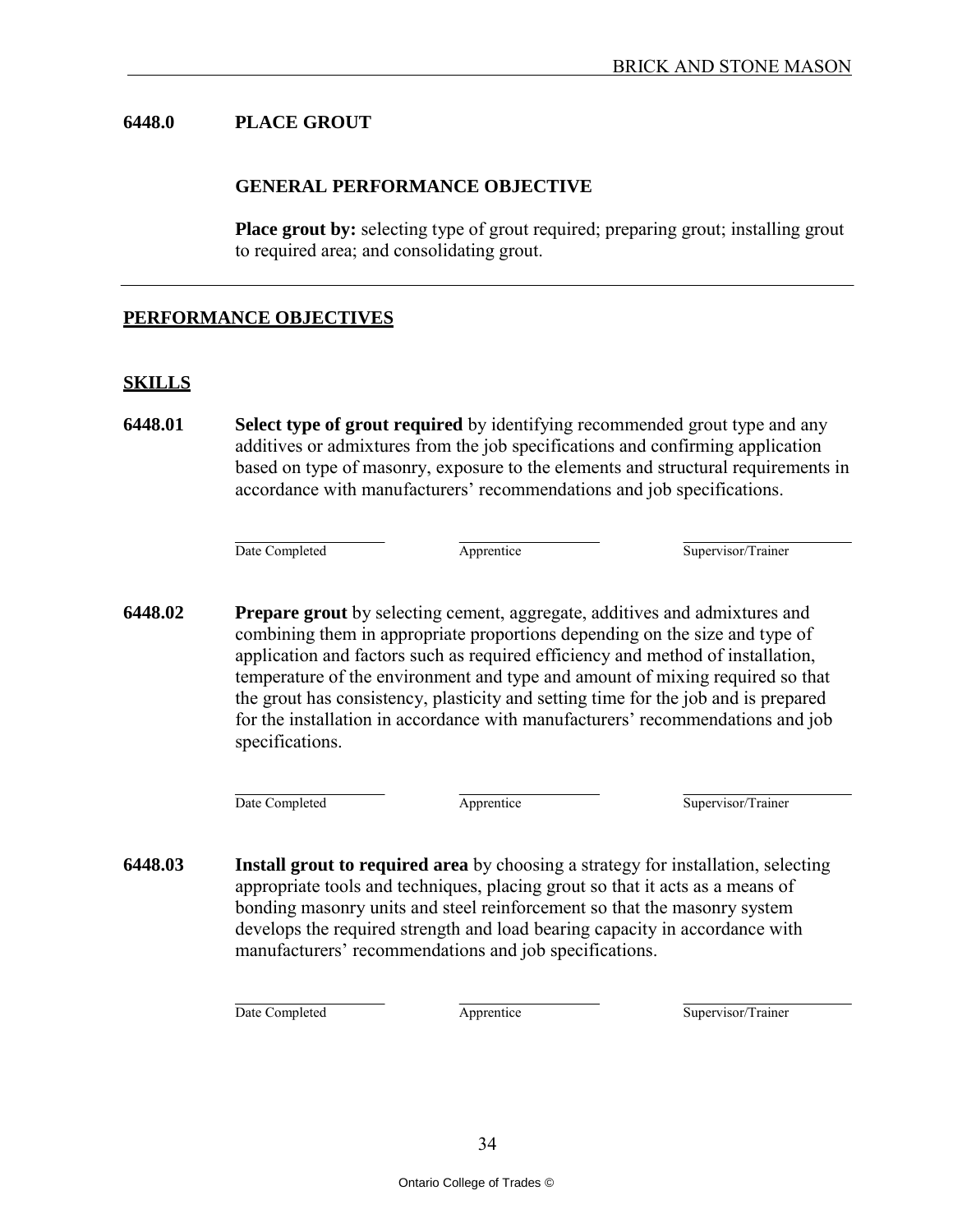# **6448.0 PLACE GROUT** ...cont'd

**6448.04 Consolidate grout** by puddling or vibrating it so that voids within the grout are removed and a better bonding and higher strength are achieved and it is completed in accordance with manufacturers' recommendations and job specifications.

Date Completed Apprentice Supervisor/Trainer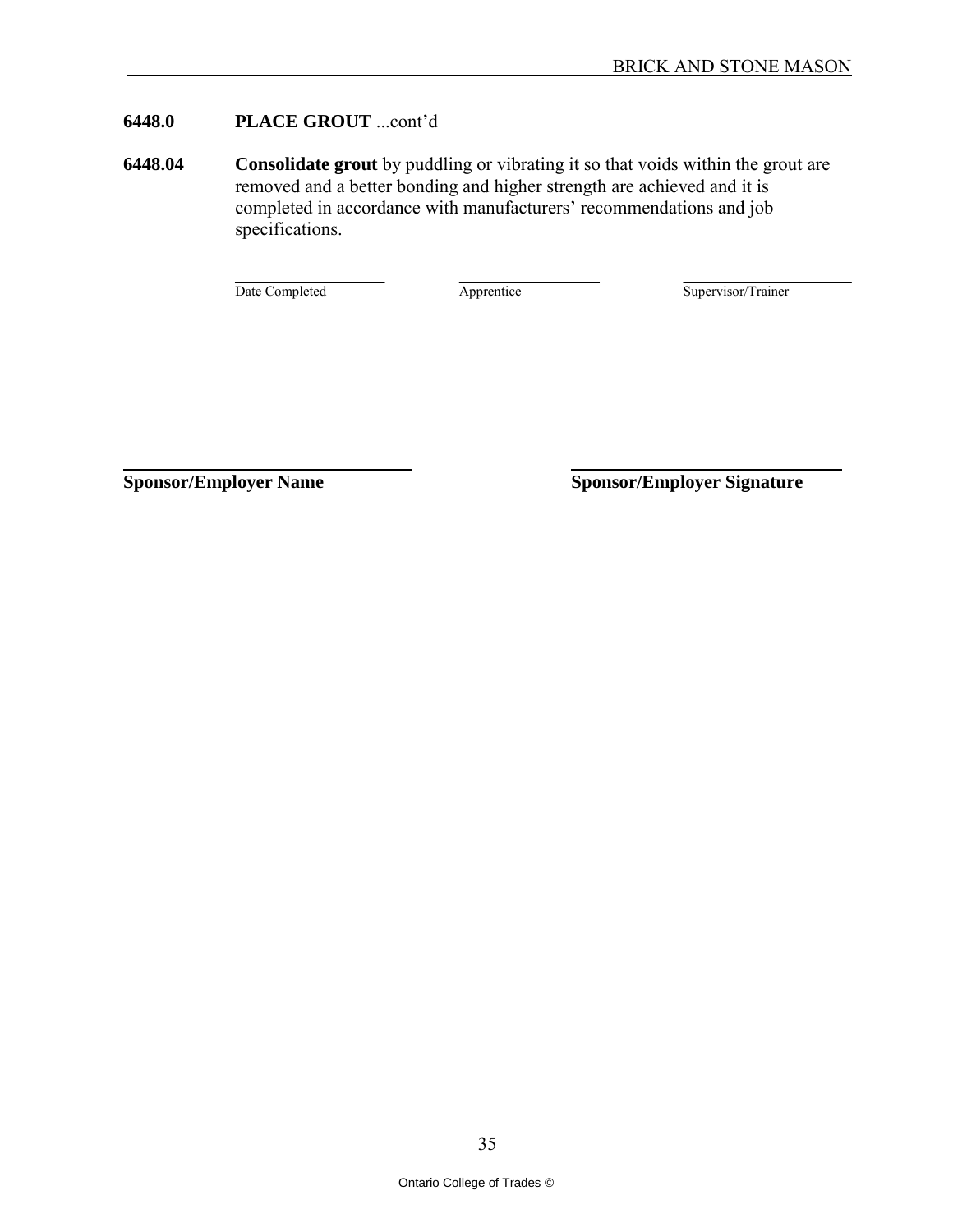#### **6449.0 PLACE MORTAR**

#### **GENERAL PERFORMANCE OBJECTIVE**

**Places mortar by:** selecting type of mortar required; preparing mortar; applying mortar to the required area; finishing mortar application; and curing mortar.

#### **PERFORMANCE OBJECTIVES**

#### **SKILLS**

**6449.01 Select type of mortar required** by identifying recommended mortar type and any additives or admixtures from job specification and confirming application based on type of masonry, exposure to the elements and structural requirements in accordance with manufacturers' recommendations and job specifications.

Date Completed Apprentice Supervisor/Trainer

**6449.02 Prepare mortar** by selecting cement, lime, sand, additives and admixtures; combining them in appropriate proportions depending on the type of application and factors such as required efficiency of application, temperature of the environment and type and amount of mixing and re-tempering required so that the mortar has the correct consistency, plasticity, workability and setting time and is properly prepared for the application in accordance with manufacturers' recommendations and job specifications.

Date Completed Apprentice Supervisor/Trainer

**6449.03 Apply mortar to a required area** by choosing a strategy for application, selecting tools and techniques, placing mortar so that it acts as a means of bonding masonry units and sealing the masonry system against weather and so that the masonry system develops the required strength and impermeability to weather in accordance with manufacturers' recommendations and job specifications.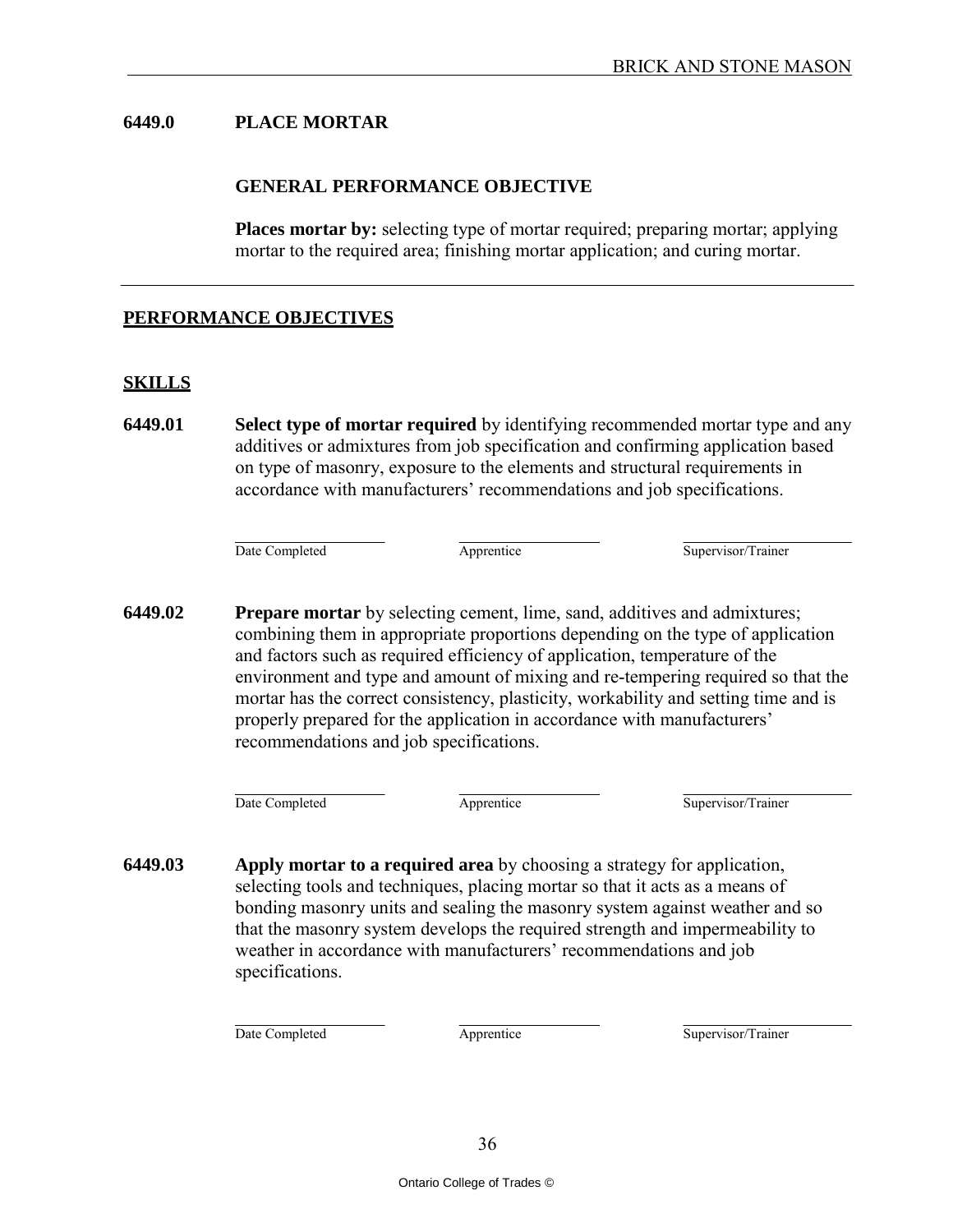### **6449.0 PLACE MORTAR** ...cont'd

**6449.04 Finish mortar application** by choosing a type of tool and technique for tooling the mortar joint so that tooling is done at the appropriate time and so that it resists weathering and freezing effects and premature failure in accordance with manufacturers' recommendations and job specifications.

Date Completed Apprentice Supervisor/Trainer

**6449.05 Cure mortar** by applying curing procedures and installing protection to prevent premature failure and meet the requirements for appearance and durability in accordance with manufacturers' recommendations and job specifications.

Date Completed Apprentice Supervisor/Trainer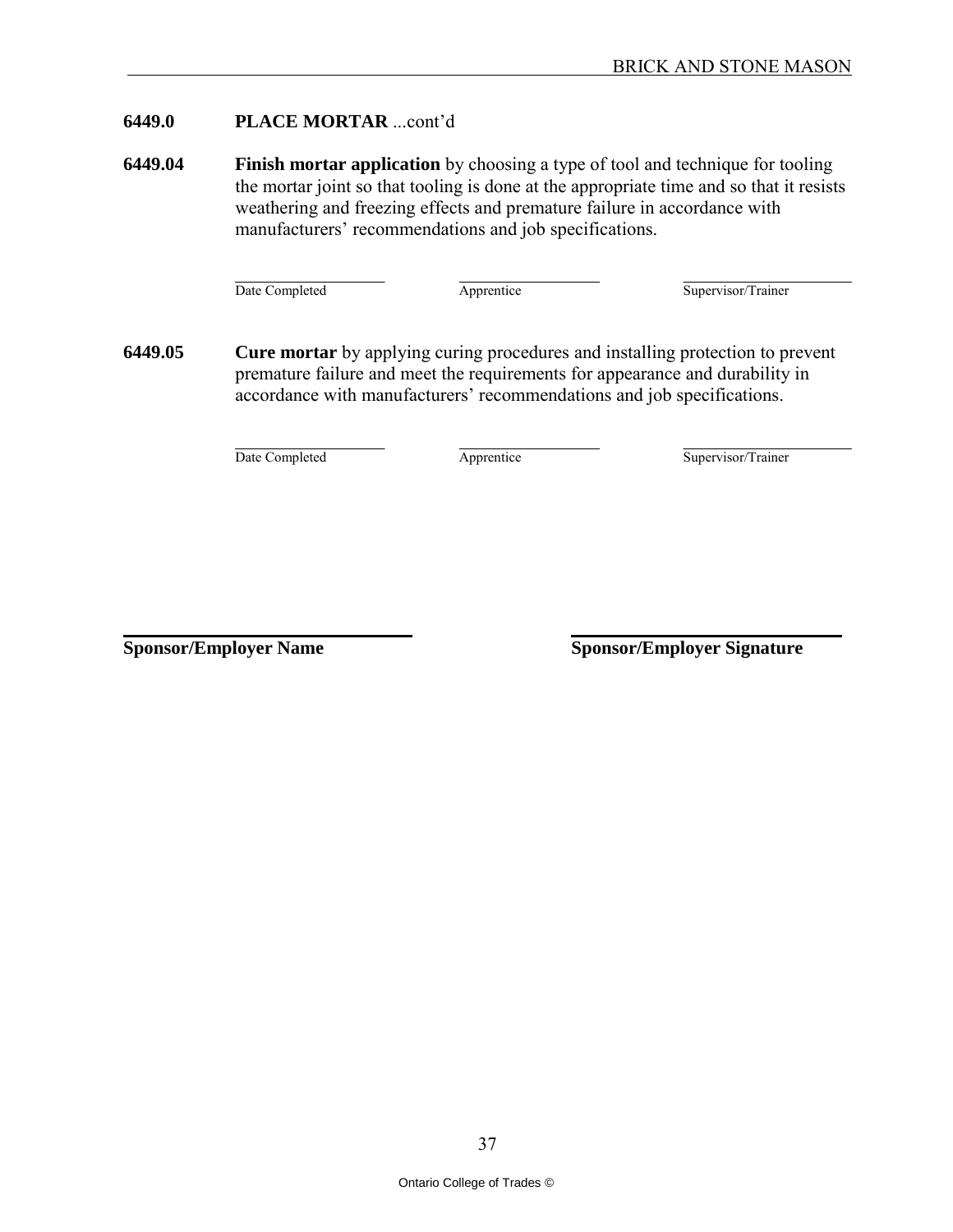### **6450.0 PREPARE MASONRY UNITS**

#### **GENERAL PERFORMANCE OBJECTIVE**

**Prepare masonry units by:** cutting manufactured masonry units to size; preparing masonry units for installation; cutting stone to size; and selecting, sorting and cutting refractory and acid resistant masonry units.

# **PERFORMANCE OBJECTIVES**

#### **SKILLS**

**6450.01 Cut manufactured masonry units to size** by measuring placement site, measuring and marking the unit and cutting the unit using tools such as hammer and chisel or saw so that units are cut to tolerances specified by trade practice and type of bond, units are defect free and unit size, shape and quality in accordance with engineering specifications, company policies and procedures, and government legislation.

Date Completed Apprentice Apprentice Supervisor/Trainer

**6450.02 Prepare masonry units for installation** by determining the absorption factor and the required application for the masonry unit so that units can be installed in accordance with company policies and procedures and government legislation.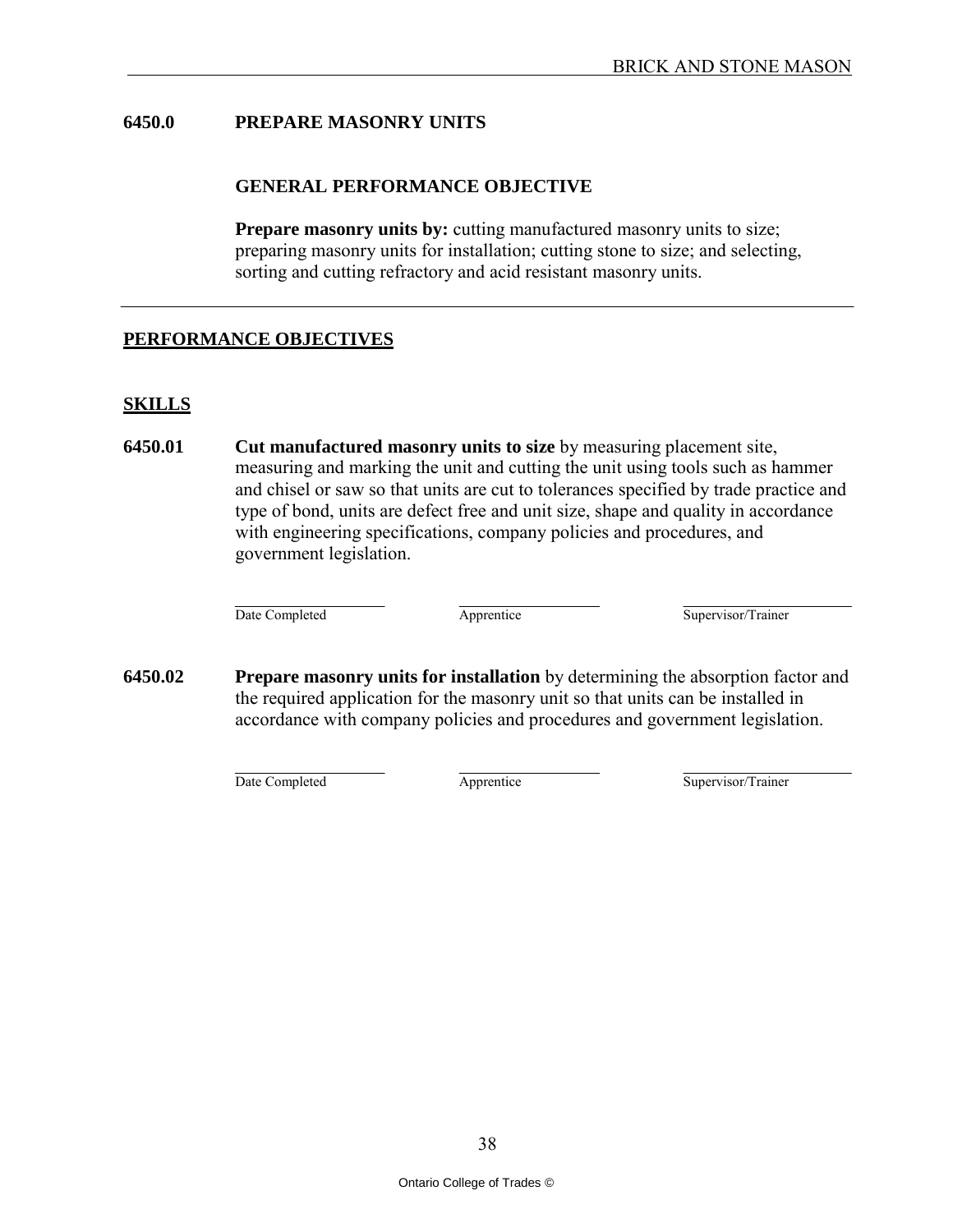#### **6450.0 PREPARE MASONRY UNITS** ...cont'd

**6450.03 Cut stone to size** by measuring placement site, selecting a stone with an acceptable appearance for the site, identifying suitable fracture points and bedding planes, measuring and marking the stone and cutting the stone using stone tools such as a mallet, hammer and chisel or saw so that units are cut to tolerances specified by trade practice and stone is defect free in accordance with manufacturers' specifications, company policies and procedures, and government legislation.

Date Completed Apprentice Supervisor/Trainer

**6450.04 Select, sort and cut refractory and acid resistant masonry units** so that unit size, shape and quality are in accordance with engineering specifications, manufacturers' specifications, company policies and procedures, and government legislation.

Date Completed Apprentice Supervisor/Trainer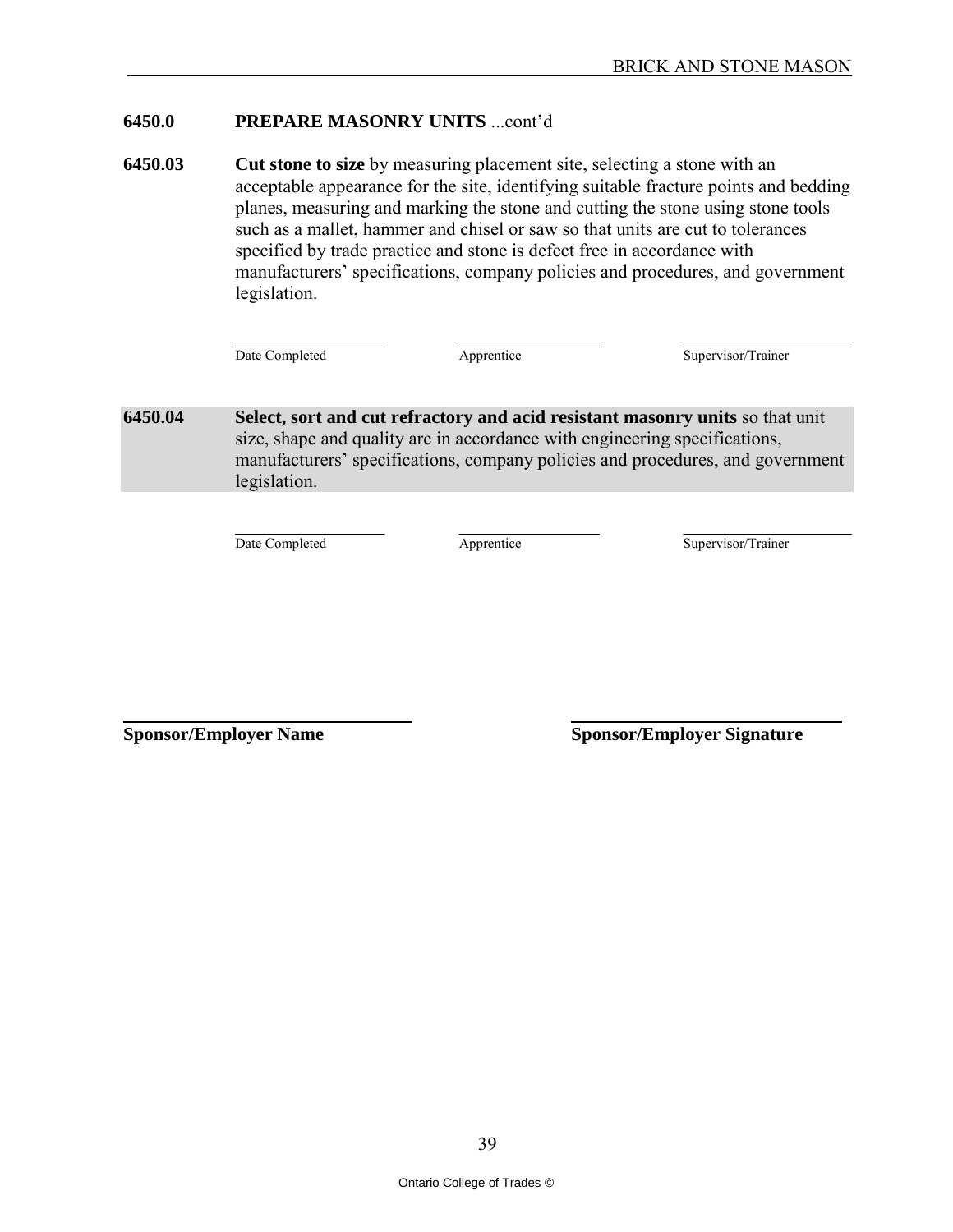# **6451.0 LAY OUT MASONRY JOB**

#### **GENERAL PERFORMANCE OBJECTIVE**

Lays out masonry job by: locating and placing masonry reference line; laying out wall lines and heights from gridlines and benchmarks; matching and selecting masonry type to existing or required masonry; establishing coursing and spacing; and marking openings, utility and accessory sites and control/expansion (movement) joint locations.

#### **PERFORMANCE OBJECTIVES**

#### **SKILLS**

**6451.01 Locate and place masonry reference line** so that it is readily visible and useful for laying out the job in accordance with building plans, job specifications, and company policies and procedures.

Date Completed **Apprentice** Apprentice Supervisor/Trainer

**6451.02 Lay out wall lines and heights from gridlines and benchmarks** so that the structure and its elements are located in accordance with building plans, job specifications, and company policies and procedures.

Date Completed **Apprentice** Apprentice Supervisor/Trainer

**6451.03 Match and select masonry type to existing or required masonry** by choosing the style, size, shape, composition, colour and purpose of the masonry unit so that the masonry is free of cracks and chips in accordance with job specifications and company policies and procedures.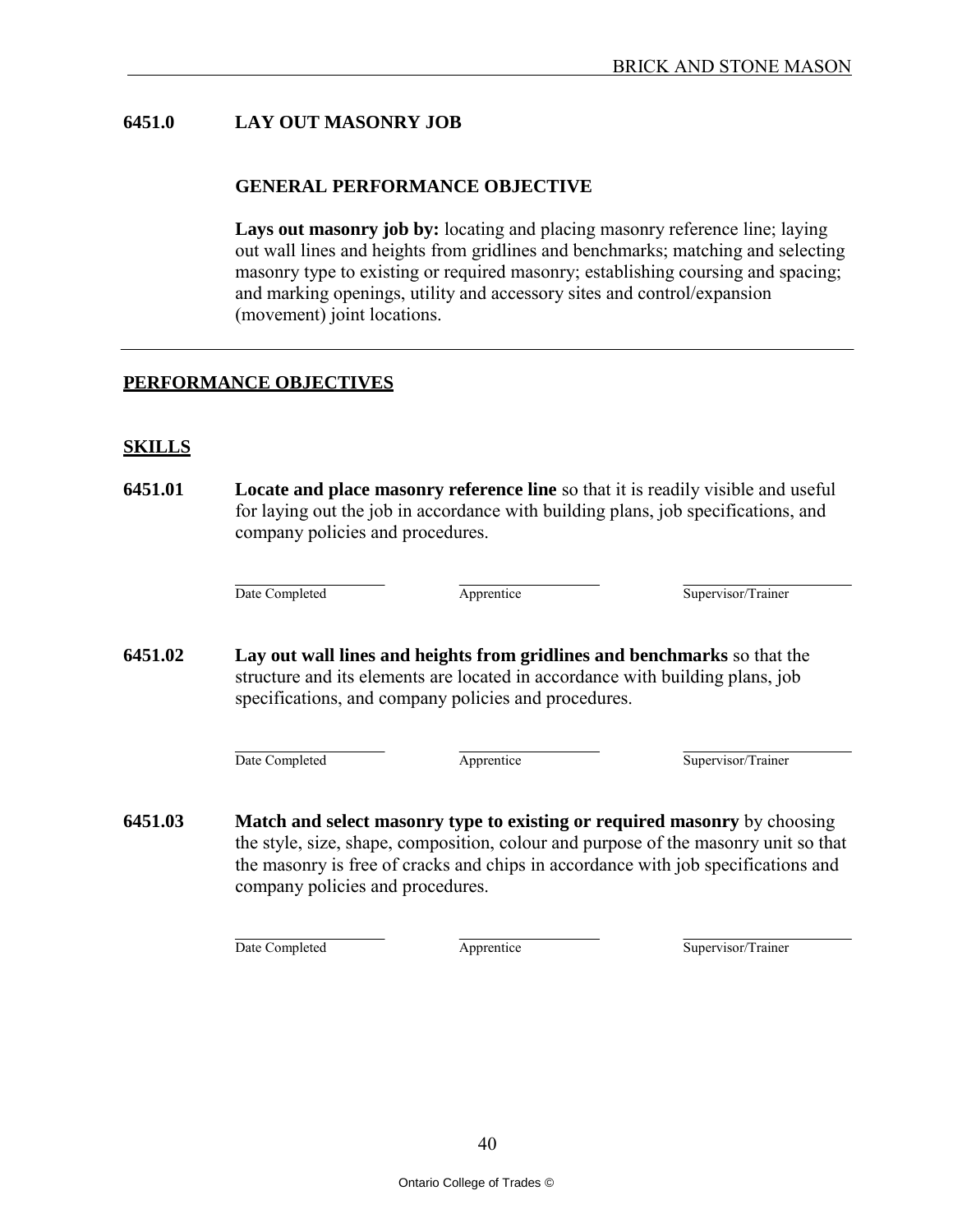#### **6451.0 LAY OUT MASONRY JOB** ...cont'd

**6451.04 Establish coursing and spacing** by performing dry layout and taking horizontal and vertical measurements in accordance with the specified bond, the building code and job specifications.

Date Completed Apprentice Supervisor/Trainer

**6451.05 Mark openings, utility and accessory sites and control/expansion joint (movement joint) locations** in accordance with building plans and job specifications.

Date Completed Apprentice Supervisor/Trainer

**Sponsor/Employer Name Sponsor/Sponsor/Sponsor/Employer Signature**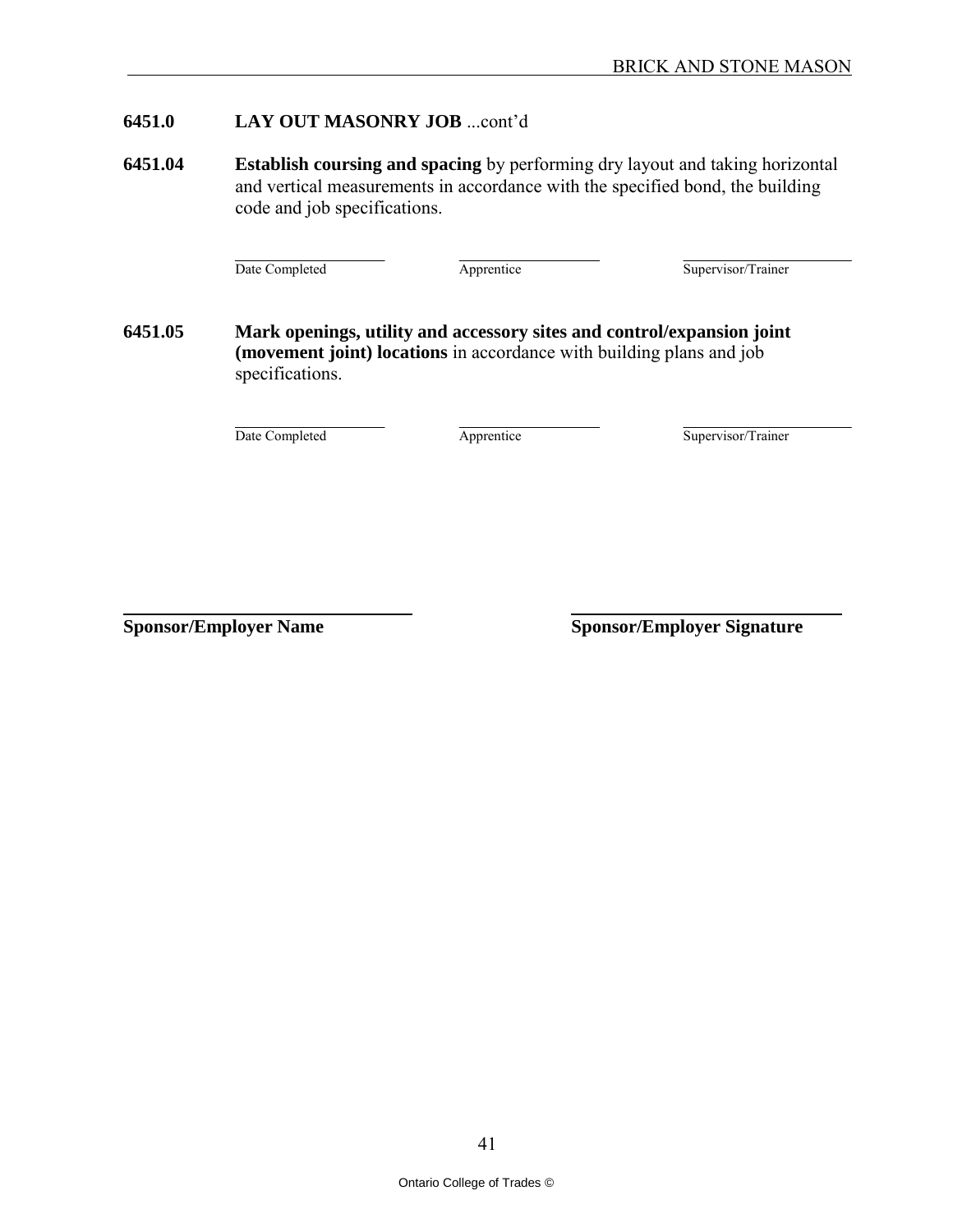#### **6452.0 BUILD STRUCTURAL MASONRY AND REFRACTORY SYSTEMS**

#### **GENERAL PERFORMANCE OBJECTIVE**

**Build structural masonry and refractory systems by:** building foundation walls; building load bearing masonry; building arches, vaults, domes; and constructing basins and furnace hearths with masonry units or refractory materials.

#### **PERFORMANCE OBJECTIVES**

#### **SKILLS**

**6452.01 Build foundation walls** in all environmental conditions in which masonry can be constructed by sighting the wall; assembling the required materials; applying trowel techniques and unit masonry placement methods; carrying out construction in the required sequence; placing reinforcement and accessories in the masonry system; finishing the wall system and controlling for quality on a continuous basis so that time and resources are not wasted in the use of materials, and installation skills are applied in a timely and orderly manner in accordance with job specifications, manufacturers' specifications, company policies and procedures, and government legislation.

Date Completed **Apprentice** Apprentice Supervisor/Trainer

**6452.02 Build load bearing masonry** including walls, beams, lintels and piers in all environmental conditions in which masonry can be constructed by assembling the required materials; applying trowel techniques and unit masonry placement methods; carrying out construction in the required sequence; placing reinforcement, anchors, accessories and weep holes in the masonry system; finishing the wall system and controlling for quality on a continuous basis so that time and resources are not wasted in the use of materials, and installation skills are applied in a timely and orderly manner in accordance with job specifications, manufacturers' specifications, company policies and procedures, and government legislation.

Date Completed **Apprentice** Apprentice Supervisor/Trainer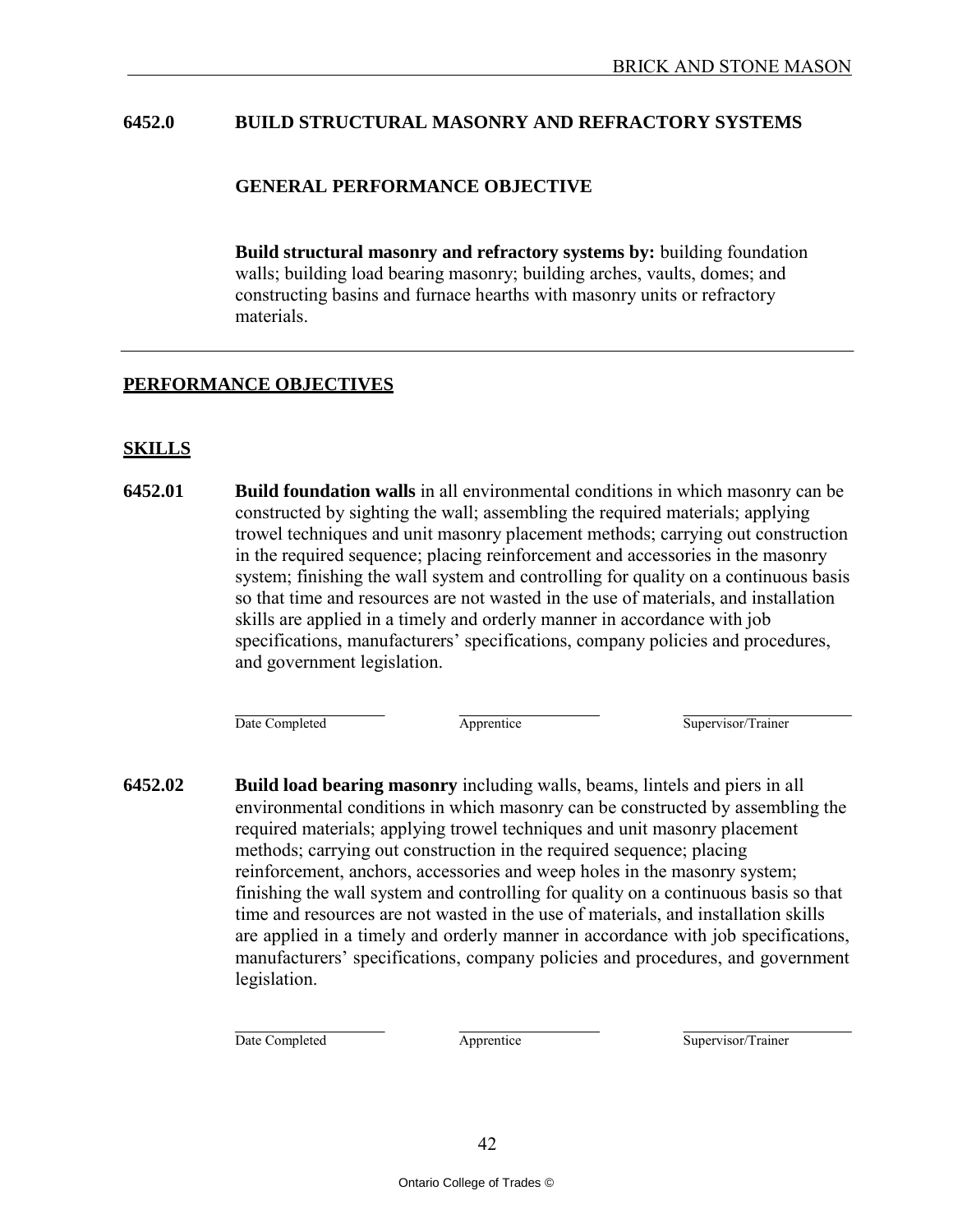#### **6452.0 BUILD STRUCTURAL MASONRY AND REFRACTORY SYSTEMS** ...cont'd

**6452.03 Build arches, vaults and domes** in all environmental conditions in which masonry can be constructed by assembling the required materials; ensuring support is in place and secure; constructing in the proper sequence; applying trowel techniques and unit masonry placement methods; placing required reinforcement; finishing and controlling for quality on a continuous basis so that time and resources are not wasted in the use of materials, and installation skills are applied in a timely and orderly manner in accordance with job specifications, manufacturers' specifications, company policies and procedures, and government legislation.

Date Completed Apprentice Apprentice Supervisor/Trainer

**6452.04 Construct basins and furnace hearths with masonry units or refractory materials** by assembling the required materials; constructing in the proper sequence; applying trowel techniques and unit masonry or refractory material placement methods; finishing and controlling for quality on a continuous basis so that time and resources are not wasted in the use of materials, and installation skills are applied in accordance with job specifications, manufacturers' specifications, company policies and procedures, and government legislation.

Date Completed Apprentice Supervisor/Trainer

**Sponsor/Employer Name Sponsor/Sponsor/Sponsor/Employer Signature**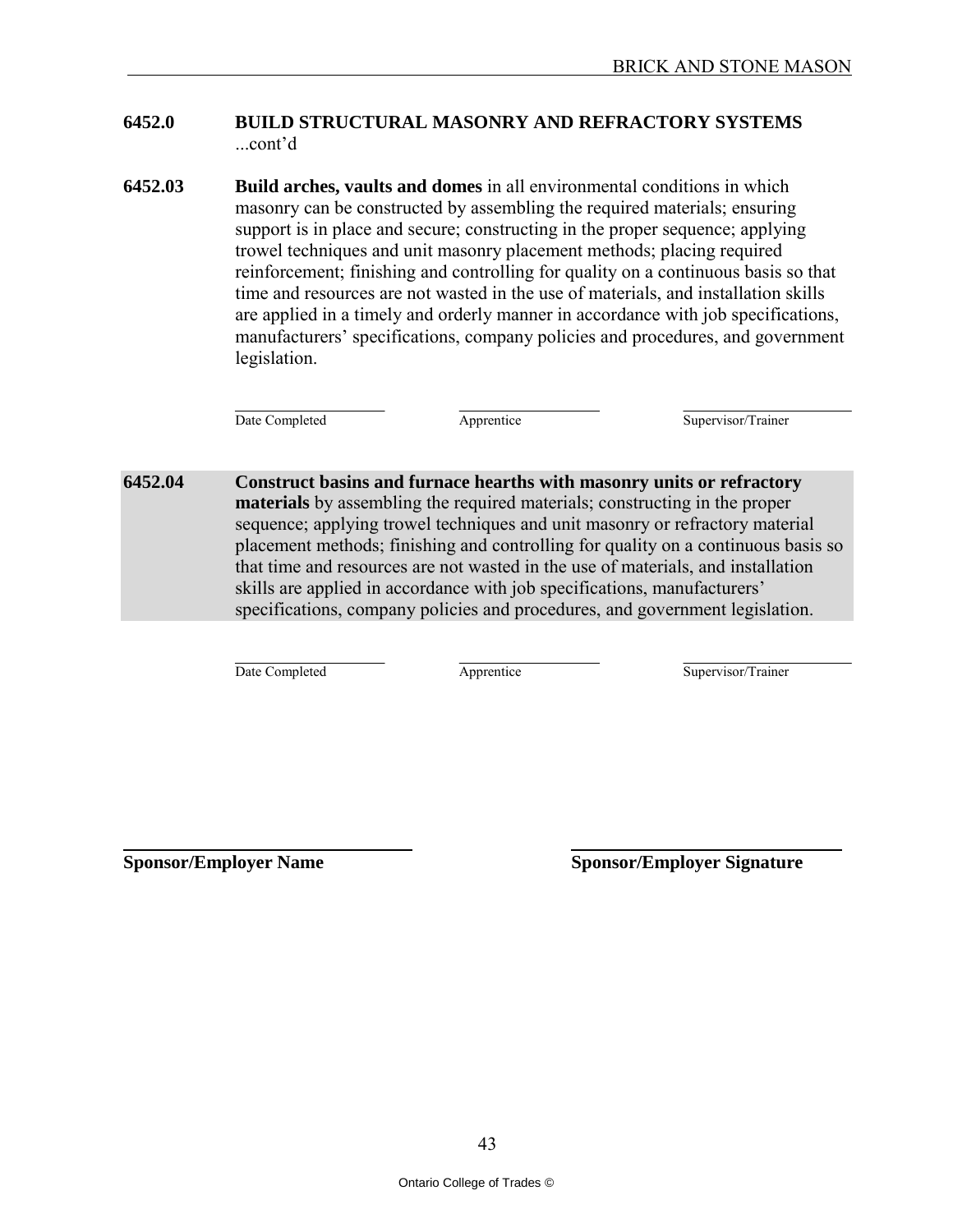#### **6453.0 BUILD NON-STRUCTURAL MASONRY COMPONENTS**

#### **GENERAL PERFORMANCE OBJECTIVE**

**Build non-structural masonry components by:** installing unit masonry veneer and accessories; installing stone cladding and accessories; installing materials and accessories to prefabricated units; erecting prefabricated masonry units; and parging masonry.

#### **PERFORMANCE OBJECTIVES**

#### **SKILLS**

**6453.01 Install unit masonry veneer and accessories** in all environmental conditions in which masonry can be constructed by assembling the required materials; applying trowel techniques and unit masonry placement methods; carrying out construction in the required sequence; placing reinforcement and accessories in the masonry system; finishing the masonry system and controlling for quality on a continuous basis so that time and resources are not wasted in the use of materials, and installation skills are applied in accordance with job specifications, manufacturers' specifications, company policies and procedures, and government legislation.

Date Completed Apprentice Supervisor/Trainer

**6453.02 Install stone cladding and accessories** in all environmental conditions in which stone cladding can be constructed by assembling the required materials; applying stone cladding placement methods; carrying out construction in the required sequence; placing anchors and accessories; finishing the stone cladding system and controlling for quality on a continuous basis in accordance with job specifications, manufacturers' specifications, company policies and procedures, and government legislation.

Date Completed **Apprentice** Apprentice Supervisor/Trainer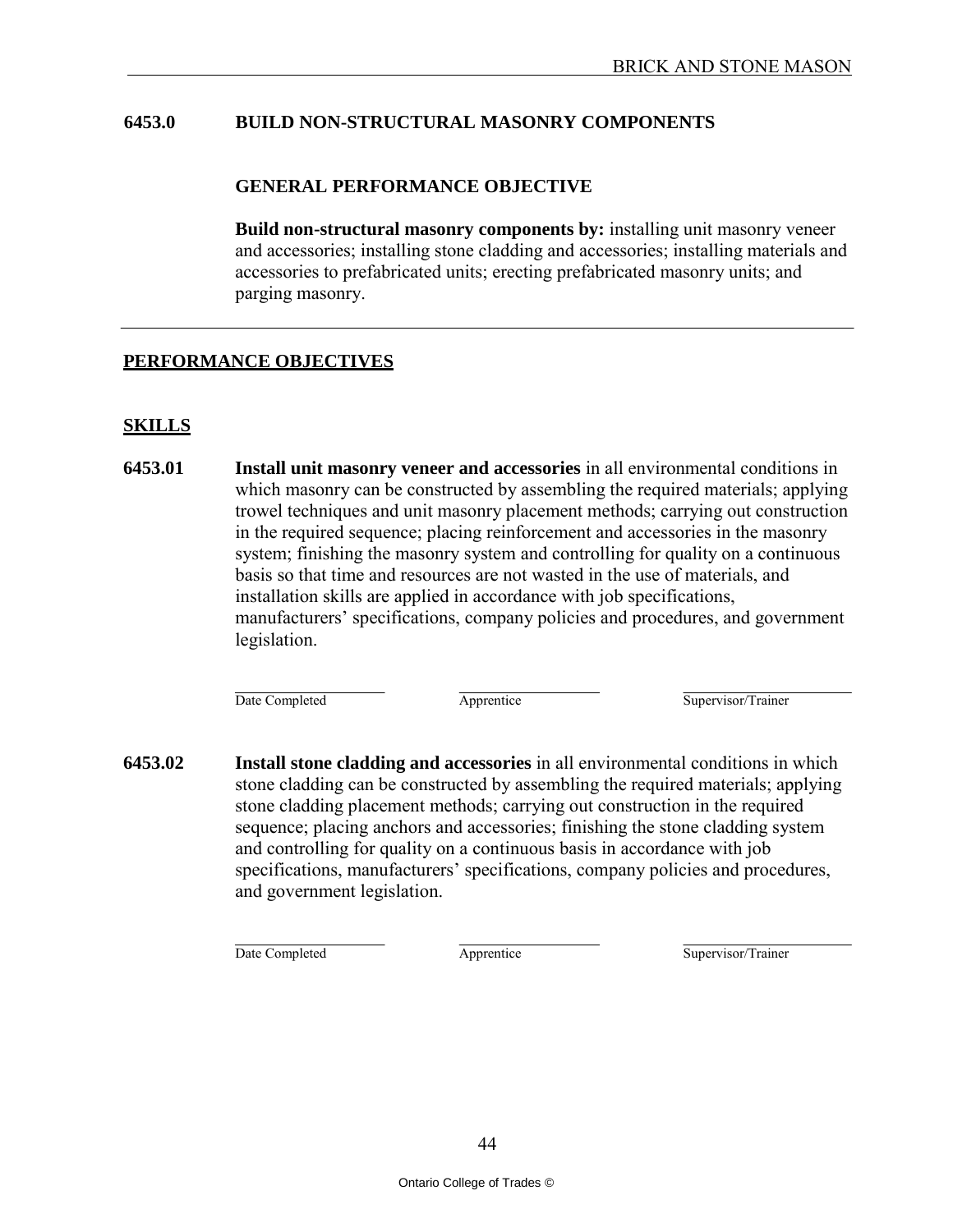# **6453.0 BUILD NON-STRUCTURAL MASONRY COMPONENTS** ...cont'd

**6453.03 Install materials and accessories to prefabricated units** by assembling the required materials, applying trowel techniques and unit masonry placement methods so that the required configuration of the individual unit is achieved within tolerances specified and the integrity of the prefabricated unit is appropriate to its being hoisted into place during the erection process in accordance with job specifications, manufacturers' specifications, company policies and procedures, and government legislation.

Date Completed **Apprentice** Apprentice Supervisor/Trainer

**6453.04 Erect prefabricated masonry units** by directing hoisting equipment to convey prefabricated units into the correct position and in the correct order and fastening units on to structural members so that the finished facade meets design and appearance requirements and so that individual units are placed to enable proper joining to other panels in accordance with job specifications, manufacturers' specifications, company policies and procedures, and government legislation.

Date Completed Apprentice Supervisor/Trainer

**6453.05 Parge masonry** by cleaning the surface and removing debris from the wall, sealing any holes or voids with mortar, selecting materials and bonding agents, preparing parging material and applying and finishing the parging so that materials are selected which are correct for the application, mixed to the required consistency and strength and applied to the proper thickness in accordance with job specifications, manufacturers' specifications, company policies and procedures, and government legislation.

Date Completed Apprentice Supervisor/Trainer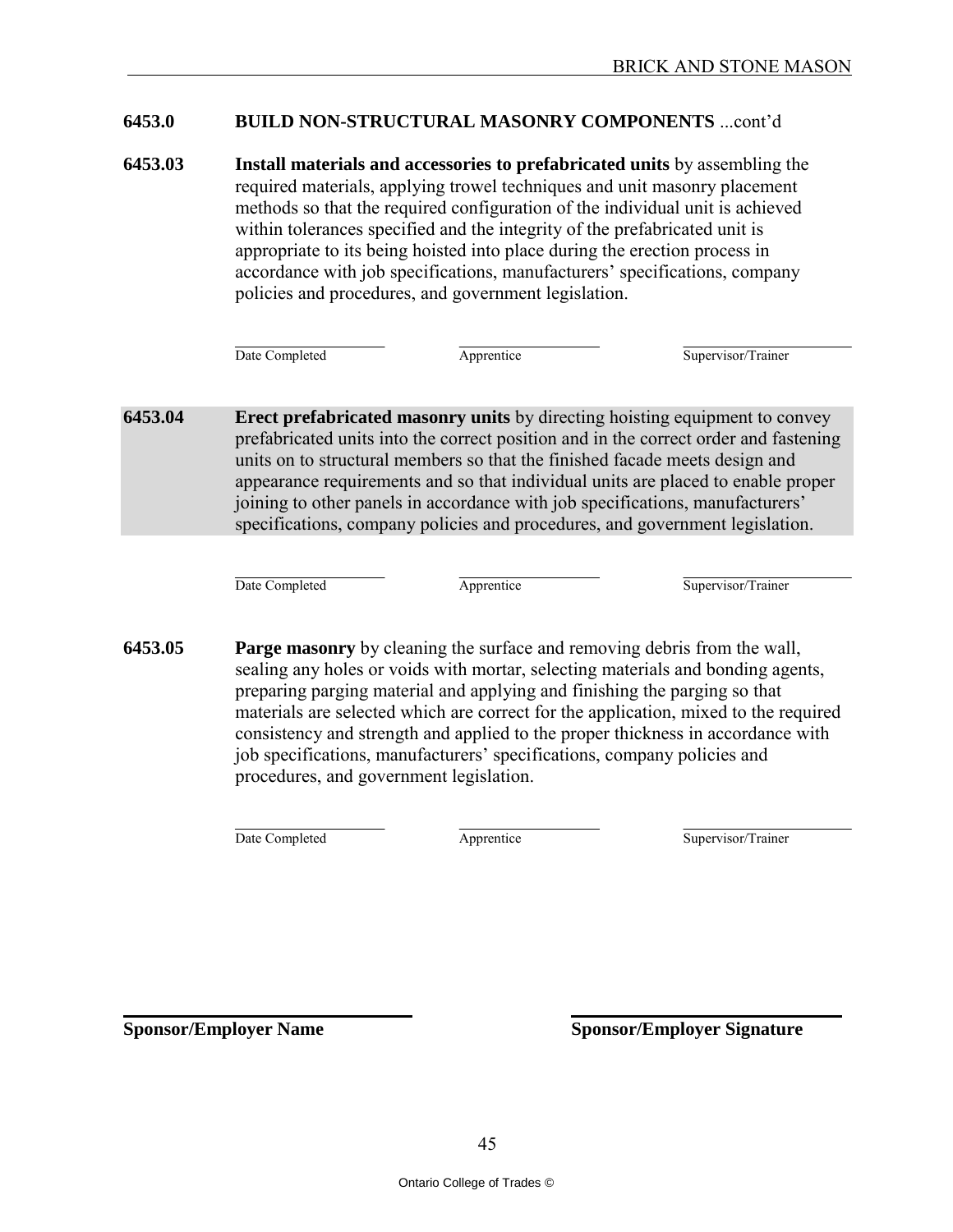# **6454.0 BUILD MASONRY FIREPLACES**

#### **GENERAL PERFORMANCE OBJECTIVE**

**Build masonry fireplaces by:** constructing chimney and firebox foundation; constructing firebox; constructing throat, damper, smoke chamber and flue configuration; building chimney and cap; constructing fireplace facing and accessories; and selecting and constructing or installing alternative heating systems.

#### **PERFORMANCE OBJECTIVES**

#### **SKILLS**

**6454.01 Construct chimney and firebox foundation** by establishing the site and calculating the size of the foundation required for the fireplace; determining footing characteristics; installing the fireplace and chimney foundation using concrete with required reinforcing bar and unit masonry construction; roughing in the outside air inlet and optional ash dump and installing the slab support for the firebox floor and the hearth in accordance with CSA standard A405-M87, the building code, job specifications, manufacturers' specifications, company policies and procedures, and government legislation.

Date Completed Apprentice Supervisor/Trainer

**6454.02 Construct firebox** by determining the volume of air to be heated; determining the size, location and design of the firebox; building the firebox with refractory brick and mortars including base, walls, outside air inlet and ash dump so that the fireplace opening size meets the area heating requirement, sides and back are appropriately formed to accommodate heat and smoke management design features and the provision for the outside air intake system is adequate to the size of the fireplace in accordance with established fireplace design principles, CSA standard A405-M87, job specifications, manufacturers' specifications, company policies and procedures, and government legislation.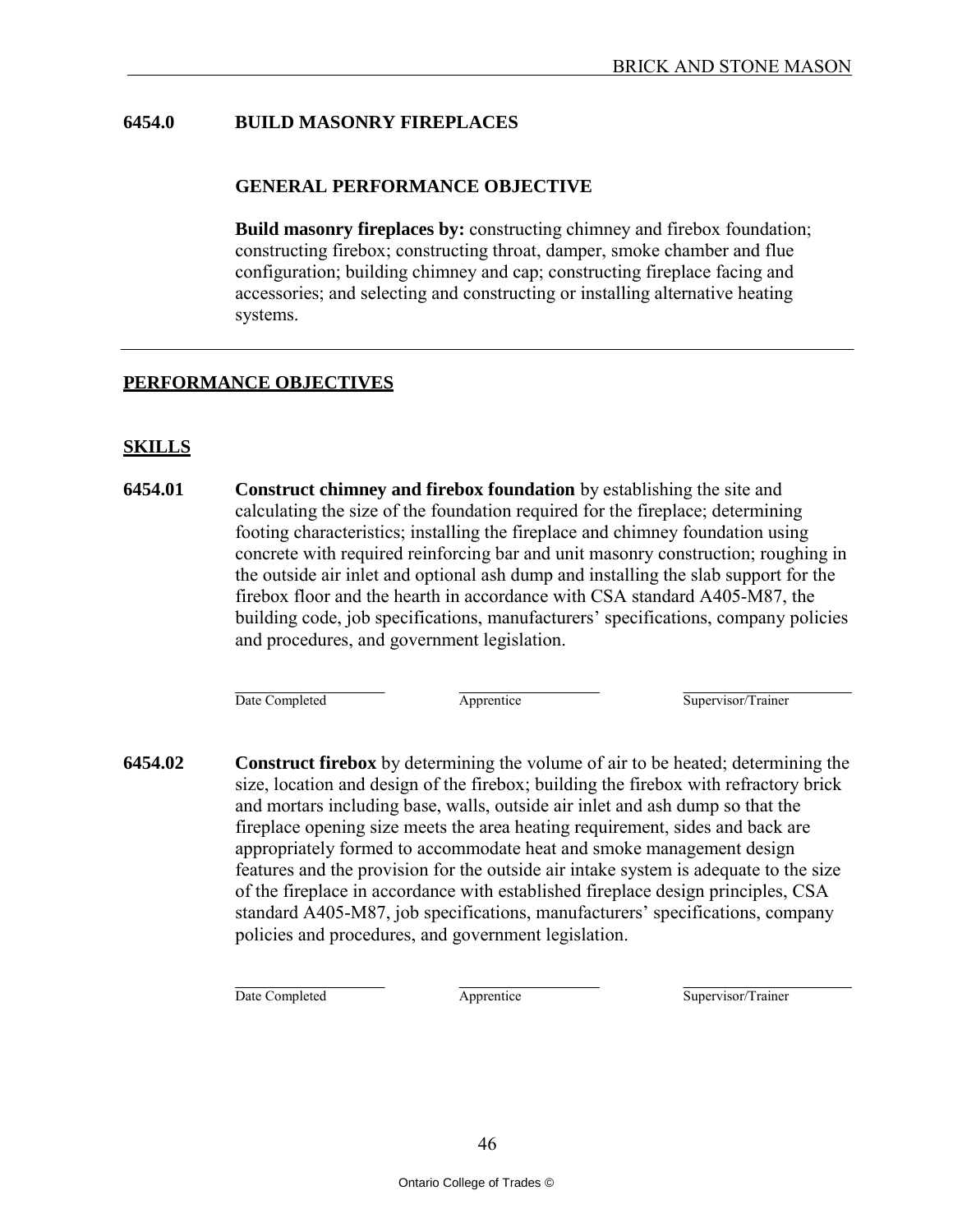#### **6454.0 BUILD MASONRY FIREPLACES** ...cont'd

**6454.03 Construct throat, damper, smoke chamber and flue configuration** to ensure the required flue gas draw characteristics are attained in accordance with established fireplace design principles, CSA standard A405-M87, job specifications, manufacturers' specifications, company policies and procedures, and government legislation.

Date Completed Apprentice Supervisor/Trainer

**6454.04 Build chimney and cap** using flue liners, reinforcing steel, precast shapes and masonry units in accordance with CSA standard A405-M87, building codes, job specifications, manufacturers' specifications, company policies and procedures, and government legislation.

Date Completed Apprentice Supervisor/Trainer

**6454.05 Construct fireplace facing and accessories** including mantel shelves, ensuring proper clearances in accordance with fire resistance ratings, building codes, job specifications, manufacturers' specifications, company policies and procedures, and government legislation.

Date Completed Apprentice Supervisor/Trainer

**6454.06 Select and construct or install alternative heating systems** including masonry heaters and pre-cast refractory fireboxes in accordance with building codes, job specifications, manufacturers' specifications, company policies and procedures, and government legislation.

Date Completed Apprentice Supervisor/Trainer

**Sponsor/Employer Name Sponsor/Sponsor/Sponsor/Employer Signature**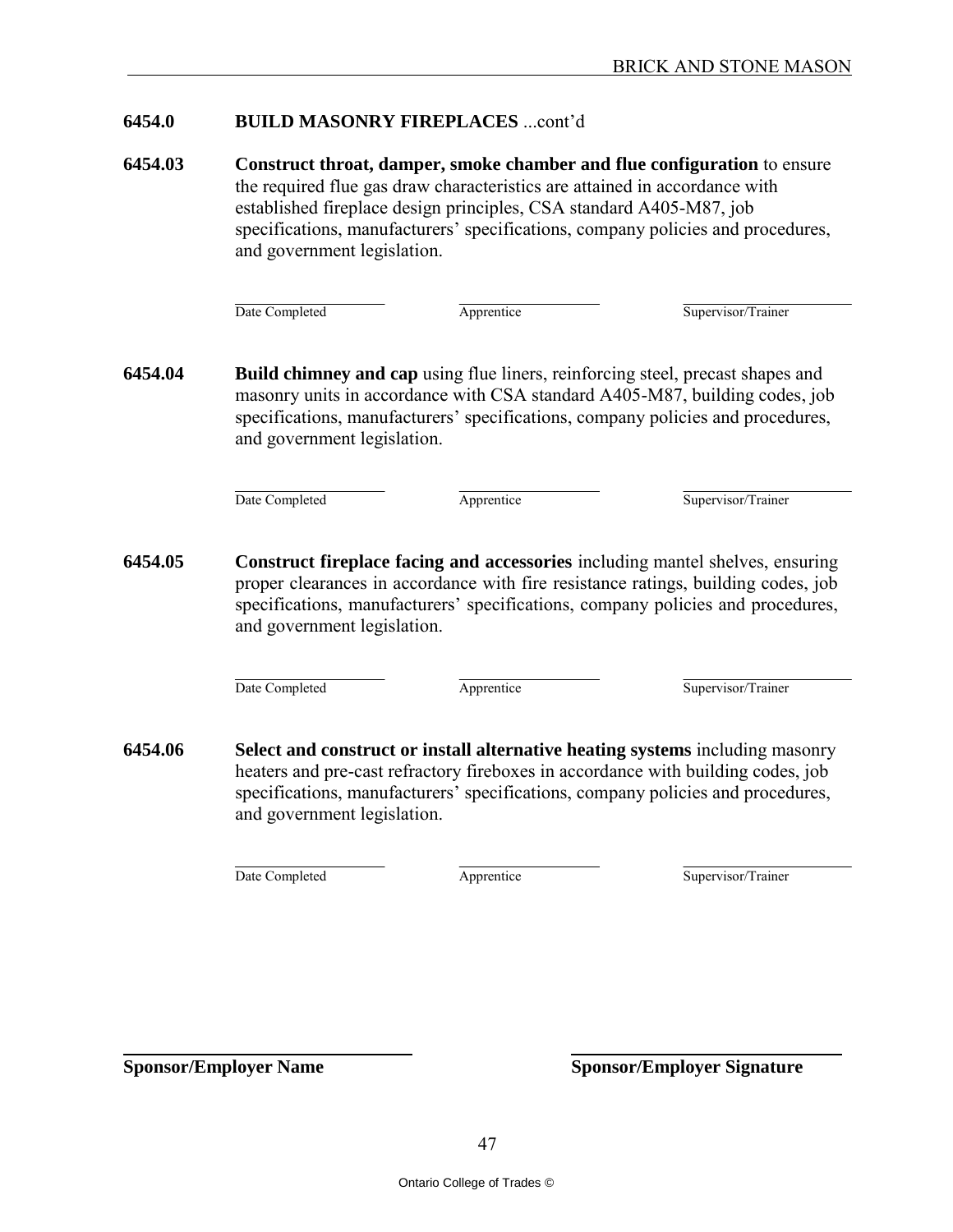#### **6455.0 MAINTAIN AND RESTORE EXISTING MASONRY**

#### **GENERAL PERFORMANCE OBJECTIVE**

**Maintain and restore existing masonry by:** developing a restoration plan; replacing failed pointing and parging; repairing masonry units; applying restorative surface treatments; applying protective surface treatments; and maintaining project restoration records.

#### **PERFORMANCE OBJECTIVES**

#### **SKILLS**

**6455.01 Develop restoration plan** by performing an initial found state assessment and a secondary inspection; obtaining samples; researching documentation; identifying the cause of the deterioration; selecting appropriate tools, equipment and materials needed to perform the tasks and researching and selecting off-site facilities for materials testing, specialty repairs and masonry unit reproduction so that the plan is comprehensive and accurate and provides the direction to effectively complete the restoration in a timely manner in accordance with company policies and procedures.

Date Completed Apprentice Supervisor/Trainer

**6455.02 Replace failed pointing and parging** by grouting, backpointing, repointing and parging so that compatible materials are used; time and resources are not wasted in the use of materials, repair skills are applied in a timely and orderly manner; and quality is controlled on a continuous basis in accordance with job specifications, manufacturers' specifications, company policies and procedures, and government legislation.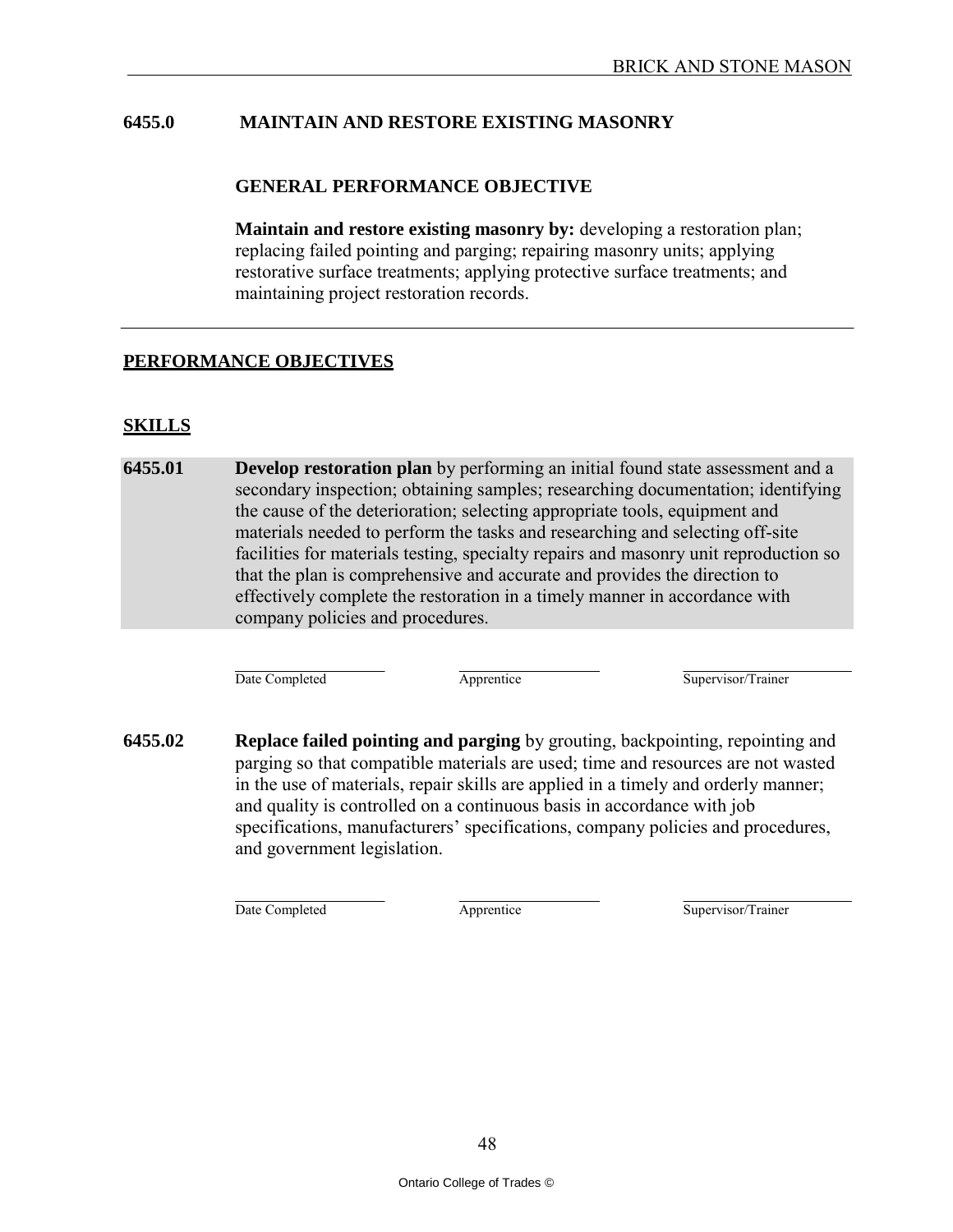#### **6455.0 MAINTAINS AND RESTORES EXISTING MASONRY** ...cont'd

**6455.03 Repair masonry units** by protecting surrounding intact units from damage; replacing, repairing, carving or re-carving broken, cracked, spalled, deteriorated or defaced masonry and replacing anchors/accessories so that compatible materials are used; time and resources are not wasted in the use of materials; repair skills are applied in a timely and orderly manner; and quality is controlled on a continuous basis in accordance with job specifications, manufacturers' specifications, company policies and procedures, and government legislation.

Date Completed Apprentice Supervisor/Trainer

**6455.04 Apply restorative surface treatments** by examining the masonry to determine the nature of the stain, soiling or coating to be removed; selecting and applying a cleaning product, process or system so that the cleaner is compatible with the masonry substrate and the stains, soil and deleterious deposits are removed without damaging the masonry in accordance with job specifications, manufacturers' specifications, company policies and procedures, and government legislation.

Date Completed Apprentice Supervisor/Trainer

**6455.05 Apply protective surface treatments** by examining the masonry to determine the nature of the protection requirement, selecting and applying an agent so that the treatment protects from water penetration, soiling and graffiti; ensuring the surface treatment is compatible with the masonry substrate and the treatment does not discolour or harm the surface or render the masonry susceptible to further damage in accordance with job specifications, manufacturers' specifications, company policies and procedures, and government legislation.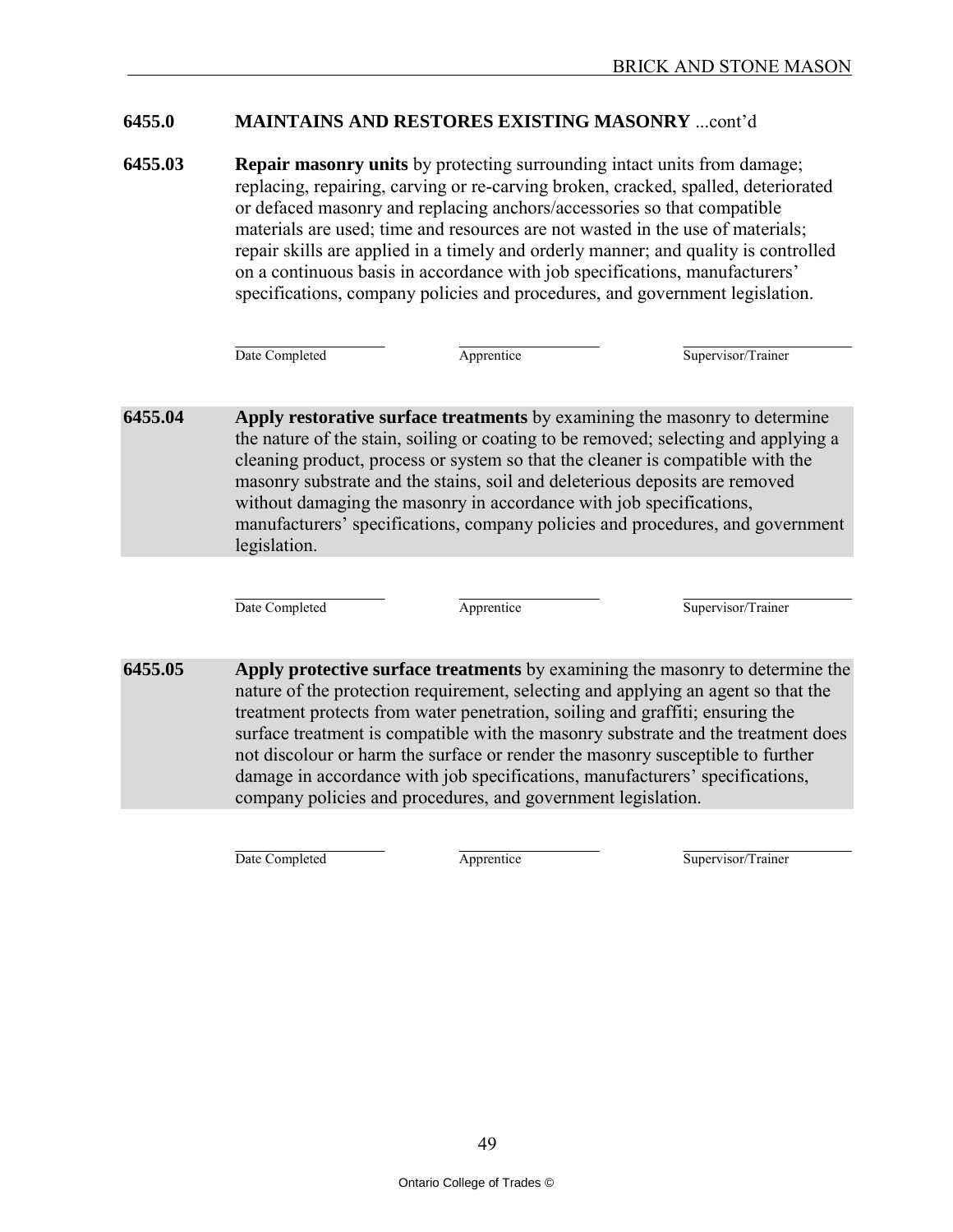#### **6455.0 MAINTAIN AND RESTORE EXISTING MASONRY** ...cont'd

**6455.06 Maintain project restoration records** by carrying out an inspection of the completed job; completing a project manual; developing a report and providing supporting documentation so that the project manual reflects actual, on-site procedures including changes and deviations from the original plan and "as built" drawings and the report is thorough and accurate in accordance with job specifications, manufacturers' specifications, company policies and procedures, and government legislation.

Date Completed Apprentice Supervisor/Trainer

**Sponsor/Employer Name Sponsor/Sponsor/Sponsor/Employer Signature**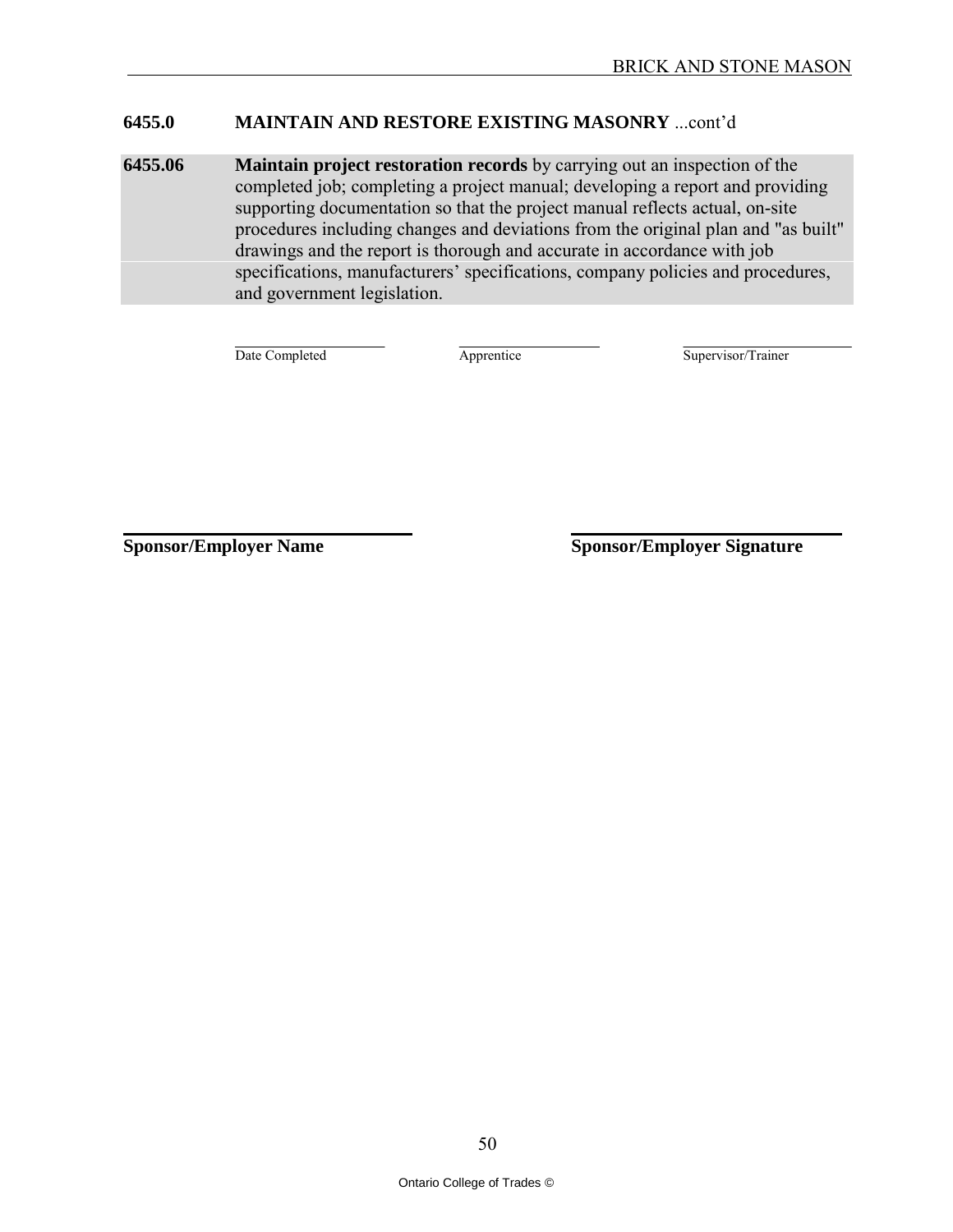#### **6456.0 WATERPROOF BELOW GRADE MASONRY**

#### **GENERAL PERFORMANCE OBJECTIVE**

**Waterproof below grade masonry by:** preparing surfaces for damp proofing and waterproofing; and applying damp proofing and waterproofing materials.

#### **PERFORMANCE OBJECTIVES**

#### **SKILLS**

**6456.01 Prepare surfaces for damp proofing and waterproofing** by cleaning masonry to remove stains, soil and deleterious deposits and filling all voids so that the surface is clear and even and allows for the ready application and absorption of the damp proofing or waterproofing material in accordance with job specifications, manufacturers' specifications, company policies and procedures, and government legislation.

Date Completed Apprentice Supervisor/Trainer

**6456.02 Apply damp proofing and waterproofing materials** by examining the masonry to determine the nature of the requirement then selecting and applying damp proofing or waterproofing materials so that there are no void areas in the application in accordance with building codes, job specifications, manufacturers' specifications, company policies and procedures, and government legislation.

Date Completed Apprentice Supervisor/Trainer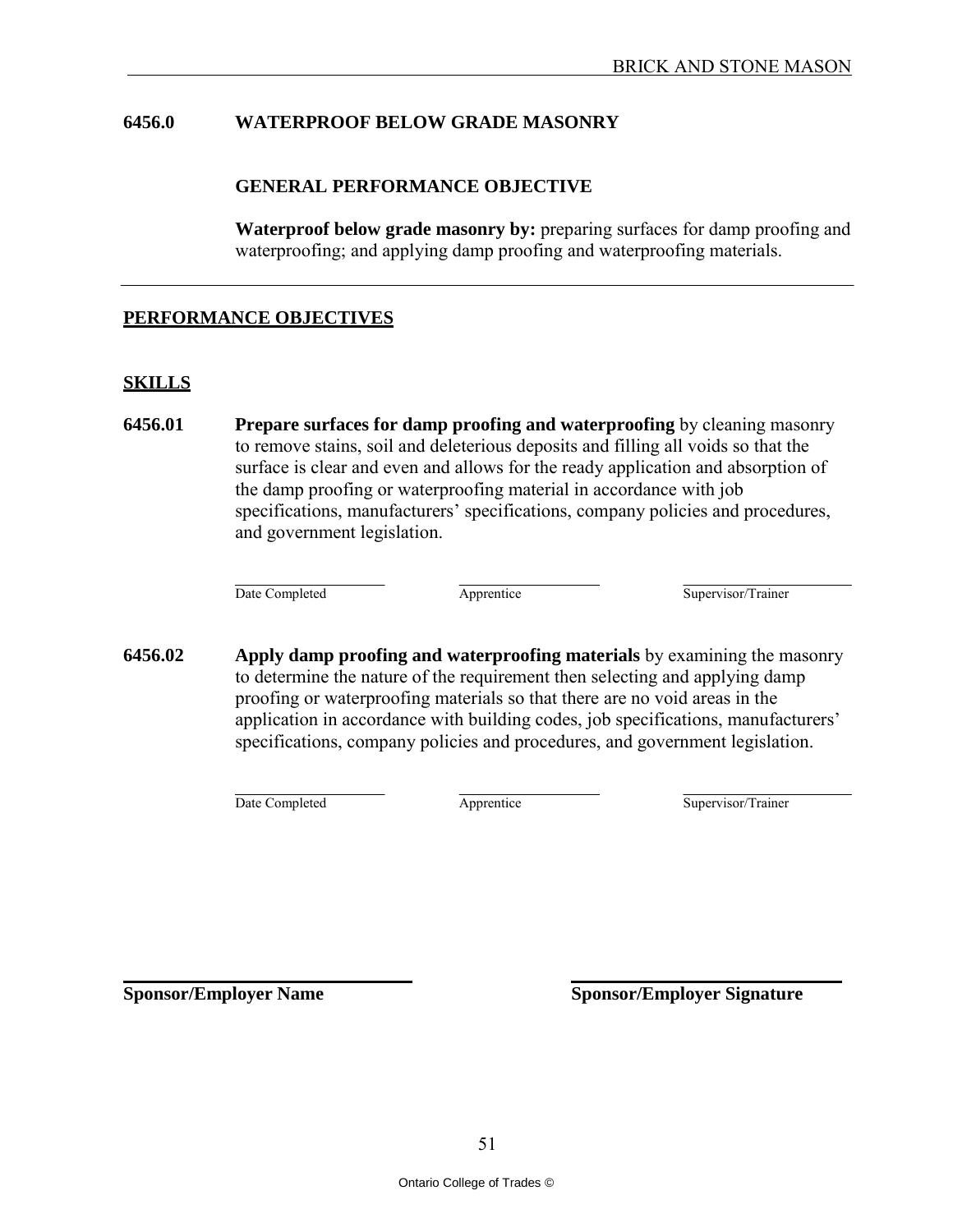#### **6457.0 DEMONSTRATE SAFE WORKING PRACTICES AND PROCEDURES**

#### **GENERAL PERFORMANCE OBJECTIVE**

**Demonstrate safe working practices and procedures by:** identifying and taking corrective action against potential workplace health and safety hazards; handling, storing and disposing of hazardous workplace materials; complying with workplace legislation relating to health and safety; wearing and maintaining personal protective equipment; and practicing good housekeeping in the workplace.

#### **PERFORMANCE OBJECTIVES**

# **SKILLS**

**6457.01 Identify and take corrective action against potential workplace health and safety hazards** including noxious fumes and dust, high intensity light, fires, elevated work sites, suspended loads, poor lighting, extreme temperatures, inadequate ventilation, confined spaces, untidy work sites and uncontrolled power sources so that the potential for personal injury and damage to equipment and the environment are eliminated or reduced in accordance with job specifications, manufacturers' specifications, company policies and procedures, and government legislation.

Date Completed Apprentice Supervisor/Trainer

**6457.02 Handle, store and dispose of hazardous workplace materials** including asbestos, silica, lead, gases, acids and solvents so that individuals are protected from injury, the environment is protected from contamination and safety practices are followed in accordance with the *Workplace Hazardous Materials Information System* (WHMIS), the *Occupational Health and Safety Act* (OHSA), job specifications, manufacturers' specifications, company policies and procedures, and other government legislation.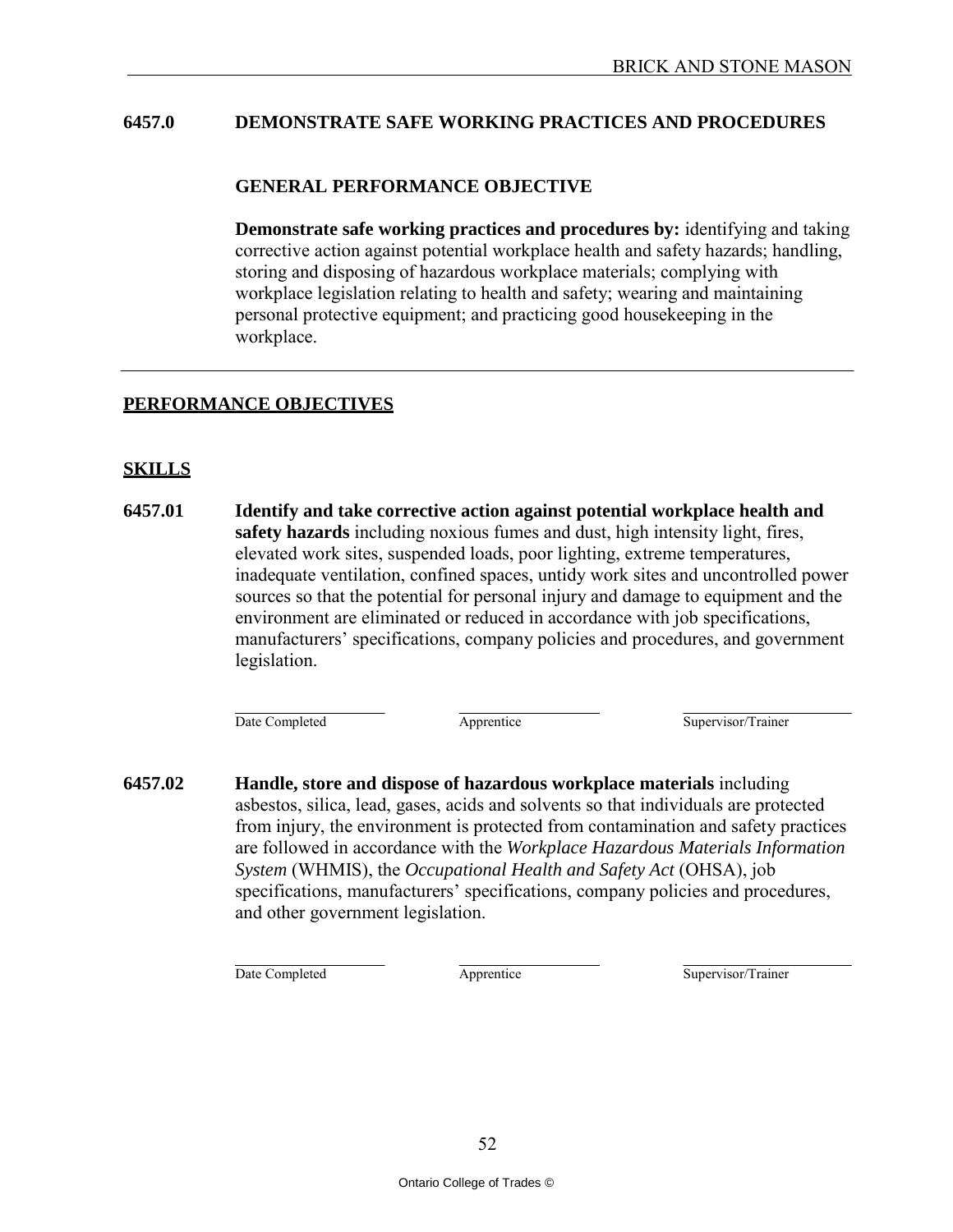#### **6457.0 DEMONSTRATE SAFE WORKING PRACTICES AND PROCEDURES** ...cont'd

**6457.03 Comply with workplace legislation relating to health and safety** including the WHMIS guidelines and OHSA.

Date Completed Apprentice Supervisor/Trainer

**6457.04 Wear and maintain personal protective equipment** including eye, ear, hand, respiratory, body, head and foot protection, ensuring that correct fit and optimum protection is provided to the wearer for the specific task performed in accordance with manufacturers' specifications, company policies and procedures, and government legislation.

Date Completed Apprentice Apprentice Supervisor/Trainer

**6457.05 Practice good housekeeping in the workplace** by ensuring that the workplace is clean, organized and free of obstructions, spills or fire hazards; that materials and equipment are cleaned and stored in designated areas after use and that protective barriers, UV shields and guards are erected; so that accident or injury potential is eliminated or reduced in accordance with company policies and procedures, and government legislation.

Date Completed Apprentice Supervisor/Trainer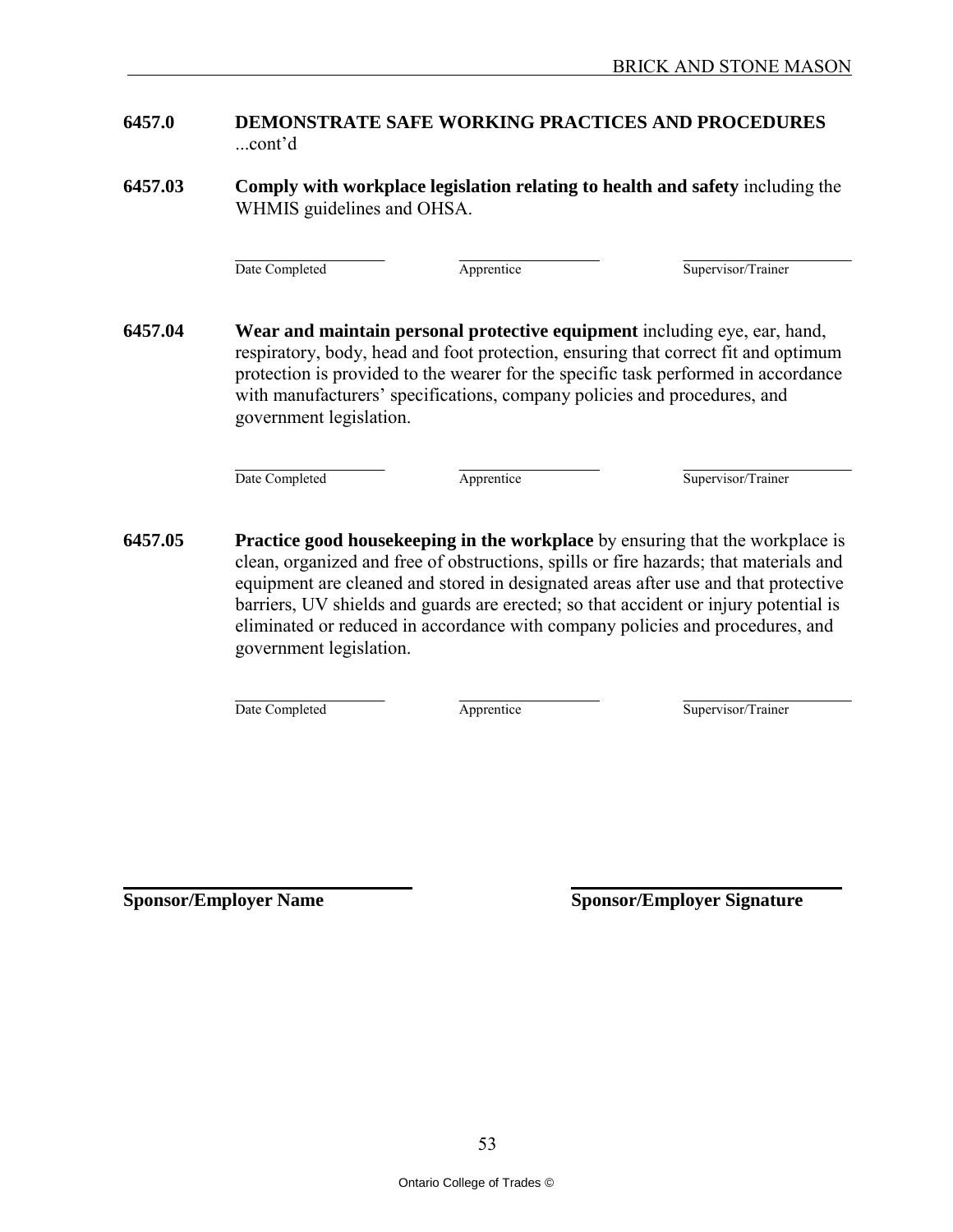# **APPRENTICE RECORD**

# **APPRENTICE NAME (Print):**

| <b>SPONSOR/EMPLOYER INFORMATION</b> |  |  |
|-------------------------------------|--|--|
| Training Agreement #                |  |  |
| Name                                |  |  |
| Address                             |  |  |
| Telephone                           |  |  |
| E-mail Address                      |  |  |

| <b>SUMMARY OF TRAINING</b>                                                  |  |  |
|-----------------------------------------------------------------------------|--|--|
| <b>Employment Start Date</b>                                                |  |  |
| <b>Employment End Date</b>                                                  |  |  |
| Total hours of training $\&$<br>instruction between dates<br>of employment. |  |  |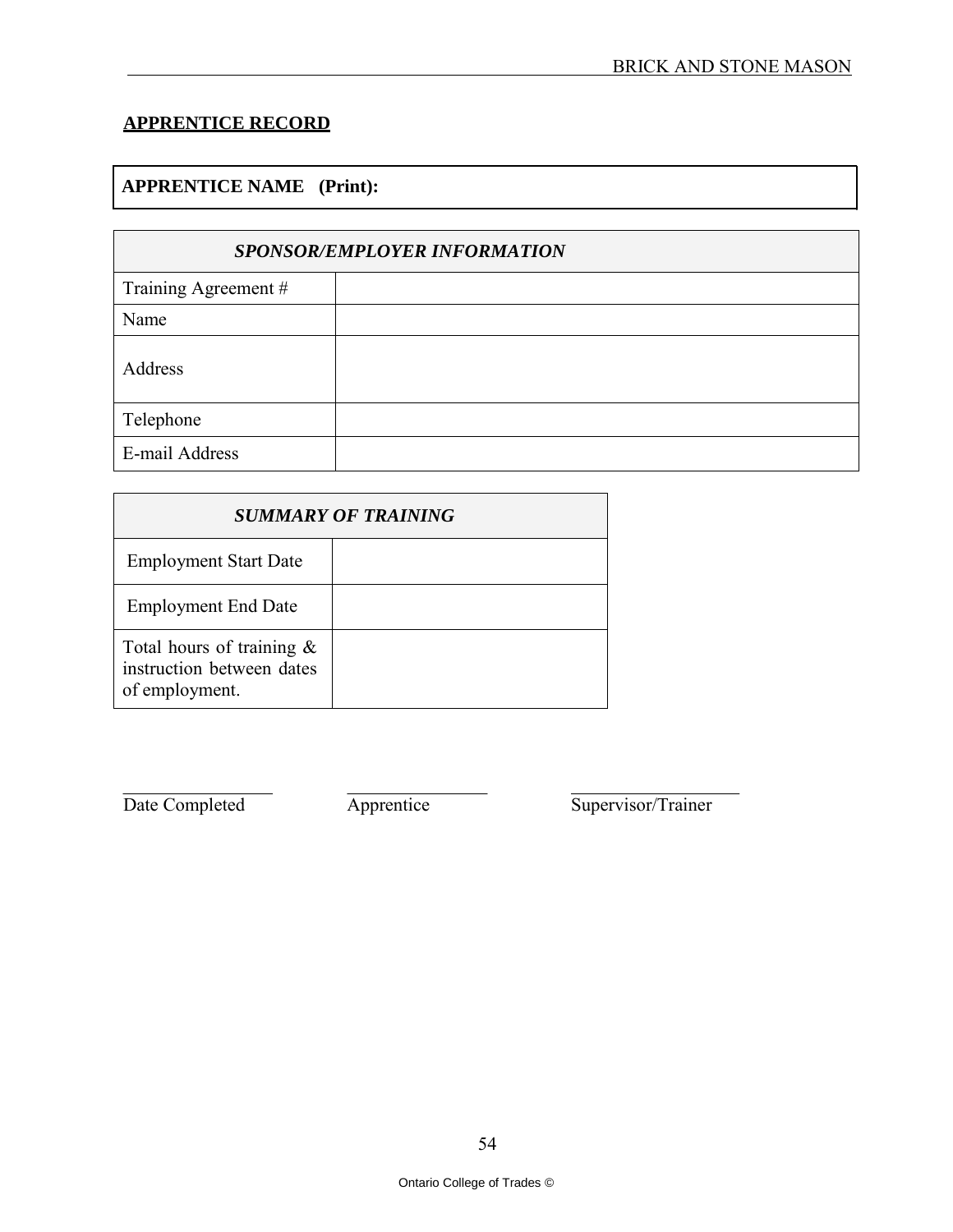# **APPRENTICE RECORD**

# **APPRENTICE NAME (Print):**

| <b>SPONSOR/EMPLOYER INFORMATION</b> |  |  |
|-------------------------------------|--|--|
| Training Agreement #                |  |  |
| Name                                |  |  |
| Address                             |  |  |
| Telephone                           |  |  |
| E-mail Address                      |  |  |

| <b>SUMMARY OF TRAINING</b>                                                  |  |  |
|-----------------------------------------------------------------------------|--|--|
| <b>Employment Start Date</b>                                                |  |  |
| <b>Employment End Date</b>                                                  |  |  |
| Total hours of training $\&$<br>instruction between dates<br>of employment. |  |  |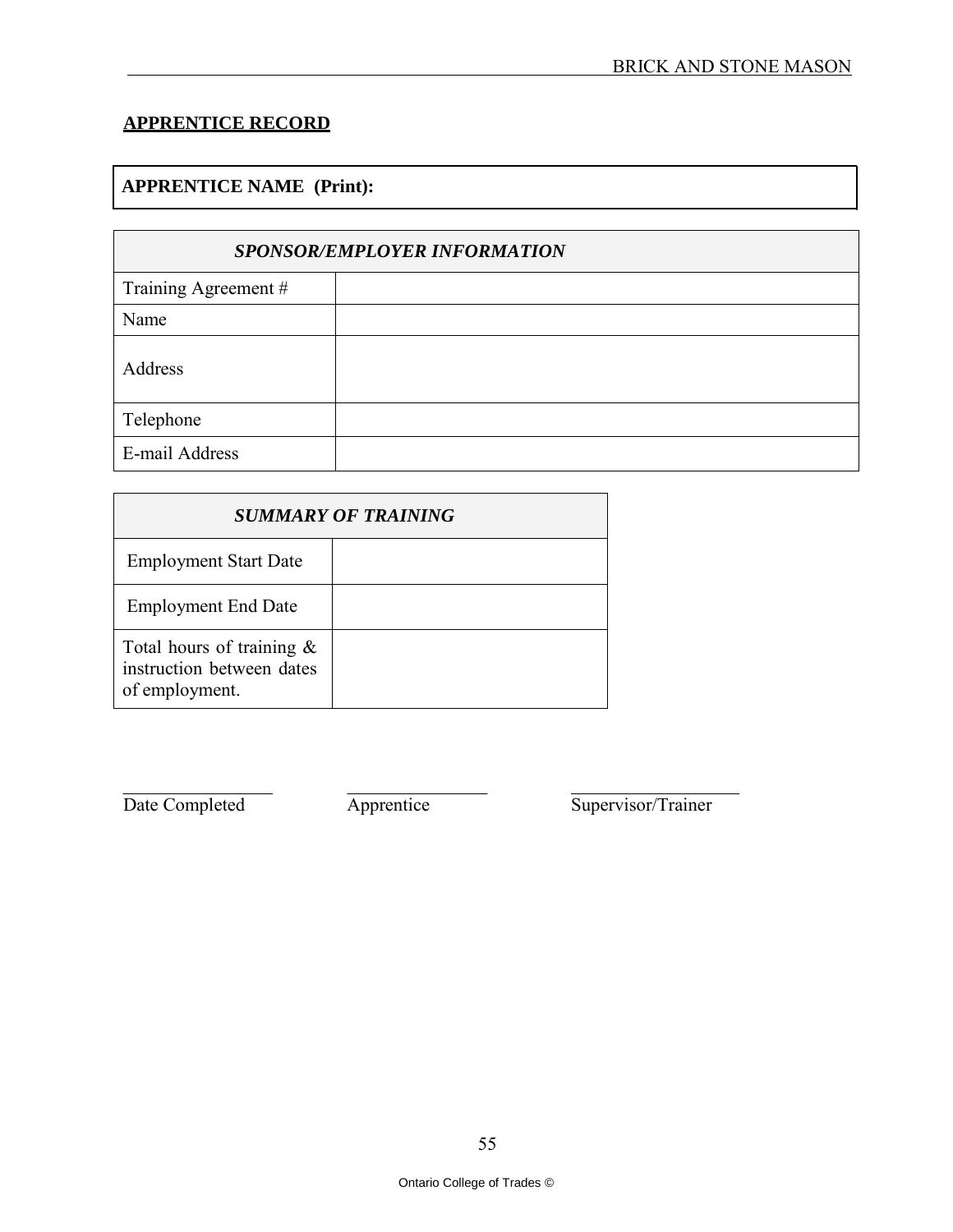# **APPRENTICE RECORD**

# **APPRENTICE NAME (Print):**

| <b>SPONSOR/EMPLOYER INFORMATION</b> |  |  |
|-------------------------------------|--|--|
| Training Agreement #                |  |  |
| Name                                |  |  |
| Address                             |  |  |
| Telephone                           |  |  |
| E-mail Address                      |  |  |

| <b>SUMMARY OF TRAINING</b>                                                  |  |  |
|-----------------------------------------------------------------------------|--|--|
| <b>Employment Start Date</b>                                                |  |  |
| <b>Employment End Date</b>                                                  |  |  |
| Total hours of training $\&$<br>instruction between dates<br>of employment. |  |  |